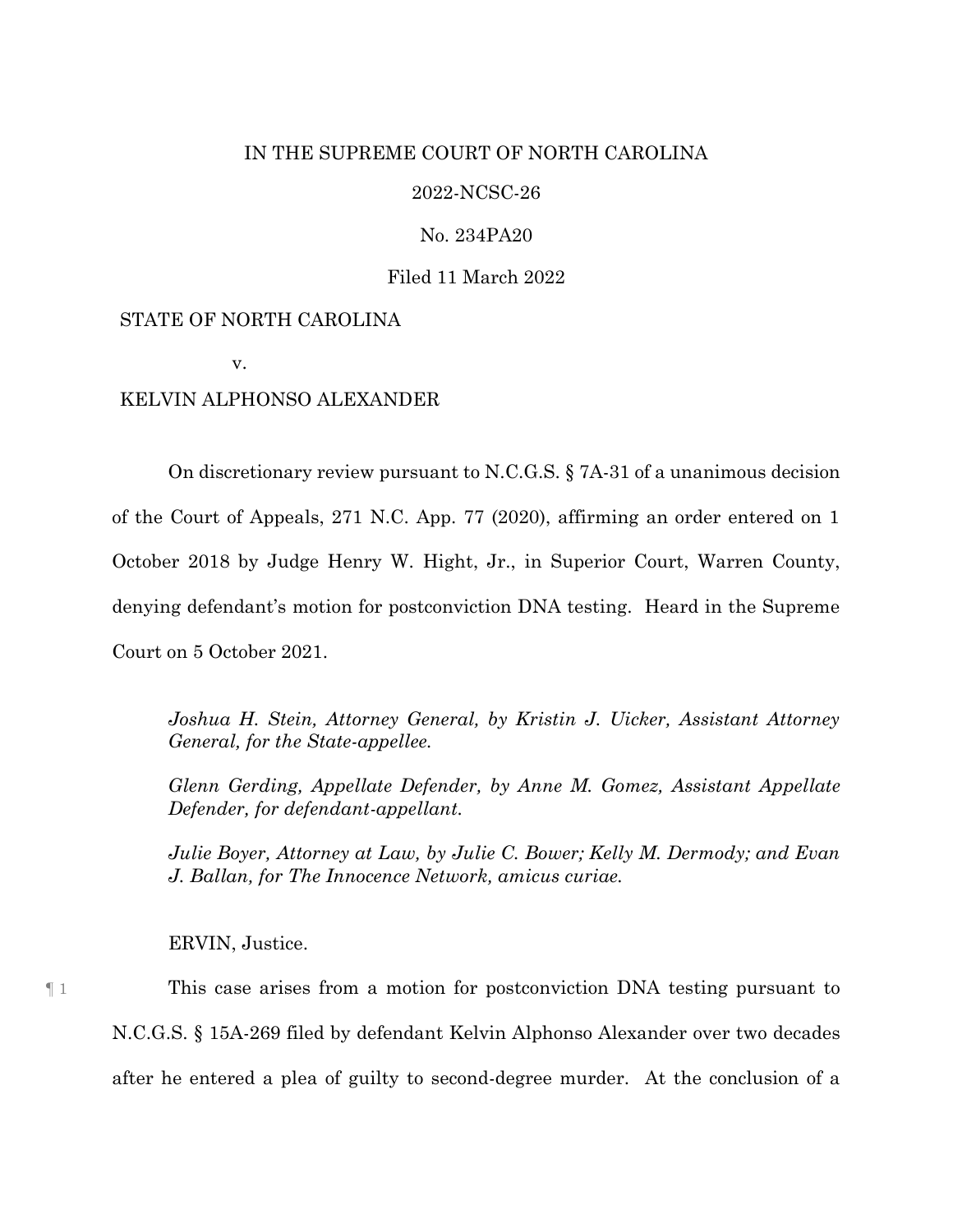2022-NCSC-26

*Opinion of the Court*

hearing held for the purpose of considering defendant's motion, the trial court entered an order denying defendant's request for postconviction DNA testing on the grounds that defendant had failed to show that the requested testing would be material to his defense. On appeal, we have been asked to determine (1) if defendants who are convicted on the basis of a guilty plea are entitled to obtain postconviction DNA testing pursuant to N.C.G.S. § 15A-269 and (2) if so, whether defendant made the necessary showing of materiality in this case. After careful consideration of the record in light of the applicable law, we affirm the decision of the Court of Appeals.

## **I. Factual Background**

# **A. Substantive Facts**

¶ 2 On the morning of 17 September 1992, Carl Boyd was found dead behind the counter of the Amoco service station that he managed in Norlina. After being dispatched to the Amoco station, Deputy Sheriff William H. Aiken of the Warren County Sheriff's Office, who was accompanied by Special Agent D.G. McDougall of the State Bureau of Investigation, discovered that Mr. Boyd had been shot multiple times. A subsequent autopsy revealed that Mr. Boyd had sustained four gunshot wounds to his back, abdomen, and forearm, with the medical examiner having expressed the opinion that these wounds had been inflicted using a .22 caliber handgun.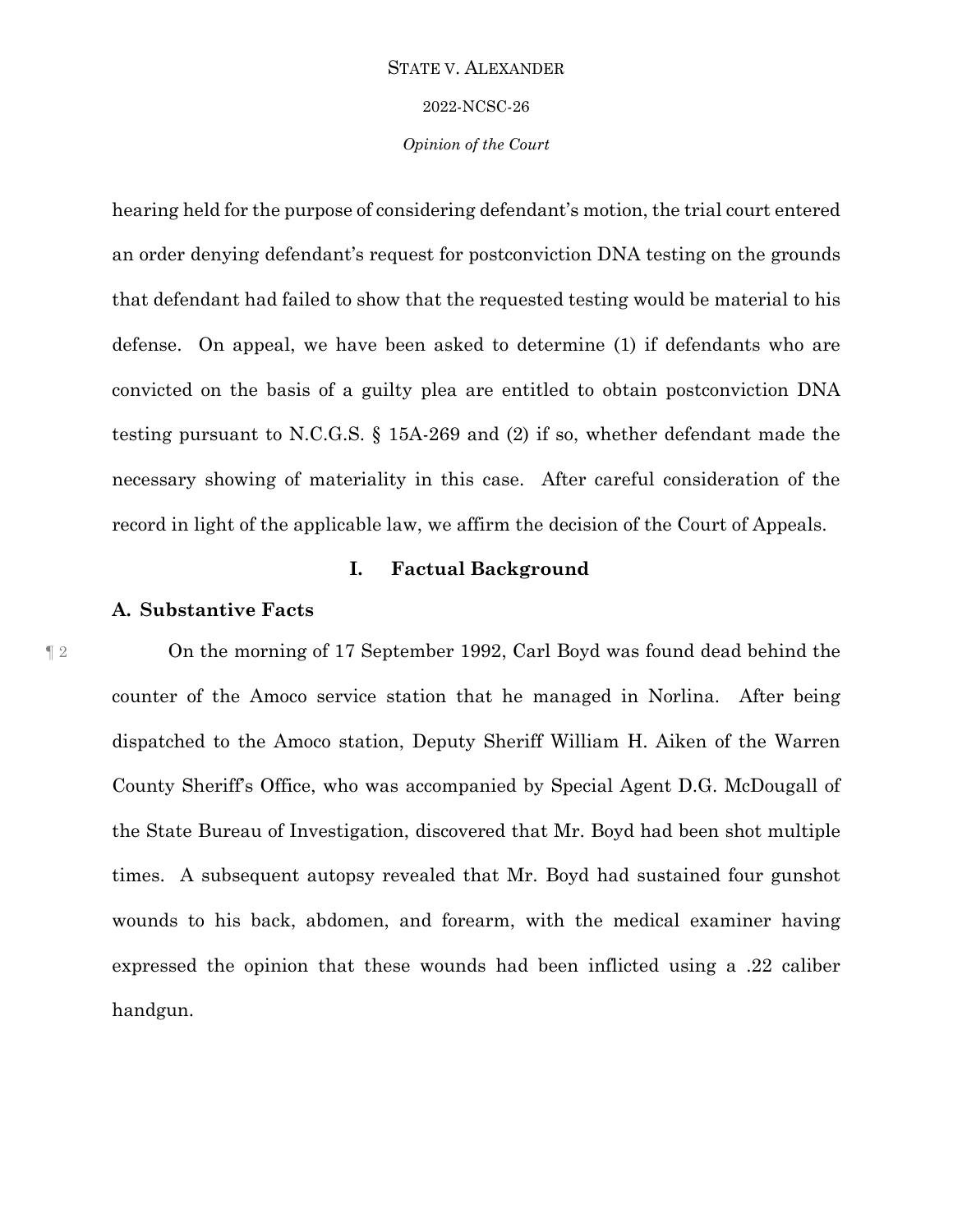#### 2022-NCSC-26

## *Opinion of the Court*

¶ 3 In the course of their examination of the Amoco station, Deputy Aiken and Special Agent McDougall seized several items of evidence, including a .22 caliber projectile and three .22 caliber shell casings that were discovered on the service station floor. In addition, Special Agent McDougall collected eighteen latent print lifts from various parts of the service station. An SBI analyst later determined that these lifts contained five usable latent fingerprints and two usable latent palm prints and that three of the fingerprints belonged to Mr. Boyd and his wife. The firearm that had been used to kill Mr. Boyd was never recovered.

¶ 4 On 19 September 1992, Deputy Aiken interviewed Orlinda Lashley, who had been in the crowd outside the Amoco station while the investigating officers were there. According to a subsequent report prepared by Special Agent R.G. Sims of the State Bureau of Investigation, Ms. Lashley told Deputy Aiken that she had arrived at the Amoco station at approximately 7:15 a.m. and had been standing next to the gas tanks when she heard shouting, followed by two loud noises, emanating from the interior of the service station. At that point, according to Ms. Lashley, two men emerged from the front of the store, one of whom Ms. Lashley identified by name as defendant. As defendant emerged from the Amoco station, defendant told Ms. Lashley, "Hold it bitch, if you make a move, you're dead," after which he and the other man got into a vehicle that they were using and drove away. Ms. Lashley claimed to have left to go home before returning to the service station, in which she found Mr.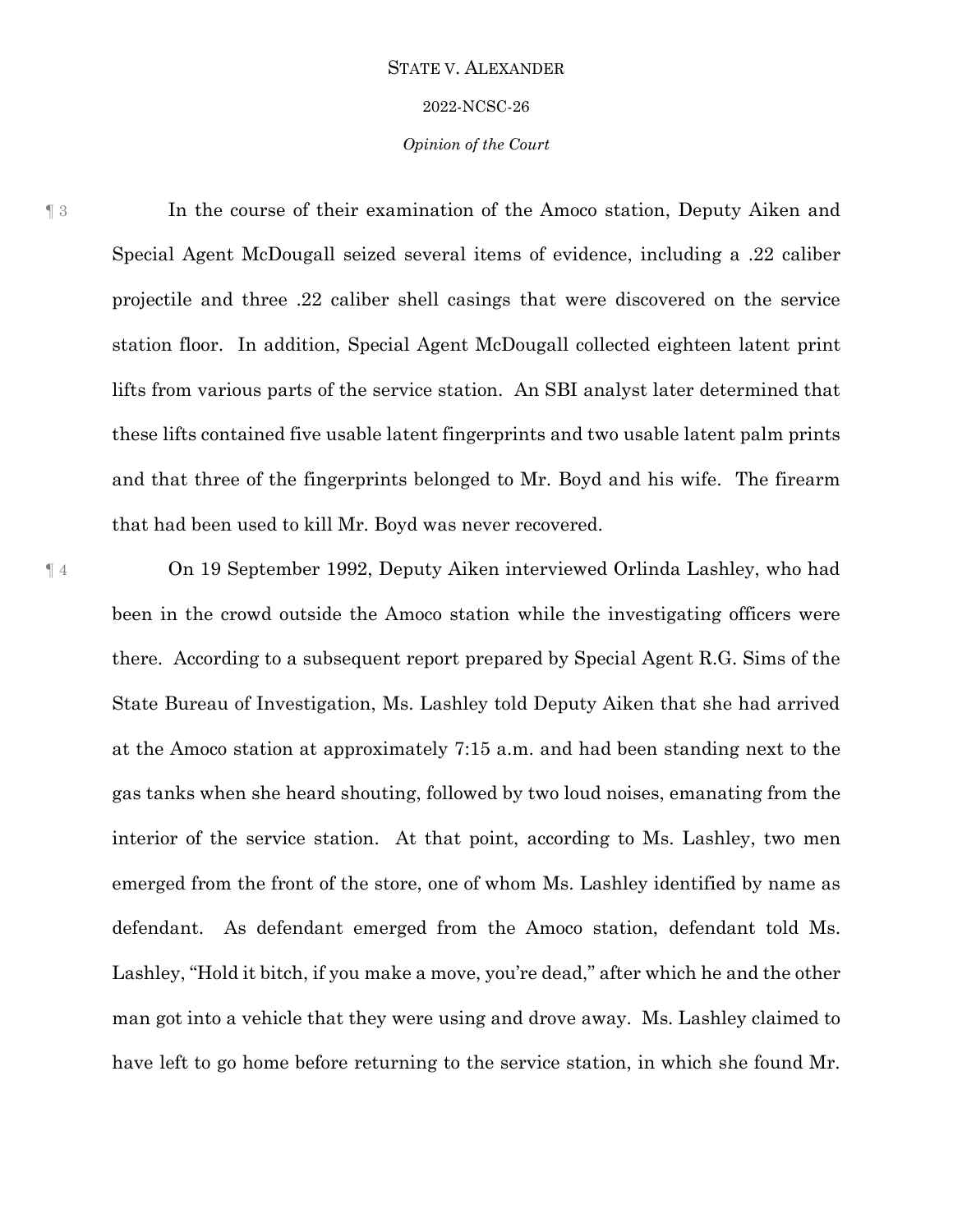# STATE V. ALEXANDER 2022-NCSC-26 *Opinion of the Court*

Boyd, who died while holding her hands. After walking to another business across the street and contacting law enforcement officers, Ms. Lashley noticed that defendant was in the crowd that had gathered outside the Amoco station.

¶ 5 In light of the information that Ms. Lashley had provided, Deputy Aiken placed defendant under arrest. At the time that he was questioned by investigating officers, defendant denied having had any involvement in the killing of Mr. Boyd and claimed that he had been at home in bed at the time of the robbery and murder. Defendant did, on the other hand, admit to having gone to the Amoco station and to having stood outside while investigating officers were in the building, although he denied having ever entered the service station after Mr. Boyd began operating the business. Tanika Brown, the teenage daughter of defendant's father's girlfriend, who lived with defendant, told Special Agent Sims that defendant had been in bed on the morning of Mr. Boyd's death and that she had spoken to defendant at approximately 7:10 a.m. or 7:15 a.m. about borrowing a gold chain from him given that school photographs were to be taken that day.

¶ 6 On 21 September 1992, Deputy Aiken and Special Agent Sims interviewed Ms. Lashley for a second time. Although the investigating officers showed her a photographic lineup that contained images of six suspects, including defendant, Ms. Lashley failed to identify any of the individuals depicted in the photographic array. At the time of defendant's sentencing hearing, Ms. Lashley explained that, even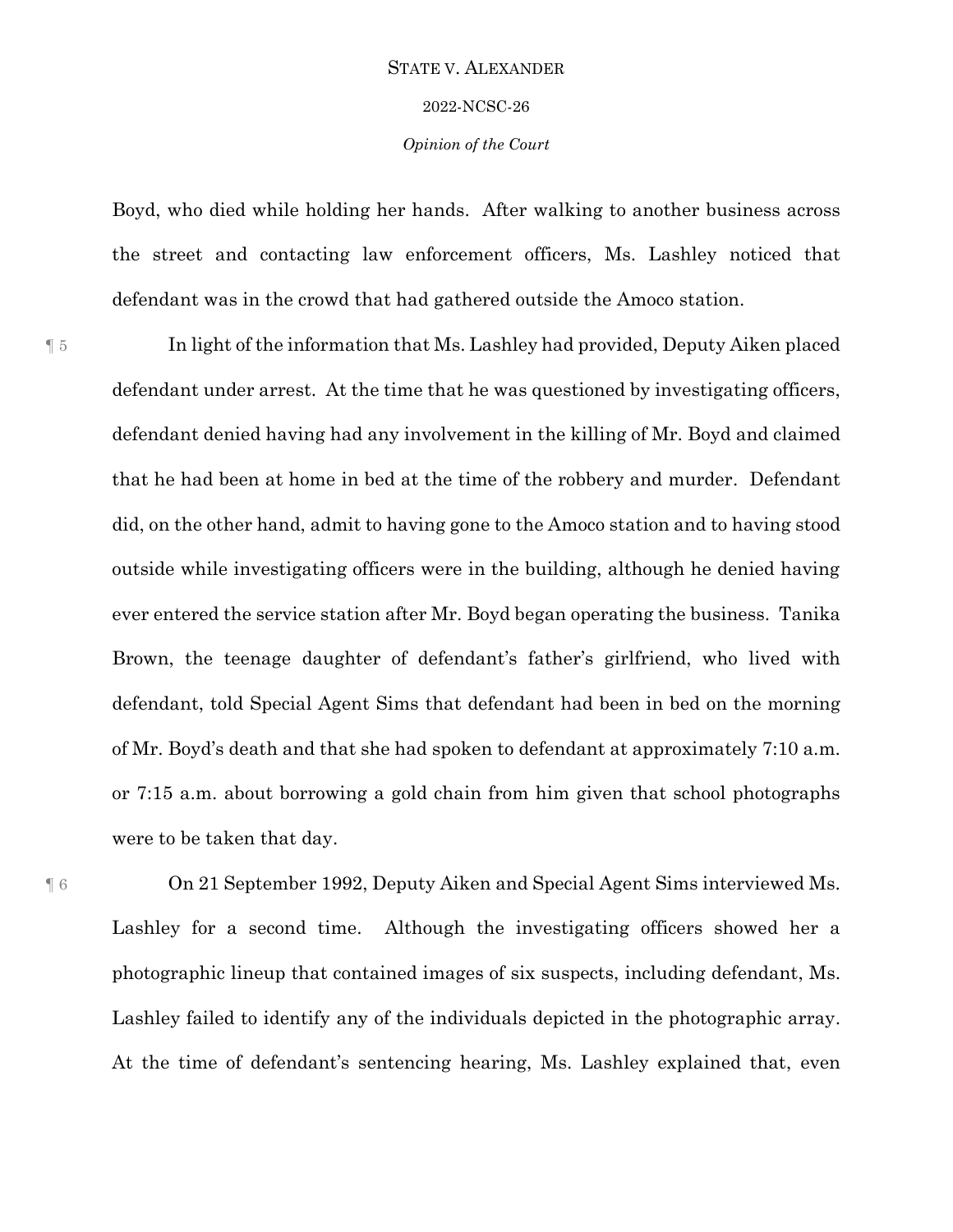2022-NCSC-26

## *Opinion of the Court*

though she had recognized defendant's photo when she was shown the photographic lineup, she had not pointed him out because she had been asked to identify the second person that she had seen leaving the Amoco station rather than defendant. After the second interview, Ms. Lashley provided a formal statement describing what she had seen, which was handwritten by Special Agent Sims and which Ms. Lashley annotated and signed.

¶ 7 In this written statement, Ms. Lashley said that, after leaving the Amoco station, she had parked in a nearby driveway to clean herself and change her clothes,<sup>1</sup> at which point her "conscience was kicking in" and she "knew [she] had to go back." In light of this attack of conscience, Ms. Lashley said that she drove to the F&S Convenience Store, which was located across the street from the Amoco station, where she learned that Mr. Boyd had been shot. After determining that investigating officers and emergency medical personnel had been dispatched to the wrong location, Ms. Lashley claimed to have called 911 and informed the dispatcher that the officers and emergency medical personnel were needed at the Amoco station. According to Ms. Lashley, she accompanied the paramedics into the service station, where she saw Mr. Boyd's body, but did not "administer aid or touch him in any way." Ms. Lashley stated that she had not spoken to investigating officers at that time because she "was

 $\overline{a}$ 

 $<sup>1</sup>$  At defendant's sentencing hearing, Ms. Lashley testified that she was scared and</sup> had "lost control of her bladder."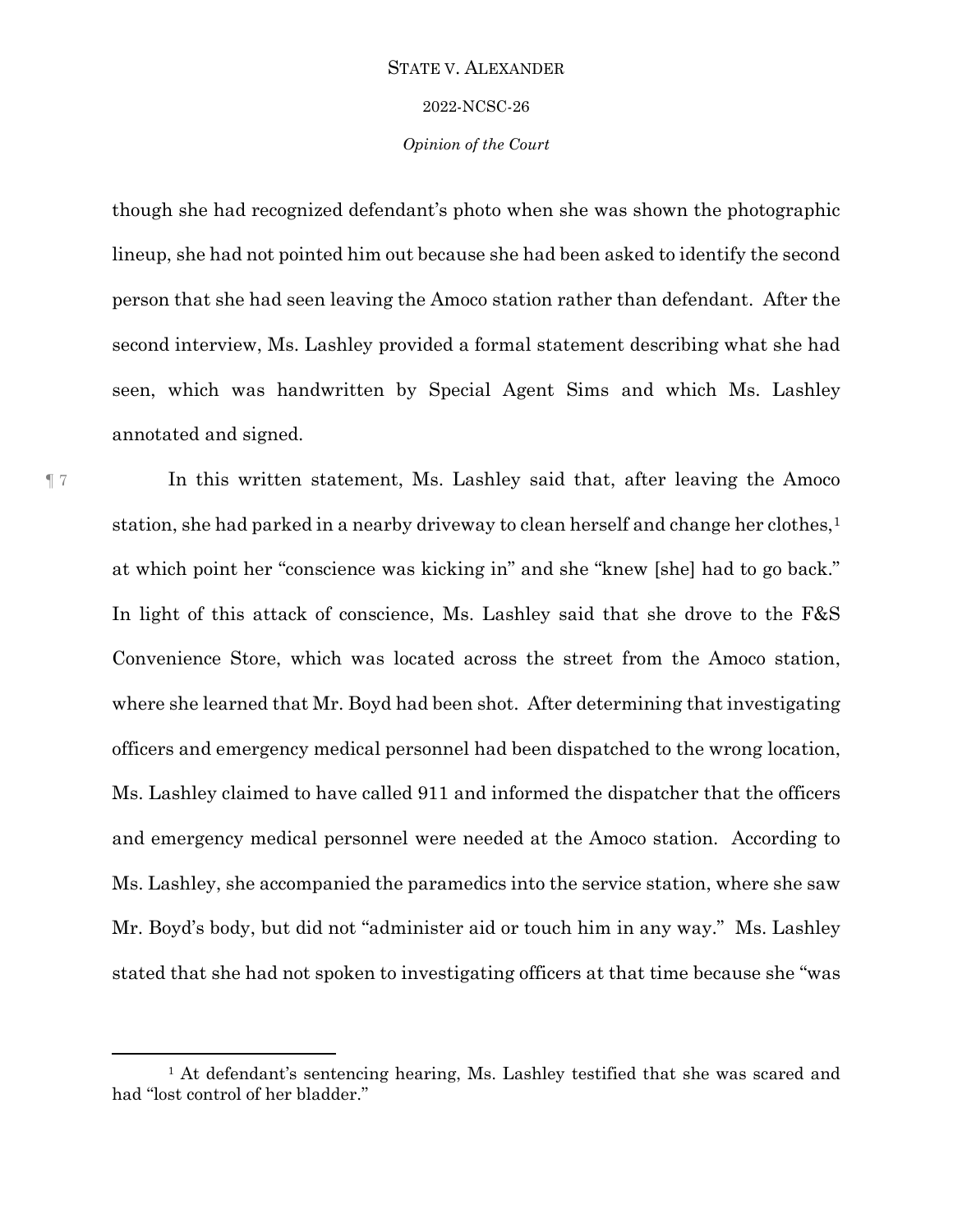#### 2022-NCSC-26

## *Opinion of the Court*

scared to death," that she had known defendant for "most of his life," that defendant had gone to school with her nephew, and that she knew defendant's father. Although she was shown the photographic lineup again at the conclusion of this second interview, Ms. Lashley again failed to identify any of the individuals who were depicted in that array.

¶ 8 On 20 October 1992, Special Agent McDougall interviewed Nell and Bonnie Ricks concerning a robbery that had occurred at a rest area located on Interstate 85 on the morning of Mr. Boyd's murder. At the time of that conversation, Mr. Ricks stated that, at approximately 7:00 a.m., he and his wife had stopped at the rest area, which Deputy Aiken claimed to be a "two or three minutes' drive" from the Amoco station, and that he was using the restroom when a Black male held him at gunpoint using what appeared to be a sawed-off shotgun or .22 caliber rifle and demanded to be given Mr. Ricks' wallet. After handing over his wallet to the assailant, Mr. Ricks remained in the restroom for another minute before returning to his car and calling law enforcement officers. Ms. Ricks told Special Agent McDougall that she had seen a Black man who was at least six feet tall, slender, and approximately twenty-five years old exit the rest area building and enter an older, medium-sized white car. Although Ms. Ricks was later shown a photographic lineup that contained defendant's image, Ms. Ricks did not identify anyone depicted in the lineup as the person that she had seen at the rest area.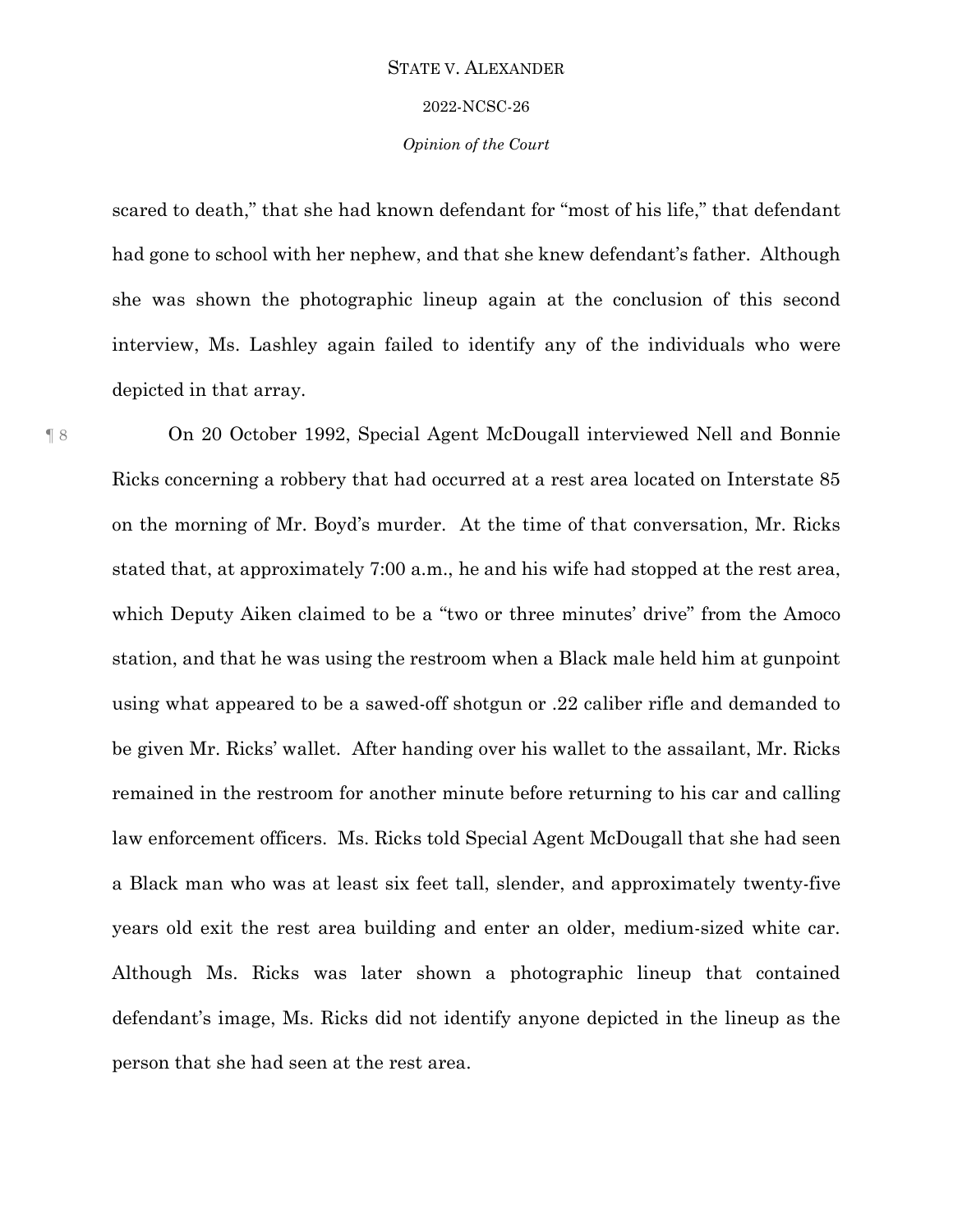# STATE V. ALEXANDER 2022-NCSC-26 *Opinion of the Court*

## **B. Procedural History**

¶ 9 On 19 October 1992, the Warren County grand jury returned bills of indictment charging defendant with first-degree murder and robbery with a dangerous weapon. In the course of pretrial proceedings, the prosecutor informed defendant's trial counsel that the State had a "credible eyewitness" who could identify defendant as Mr. Boyd's killer and that there was a "substantial possibility that [defendant] would be convicted of first-degree murder." The prosecutor did not, however, provide defendant's trial counsel with Ms. Lashley's name or give defendant's trial counsel access to either Special Agent Sims' report concerning Deputy Aiken's initial interview with Ms. Lashley or the handwritten statement that Ms. Lashley had annotated and signed at the time of her second interview.

¶ 10 The charges against defendant came on for trial before Judge Knox V. Jenkins, Jr., at the 15 November 1993 criminal session of Superior Court, Warren County. On 16 November 1993, during the process of selecting a death-qualified jury, defendant entered into a plea agreement with the State pursuant to which he agreed to plead guilty to second-degree murder in return for the dismissal of the robbery with a dangerous weapon charge, with sentencing to be left to Judge Jenkins' discretion. In addition, the State agreed to produce its eyewitness at the sentencing hearing, during which she could be cross-examined by defendant's trial counsel. After accepting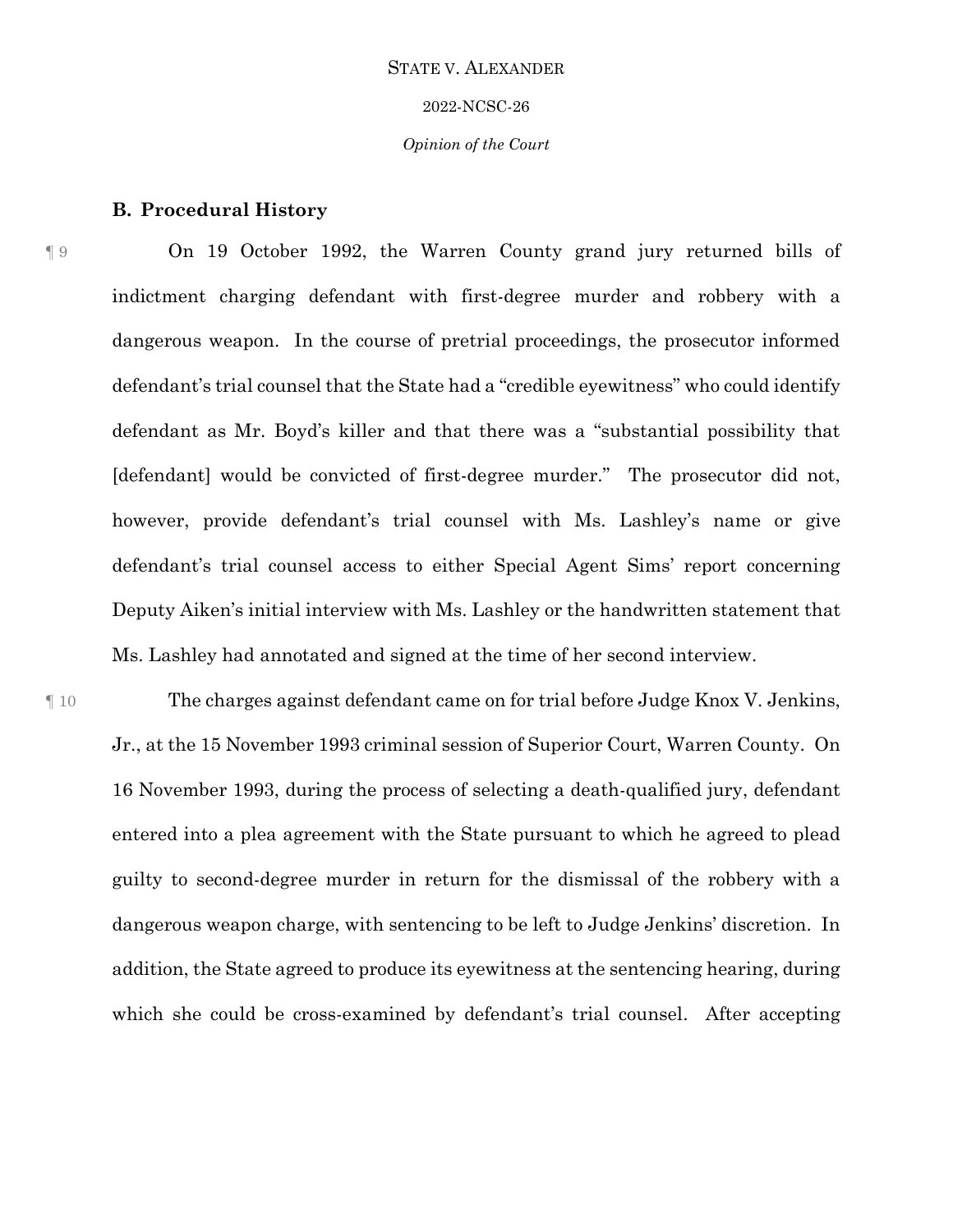# STATE V. ALEXANDER 2022-NCSC-26

*Opinion of the Court*

defendant's guilty plea, Judge Jenkins scheduled a sentencing hearing for the following day.

¶ 11 In the course of the ensuing sentencing hearing, Ms. Lashley testified in a manner that was generally consistent with the written statement that she had signed and annotated at the time of her second interview with the investigating officers. Among other things, Ms. Lashley reiterated that, after leaving the Amoco station, she had stopped to clean herself and change clothes before returning to the F&S Convenience Store and calling for emergency assistance and that she had only entered the Amoco station with the paramedics for a brief period of time before returning to the exterior of the building. Finally, Ms. Lashley testified that she had known defendant "[p]ractically all his life" and added that their families had been close for as long as she could remember.

¶ 12 Defendant's father, Willie Alexander, testified at the sentencing hearing concerning defendant's background and education without making any mention of defendant's whereabouts on the date of Mr. Boyd's death. In the course of his sentencing argument, defendant's trial counsel commented that Ms. Lashley had "presented a slightly different version" of what happened during the photo lineup proceedings, mentioned Ms. Lashley's assertion that she had not been asked to identify defendant, and highlighted testimony from a classmate of Ms. Lashley's nephew to the effect that, while he and defendant "may have [had] a slight crossing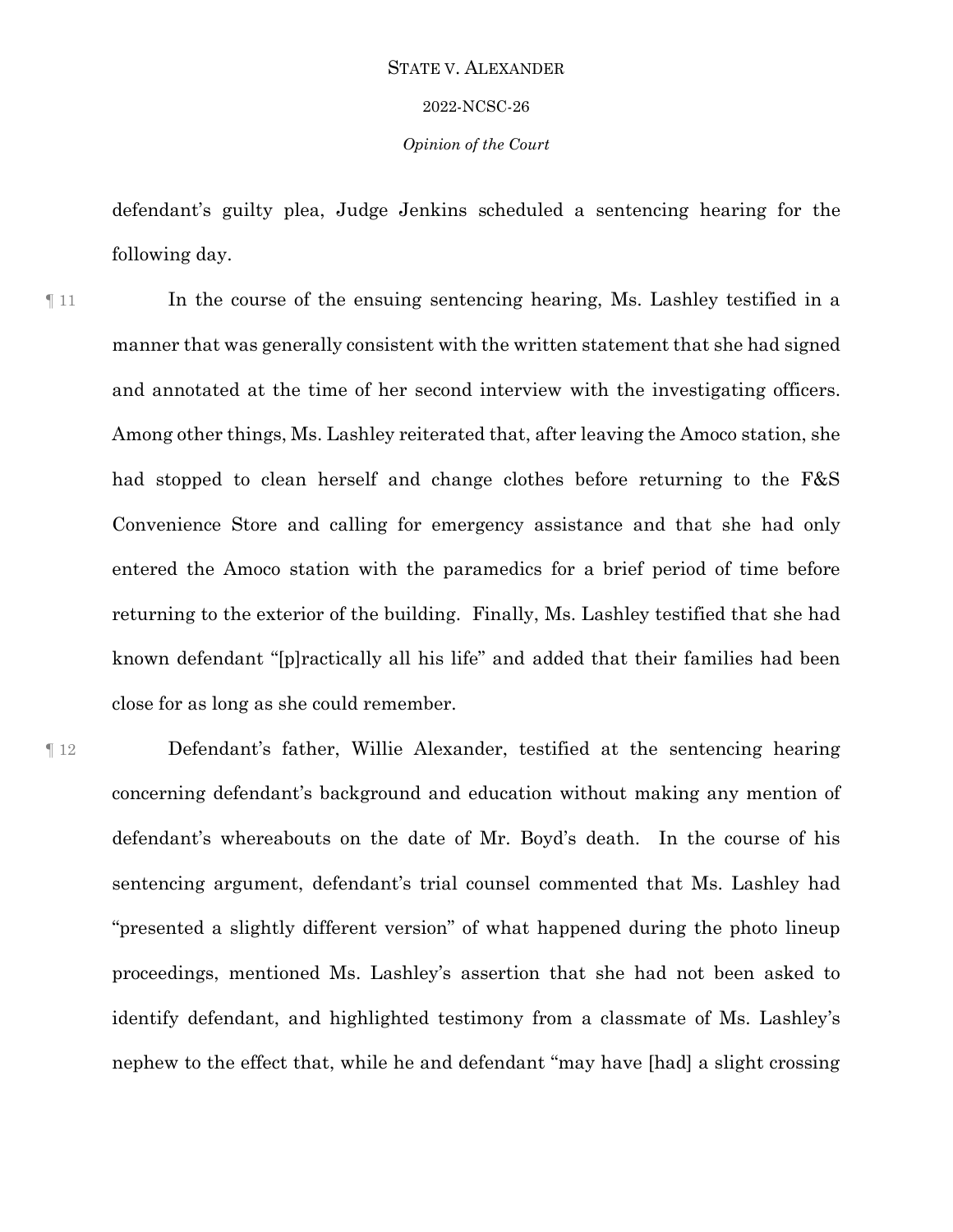#### 2022-NCSC-26

## *Opinion of the Court*

of paths" in high school, they had graduated four years apart. Finally, defendant's trial counsel pointed to Ms. Lashley's testimony that she had not lived in Warren County from 1977, when defendant was five years old, to 1990, when defendant was eighteen years old. Prior to announcing his sentencing decision, Judge Jenkins observed that, in light of her demeanor, manner, and appearance, he believed that Ms. Lashley had "an obvious lack of any interest, bias[,] or prejudice" and "appeared to be fair in her testimony." At the conclusion of the sentencing hearing and after finding the existence of two aggravating factors and no mitigating factors, Judge Jenkins entered a judgment sentencing defendant to a term of life imprisonment.

¶ 13 On 20 November 2002, defendant, who was proceeding *pro se*, filed a motion for appropriate relief in which he asserted claims for ineffective assistance of counsel and prosecutorial misconduct. On 4 April 2006, an evidentiary hearing was held before Judge R. Allen Baddour, Jr., for the purpose of considering the issues raised by defendant's motion for appropriate relief. At the 4 April 2006 hearing, the prosecutor testified that the State's case against defendant "rested almost exclusively on Ms. Lashley's identification" of defendant as one of the men whom she had seen leaving the Amoco station and that he "presumed" that, in the event that Ms. Lashley had been unable to identify defendant as one of the perpetrators of the murder, Judge Jenkins would have permitted defendant to withdraw his guilty plea.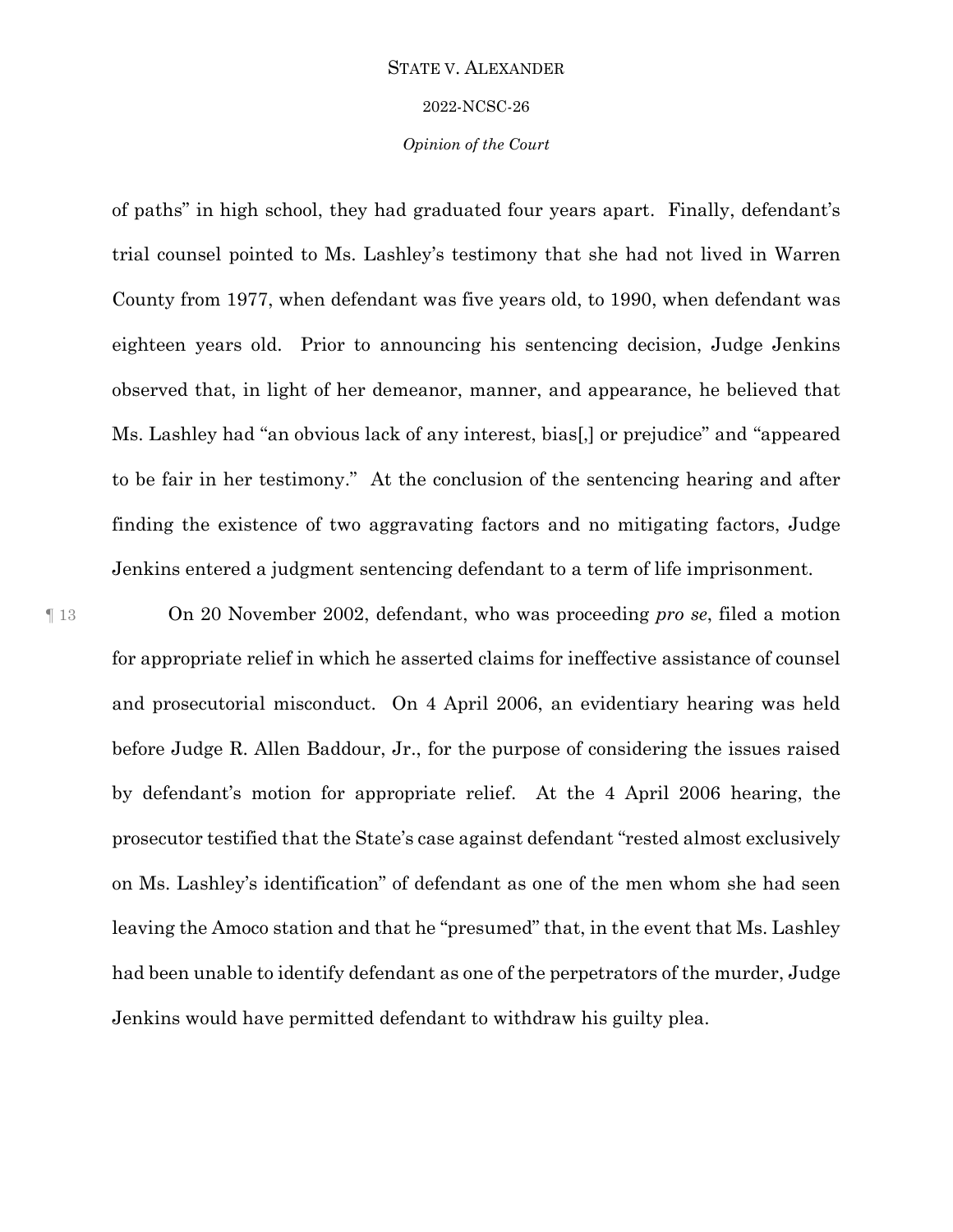2022-NCSC-26

## *Opinion of the Court*

¶ 14 Marvin Rooker, who served as one of defendant's trial attorneys, testified that, although he had been aware that there were some potential issues relating to Ms. Lashley's ability to identify defendant after viewing the photographic lineup, he believed that her testimony at the sentencing hearing had been "very credible" and that she had been "a good witness for the State." Frank Ballance, who served as defendant's other trial counsel, indicated that he had understood that defendant would have been allowed to withdraw his guilty plea in the event that the State's alleged eyewitness had failed to testify. Mr. Alexander testified that defendant had been at home at the time of Mr. Boyd's death and that he had told defendant's trial counsel about his availability as an alibi witness prior to the entry of defendant's guilty plea, with Mr. Rooker confirming that, even though he was aware of the possibility that defendant might be able to mount an alibi defense, defendant had elected to plead guilty anyway.

¶ 15 Dominic White, who had pled guilty to federal criminal charges in 2004 and remained in federal custody, testified that, while he was being debriefed by federal authorities, he had told them that, in 1992, his friend, John Terry, had confessed to having robbed and shot the owner of a convenience store in Warren County. Mr. White said that, while he and Mr. Terry had been driving through the area, Mr. Terry had stopped the car, run into the woods, and returned with what appeared to Mr. White to be a .22 caliber short-barrel assault rifle, which Mr. Terry claimed to have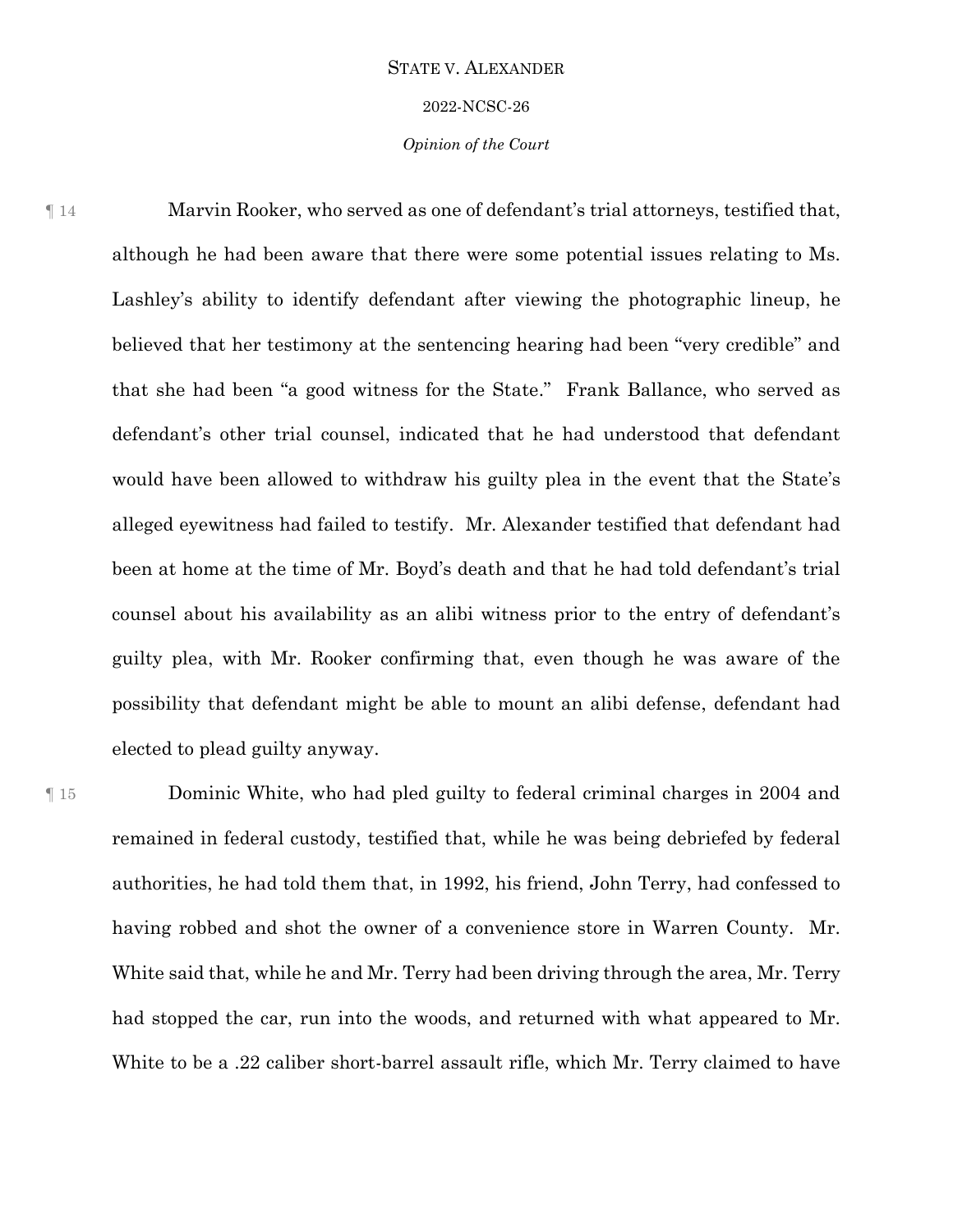# 2022-NCSC-26

## *Opinion of the Court*

been the firearm used in the robbery and shooting. On the other hand, Mr. Terry, who also testified at the evidentiary hearing, denied having shot Mr. Boyd or told Mr. White that he had done so and claimed that he did not know defendant and had never met him.

¶ 16 On 8 January 2007, Judge Baddour entered an order denying defendant's motion for appropriate relief on the grounds that, at the time that defendant had entered his guilty plea, "he was fully aware that the State claimed it had an eyewitness" even though his trial counsel did not know the witness' identity and had not had time to investigate her story, with the purpose of her testimony at sentencing having been to allow defendant "the opportunity to assess her testimony and credibility." In addition, Judge Baddour determined that, by failing to seek to withdraw his guilty plea following Ms. Lashley's testimony, defendant had expressed satisfaction "with the nature and quality of the testimony of [Ms.] Lashley" and that, even if defendant's trial counsel had provided him with deficient representation in light of their failure to learn Ms. Lashley's identity until the time of the sentencing hearing, there was "no reasonable probability" that, in the absence of that error, defendant would not have entered a plea of guilty.

¶ 17 On 18 March 2016, defendant filed a motion seeking postconviction DNA testing pursuant to N.C.G.S. § 15A-269 in which he requested the entry of an order compelling the performance of DNA and fingerprint testing on the three shell casings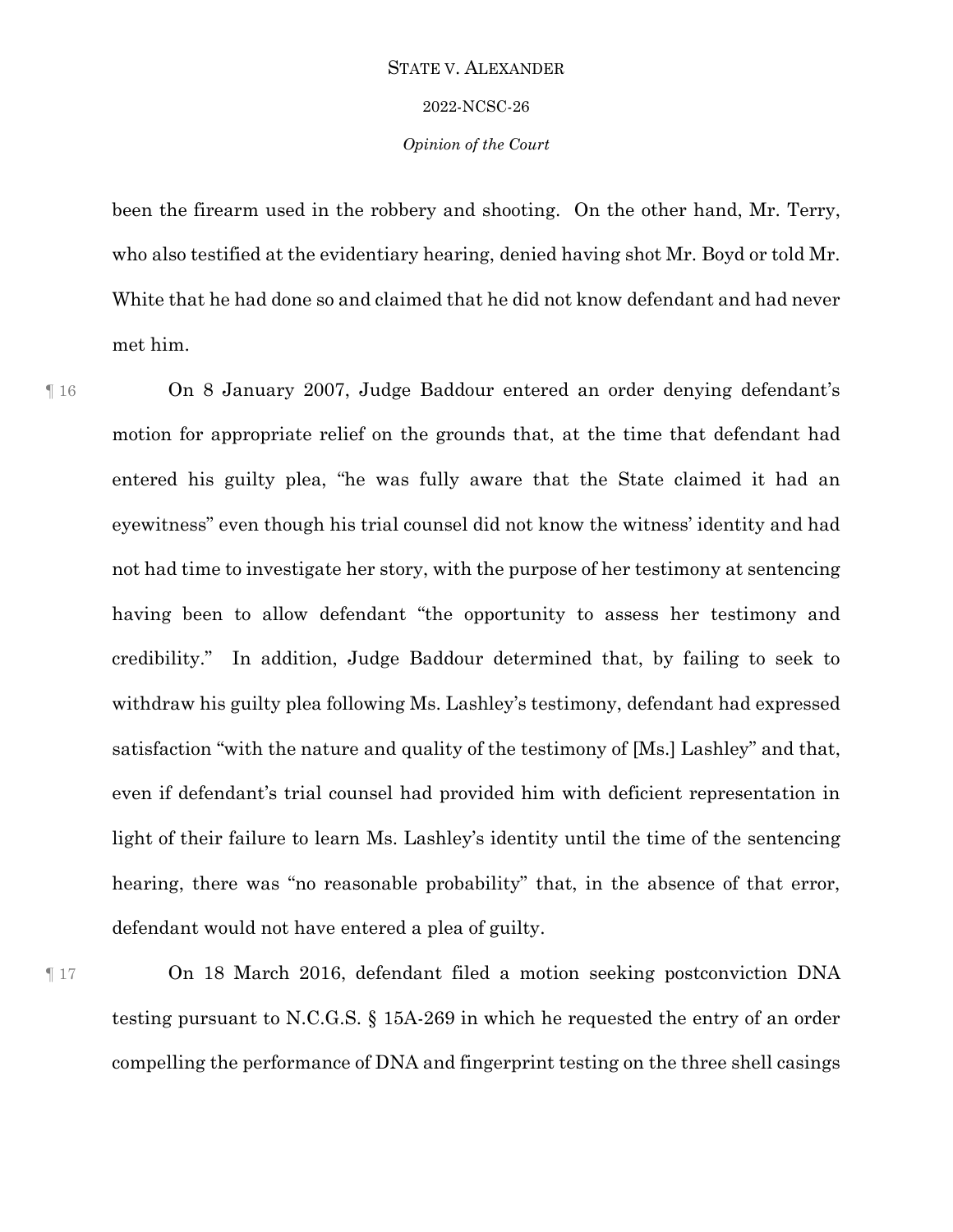#### 2022-NCSC-26

## *Opinion of the Court*

and projectile that had been found in the Amoco station on the theory that, in the event that Mr. Terry's DNA or fingerprints could be detected on these items, such a result would exonerate defendant. On 1 October 2018, the trial court entered an order denying defendant's motion on the grounds that defendant had "failed to show that all the requirements of [N.C.G.S. §] 15A-269 ha[d] been met" and that "the evidence sought is not material in this post-conviction setting" given that "the firearm which fired the bullet that killed Carl Eugene Boyd has never been recovered and the requested DNA testing would not reveal the identity of who fired th[e] firearm [that] killed Carl Eugene Boyd." Defendant noted an appeal to the Court of Appeals from the trial court's order.

## **C. Court of Appeals Decision**

¶ 18 In seeking relief from the trial court's order before the Court of Appeals, defendant contended that the trial court had erred by determining that the requested DNA evidence was not material. Arguing in reliance upon the Court of Appeals' earlier decision in *State v. Randall*, defendant asserted that the proper standard for assessing materiality in cases involving guilty pleas focused upon the extent to which "there is a reasonable probability that DNA testing would have produced a different outcome"—specifically, that the defendant "would not have pleaded guilty and otherwise would not have been found guilty." 259 N.C. App. 885, 887 (2018). Defendant contended that, had a third person's DNA had been found on the shell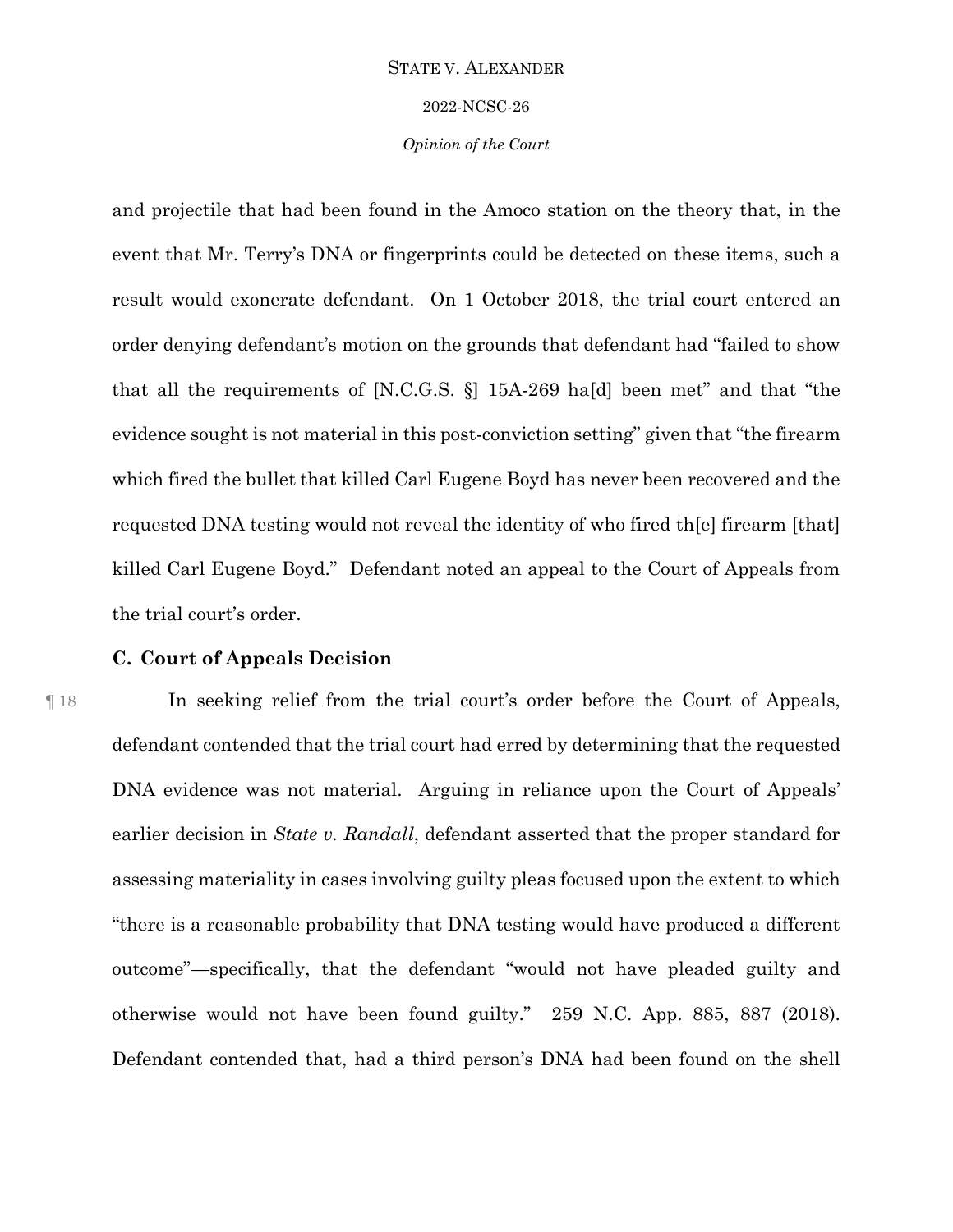#### 2022-NCSC-26

## *Opinion of the Court*

casings and projectile and defendant's DNA not been detected there, those results would have provided significant support for a conclusion that someone else had been involved in the commission of the crime that defendant had been convicted of committing. In defendant's view, had such evidence been available and had he known about the "numerous problems" that tended to undermine Ms. Lashley's identification testimony, there was a reasonable probability that he would not have entered a guilty plea. In addition, defendant asserted that there was a reasonable probability that, had he insisted upon going to trial instead of pleading guilty, he would not have been convicted given the newly available DNA evidence and the other exculpatory evidence that was available to him.

¶ 19 In response, the State contended that defendant was not entitled to seek postconviction DNA testing because he had entered a guilty plea. In the State's view, defendant's guilty plea deprived him of the ability to make the necessary showing of materiality given that he had not presented a "defense" for purposes of N.C.G.S. § 15A-296(a)(1) and could not have obtained a "more favorable verdict" in the absence of a decision with respect to the issue of guilt rendered by a jury. In addition, the State asserted that the Court of Appeals' decision in *Randall* had been overruled in *State v. Sayre*, 255 N.C. App. 215 (2020), *aff'd per curiam*, 371 N.C. 468 (2018) (observing that, "by entering into plea agreement with the State and pleading guilty, [the] defendant presented no 'defense' pursuant to [N.C.G.S.] § 15A-269(a)(1)").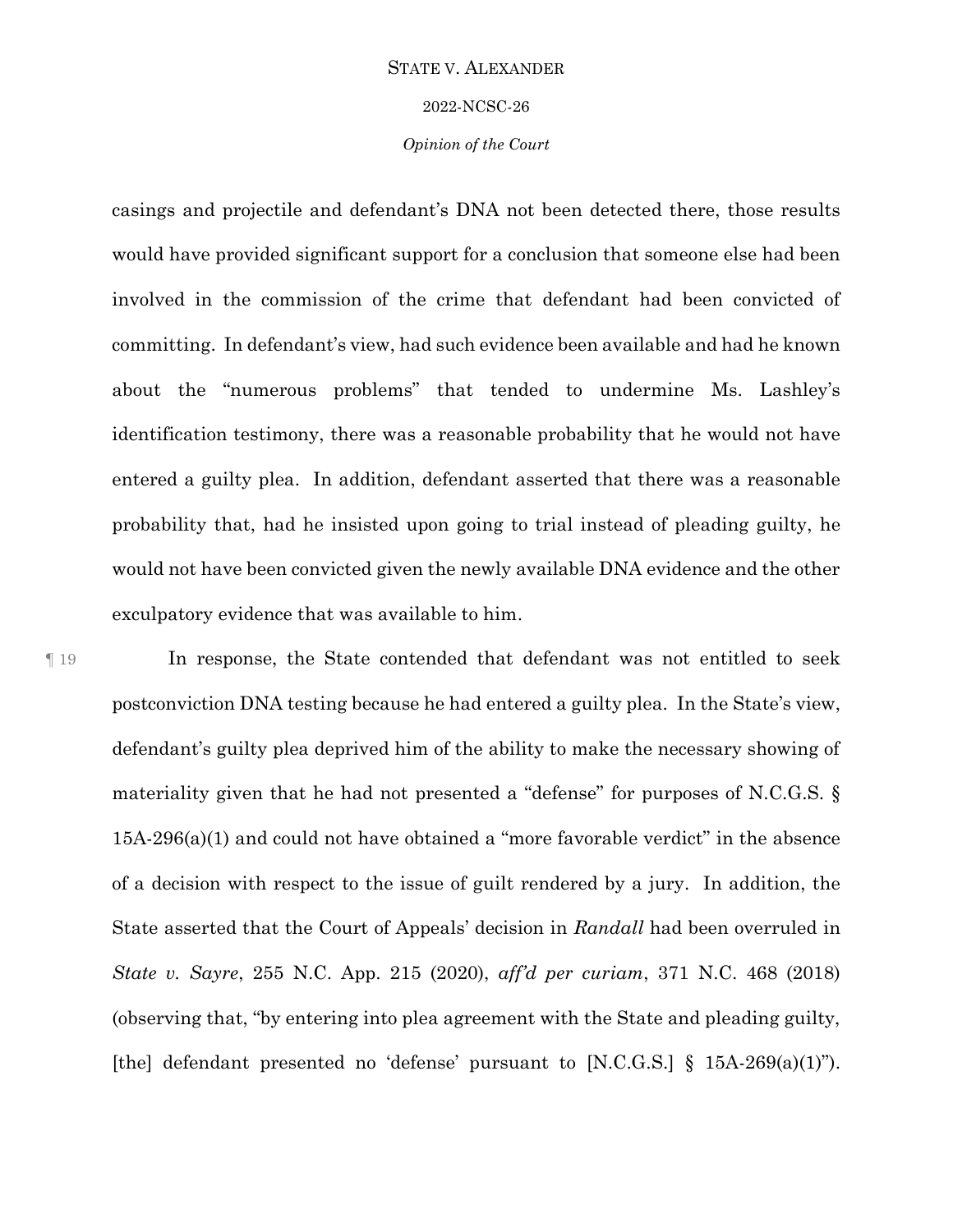#### 2022-NCSC-26

## *Opinion of the Court*

Finally, the State argued that, even if defendant's guilty plea did not preclude him from seeking postconviction DNA testing, he had failed to make the necessary showing of materiality given that the evidence of his guilt was overwhelming and given that the presence of a third party's DNA upon the relevant items of evidence "would show at best that someone other than [d]efendant touched the shell casings or projectile at some time [and] for some reason that need not have been related to the robbery-murder." In the same vein, the State noted that Mr. White's testimony, which had been given more than a decade after the entry of defendant's guilty plea, could not support a finding of materiality given that the evidence in question had not been available at the time that defendant pled guilty and was sentenced.

¶ 20 In rejecting the State's argument that a defendant who pleads guilty is not entitled to seek postconviction DNA testing pursuant to N.C.G.S. § 15A-269, the Court of Appeals concluded that its prior decision in *Randall* was controlling with respect to this issue and that "there may be rare situations where there is a reasonable probability that a defendant would not have pleaded guilty in the first instance and would have not otherwise been convicted had the results of DNA testing" been available at the time of the defendant's guilty plea. *State v. Alexander*, 271 N.C. App. 77, 79 (2020) (citing *Randall*, 259 N.C. App. at 887). After acknowledging that the use of the word "verdict" might tend to suggest that the General Assembly intended to limit the availability of postconviction DNA testing to cases in which the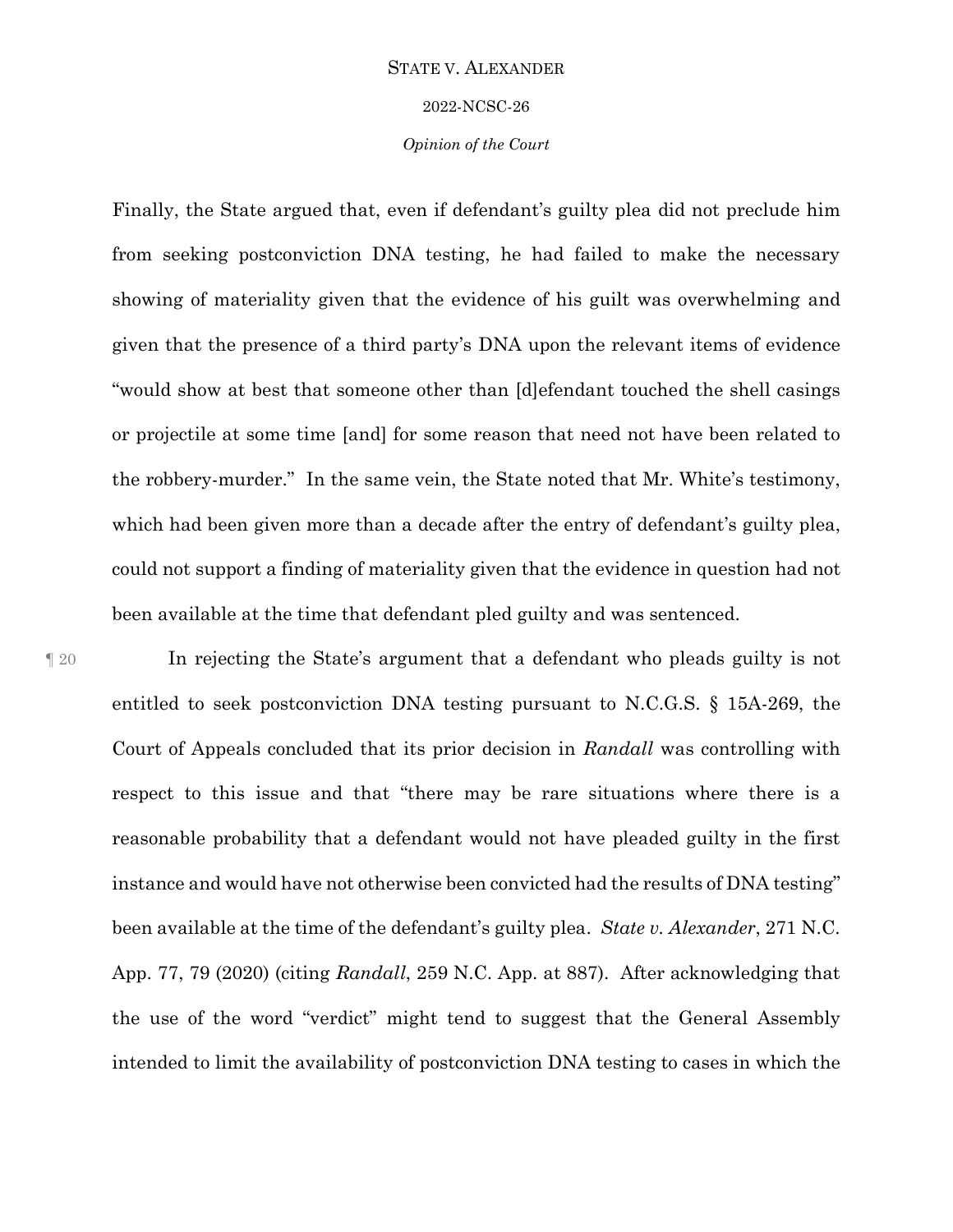2022-NCSC-26

## *Opinion of the Court*

defendant had been convicted based upon a decision by a jury, the Court of Appeals concluded that "there is a strong counter-argument that the General Assembly did not intend for the word 'verdict' to be construed in such a strict, legal sense" and that the General Assembly had, instead, "intended for 'verdict' to be construed more broadly, to mean 'resolution,' 'judgment' or 'outcome' in a particular matter," particularly given that a decision to adopt the more restrictive reading upon which the State relied might lead to the absurd result that postconviction DNA testing would not be available to a defendant who had been convicted at the conclusion of a bench trial. *Id*. at 80; *see id*. at 80 n. 1 (citing *State v. Hemphill*, 273 N.C. 388, 389 (1968); N.C.G.S. § 1A-1, Rule 52 (2015)). Finally, the Court of Appeals concluded that this Court's decision to affirm the Court of Appeals' decision in *Sayre* did not constitute acceptance of the State's position that postconviction DNA testing was not available to defendants who had been convicted on the basis of a guilty plea rather than a jury verdict because that question had not been before the Court in *Sayre*. *Id*. at 81.

¶ 21 After determining that defendant's guilty plea did not preclude him from seeking postconviction DNA testing, the Court of Appeals held that the trial court had correctly concluded that defendant had failed to make the necessary showing of materiality. *Id*. at 81–82. In support of this decision, the Court of Appeals pointed to the "substantial evidence of [d]efendant's guilt," including (1) Ms. Lashley's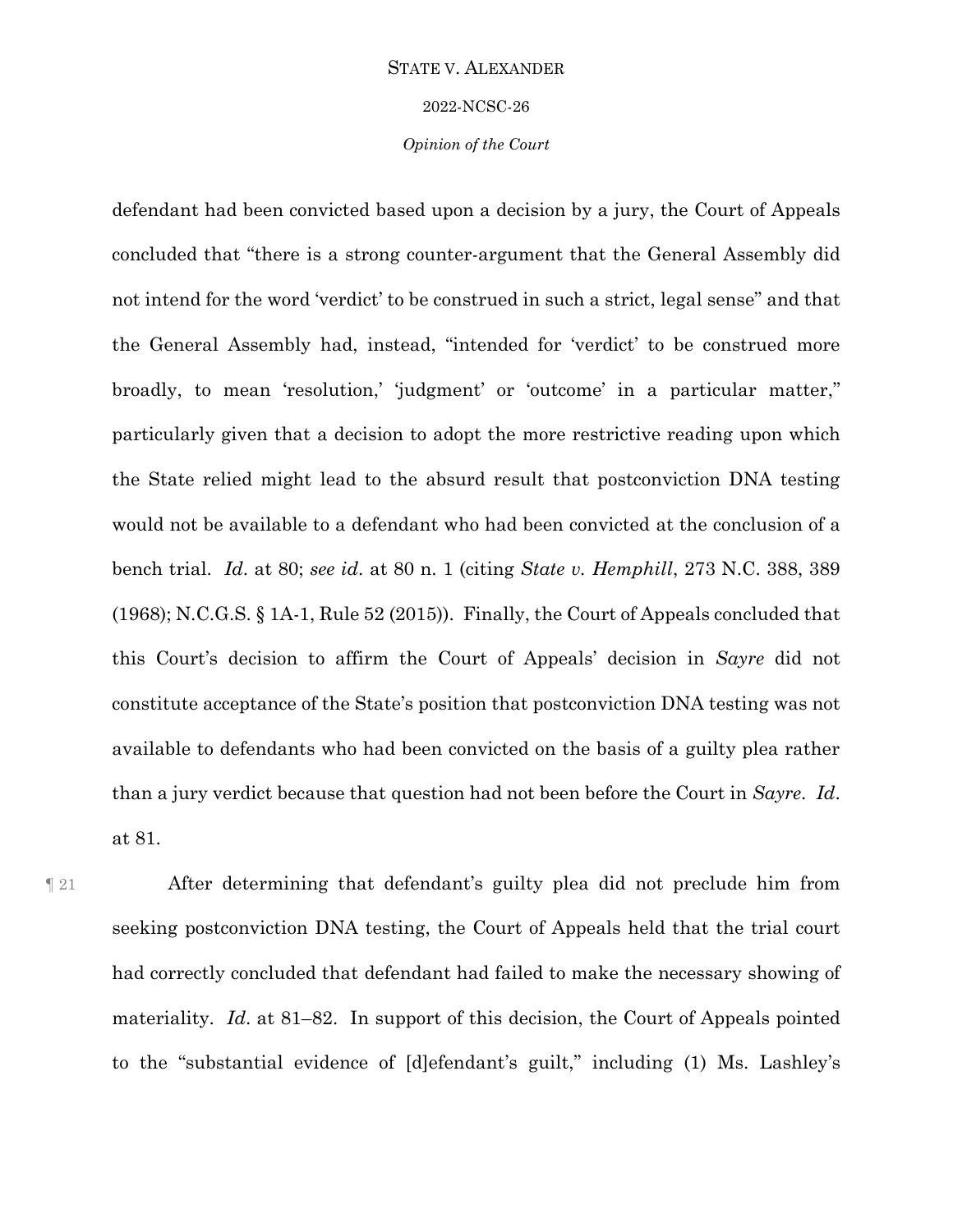#### 2022-NCSC-26

## *Opinion of the Court*

testimony; (2) defendant's admission that he had been at the Amoco station on the date of the murder; and (3) defendant's guilty plea. *Id*. In addition, the Court of Appeals concluded that the mere presence of a third party's DNA on the evidence that defendant sought to have tested did not necessarily exonerate him given the existence of a number of alternative explanations for the presence of a third party's DNA on that evidence. *Id*. at 82.

¶ 22 In a separate opinion concurring in the result, then-Judge Berger opined that defendants who had been convicted on the basis of a plea of guilty plea did not have the right to seek postconviction DNA testing. *Id.* at 82 (Berger, J., concurring). As an initial matter, Judge Berger disputed the validity of the Court of Appeals' determination that this Court's decision in *Sayre* was limited to the issue of materiality. *Id*. at 83–85. In addition, Judge Berger noted that, by pleading guilty, defendant had "waive[d] all defenses other than that the indictment charges no offense[,]" with the defenses that defendant had waived by entering a guilty plea having included the right to seek postconviction DNA testing. *Id*. at 85 (quoting *State v. Smith*, 279 N.C. 505, 506 (1971)). Judge Berger asserted that his colleagues had construed the term "verdict" in an excessively broad manner, that the relevant statutory expression should be understood in accordance with its "plain meaning," and that, in order for a defendant to make the necessary showing of materiality, "there must have been a verdict returned by a jury." *Id*. at 86–87. Finally, after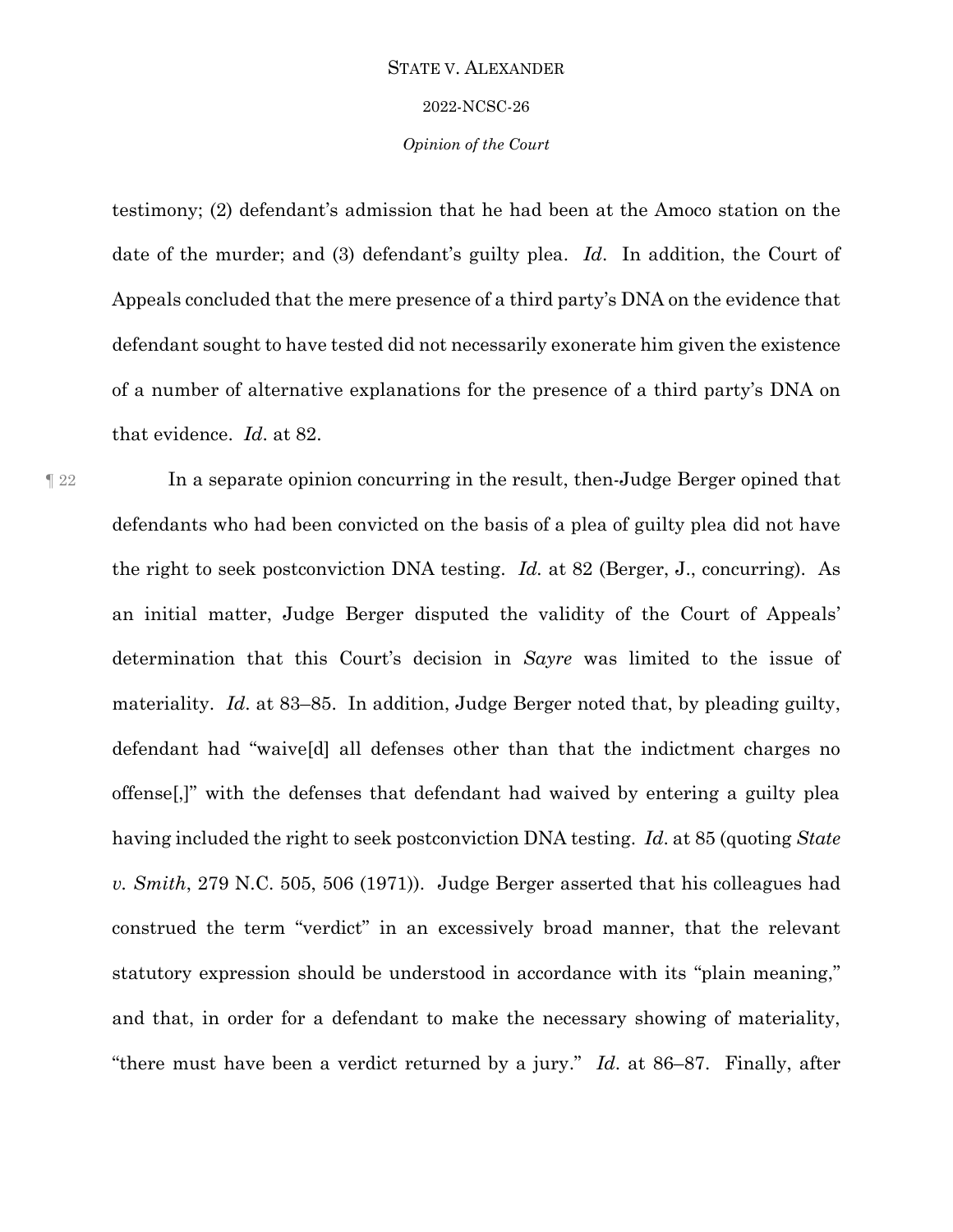2022-NCSC-26

## *Opinion of the Court*

noting that N.C.G.S. § 15A-269(b)(3) provides that a defendant seeking to obtain DNA testing must execute an affidavit of innocence, Judge Berger opined that "[a] defendant who, under oath, admits guilt to a charged offense, cannot thereafter provide a truthful affidavit of innocence" as required by N.C.G.S. § 15A-269(b)(3). *Id*. at 87. This Court allowed defendant's petition for discretionary review of the Court of Appeals' decision on 12 August 2020.

# **II. Substantive Legal Analysis**

## **A. Standard of Review**

¶ 23 This Court reviews decisions of the Court of Appeals for errors of law. N.C. R. App. P. 16(a); *State v. Melton*, 371 N.C. 750, 756 (2018). "In reviewing a denial of a motion for postconviction DNA testing, '[f]indings of fact are binding on this Court if they are supported by competent evidence and may not be disturbed absent an abuse of discretion.' " *State v. Lane*, 370 N.C. 508, 517 (2018) (alteration in original) (quoting *State v. Gardner*, 227 N.C. App. 364, 365–66 (2013)). "A trial court's determination of whether defendant's request for postconviction DNA testing is 'material' to his defense, as defined in N.C.G.S. § 15A-269(b)(2), is a conclusion of law, and thus we review de novo [a] trial court's conclusion that defendant failed to show the materiality of his request." *Id*. at 517–18.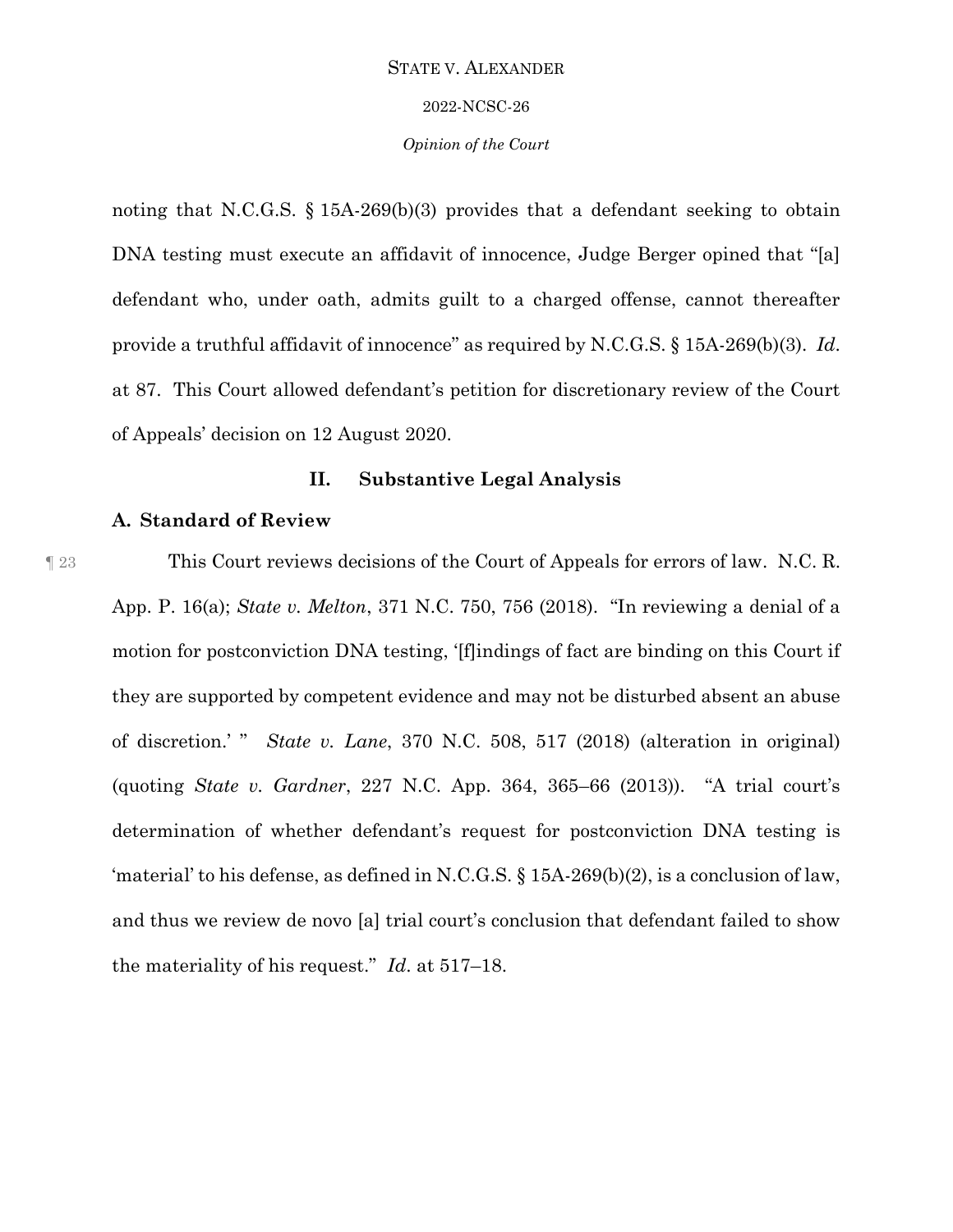## 2022-NCSC-26

## *Opinion of the Court*

# **B. Availability of Postconviction DNA Testing Following a Guilty Plea**

¶ 24 According to N.C.G.S § 15A-269, a convicted defendant is entitled to obtain

postconviction DNA testing of evidence that:

- (1) Is material to the defendant's defense.
- (2) Is related to the investigation or prosecution that resulted in the judgment.
- (3) Meets either of the following conditions:
	- a. It was not DNA tested previously.
	- b. It was tested previously, but the requested DNA test would provide results that are significantly more accurate and probative of the identity of the perpetrator or accomplice or have a reasonable probability of contradicting prior test results.

N.C.G.S. § 15A-269(a) (2021). A trial court is required to allow a request for

postconviction DNA testing in the event that the criteria specified in N.C.G.S. § 15A-

269(a) have been established and that:

- (2) If the DNA testing being requested had been conducted on the evidence, there exists a reasonable probability that the verdict would have been more favorable to the defendant; and
- (3) The defendant has signed a sworn affidavit of innocence.

N.C.G.S. § 15A-269(b). "Materiality" as used in the statutory provisions governing postconviction DNA testing should be understood in the same way that "materiality" is understood in *Brady v. Maryland*, 373 U.S. 83 (1963), and its progeny, *Lane*, 370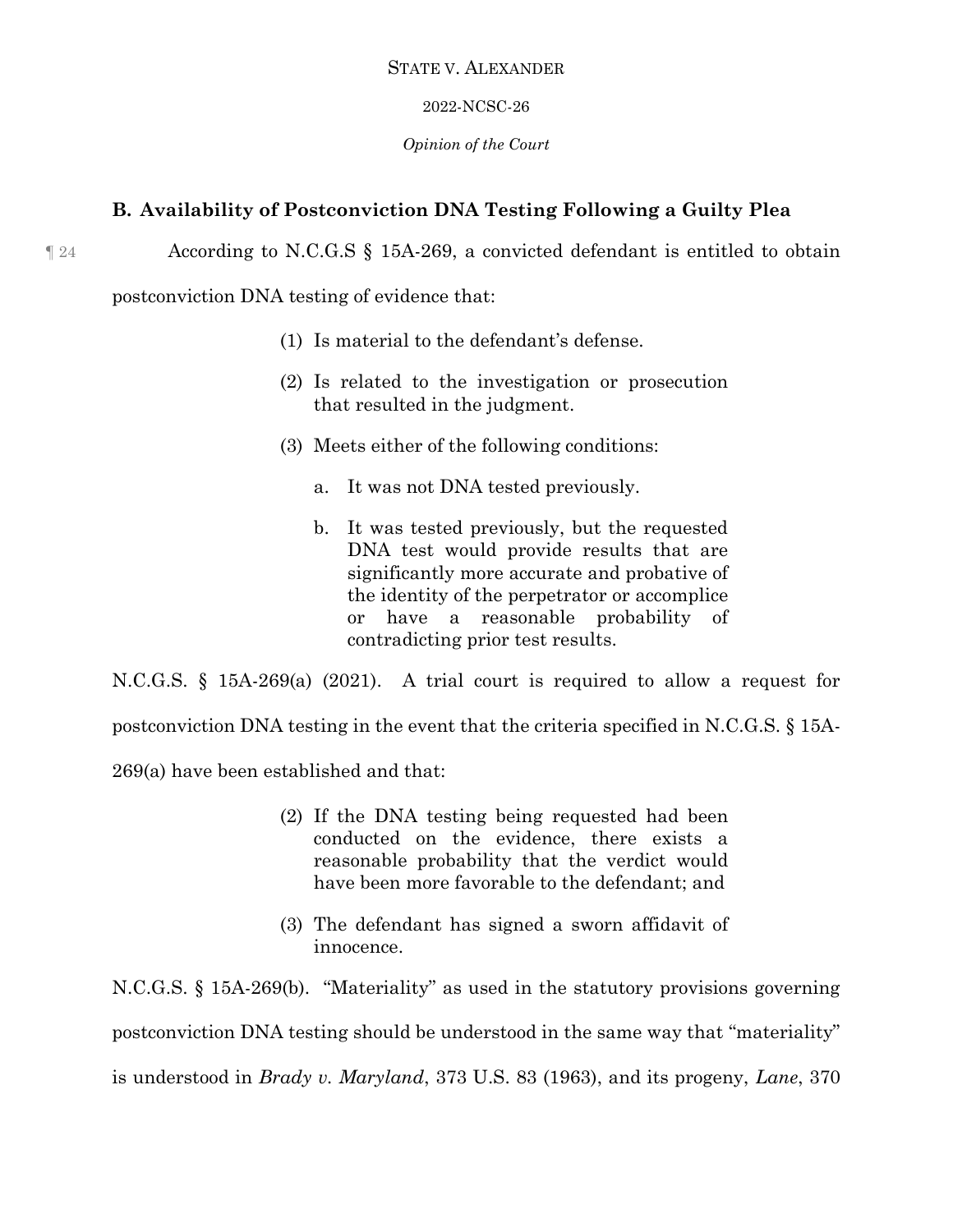#### 2022-NCSC-26

## *Opinion of the Court*

N.C. at 519, with the relevant inquiry being whether "there is a reasonable probability that, had the evidence been disclosed to the defense, the result of the proceeding would have been different." *United States v. Bagley*, 473 U.S. 667, 682 (1985).

¶ 25 The initial issue that we need to address in evaluating the validity of defendant's challenge to the Court of Appeals' decision to uphold the trial court's order is whether our decision in *Sayre* should be understood to deprive defendants convicted on the basis of guilty pleas of the right to seek and obtain postconviction DNA testing even if they are otherwise able to satisfy the applicable statutory requirements. The majority at the Court of Appeals held in *Sayre* that the defendant's "bare assertion that testing the identified evidence would 'prove that [he] is not the perpetrator of the crimes' is not sufficiently specific to establish that the requested DNA testing would be material to his defense." *State v. Sayre*, No. COA17- 68, 2017 WL 3480951, at \*2 (N.C. Ct. App. Aug. 15, 2017) (unpublished). In addition, the Court of Appeals observed that, "by entering into a plea agreement with the State and pleading guilty, [the] defendant presented no 'defense' pursuant to [N.C.G.S.] § 15A-269(a)(1)" and did not have the right to seek or obtain postconviction DNA testing. *Id.* at \*2. In light of his belief that defendant had, in fact, made a sufficient showing of "materiality," Judge Murphy dissented from his colleagues' decision and concluded that the case should have been remanded to the trial court for further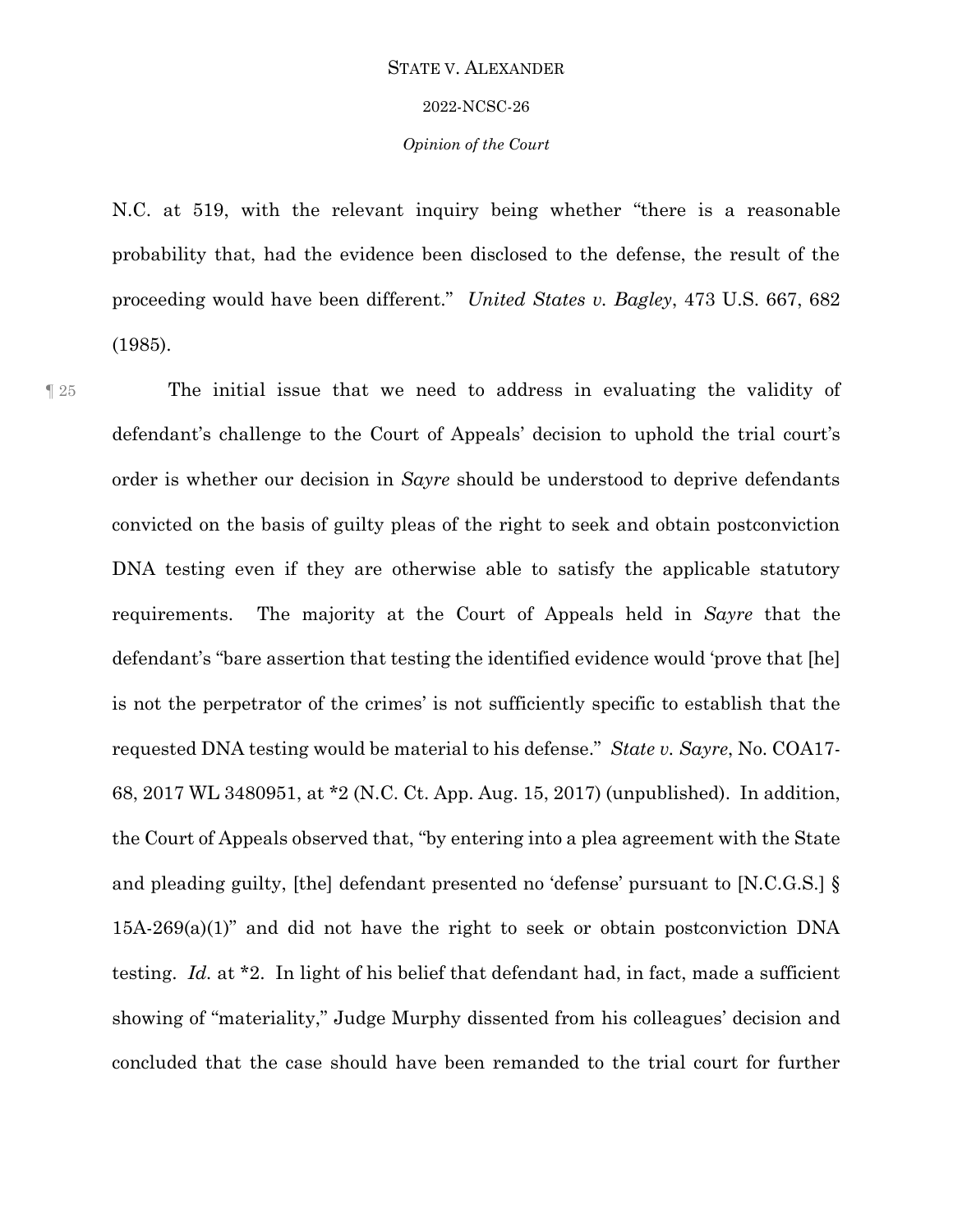#### 2022-NCSC-26

*Opinion of the Court*

proceedings. *Id*. at \*3 (Murphy, J., dissenting). The defendant noted an appeal from the Court of Appeals' decision to this Court based upon Judge Murphy's dissent.

¶ 26 According to well-established North Carolina law, "[w]hen an appeal is taken pursuant to  $[N.C.G.S.]$  § 7A-30(2), the only issues properly before the Court are those on which the dissenting judge in the Court of Appeals based his dissent." *Clifford v. River Bend Plantation, Inc.*, 312 N.C. 460, 463 (1984). In light of that fact, the only issue before this Court in *Sayre* was whether the defendant had sufficiently alleged that the performance of postconviction DNA testing would be "material." For that reason, our decision in *Sayre* did not address, much less resolve, the issue of whether a defendant whose conviction stemmed from a guilty plea is entitled to seek and obtain postconviction DNA testing. As a result, the extent to which a plea of guilty operates as a categorial bar to postconviction DNA testing pursuant to N.C.G.S. § 15A-269 is a question of first impression for this Court.

¶ 27 In seeking to persuade us that defendants who have been convicted on the basis of a guilty plea are ineligible to seek postconviction DNA testing, the State contends that, "[u]nder the plain, unambiguous language of [N.C.G.S. §] 15A-269, a defendant who pled guilty cannot meet the statutory requirements that would entitle him to postconviction DNA testing." In the State's view, the statutory reference to a "verdict" demonstrates the General Assembly's intent that the only persons entitled to seek postconviction DNA testing are those who were convicted as the result of a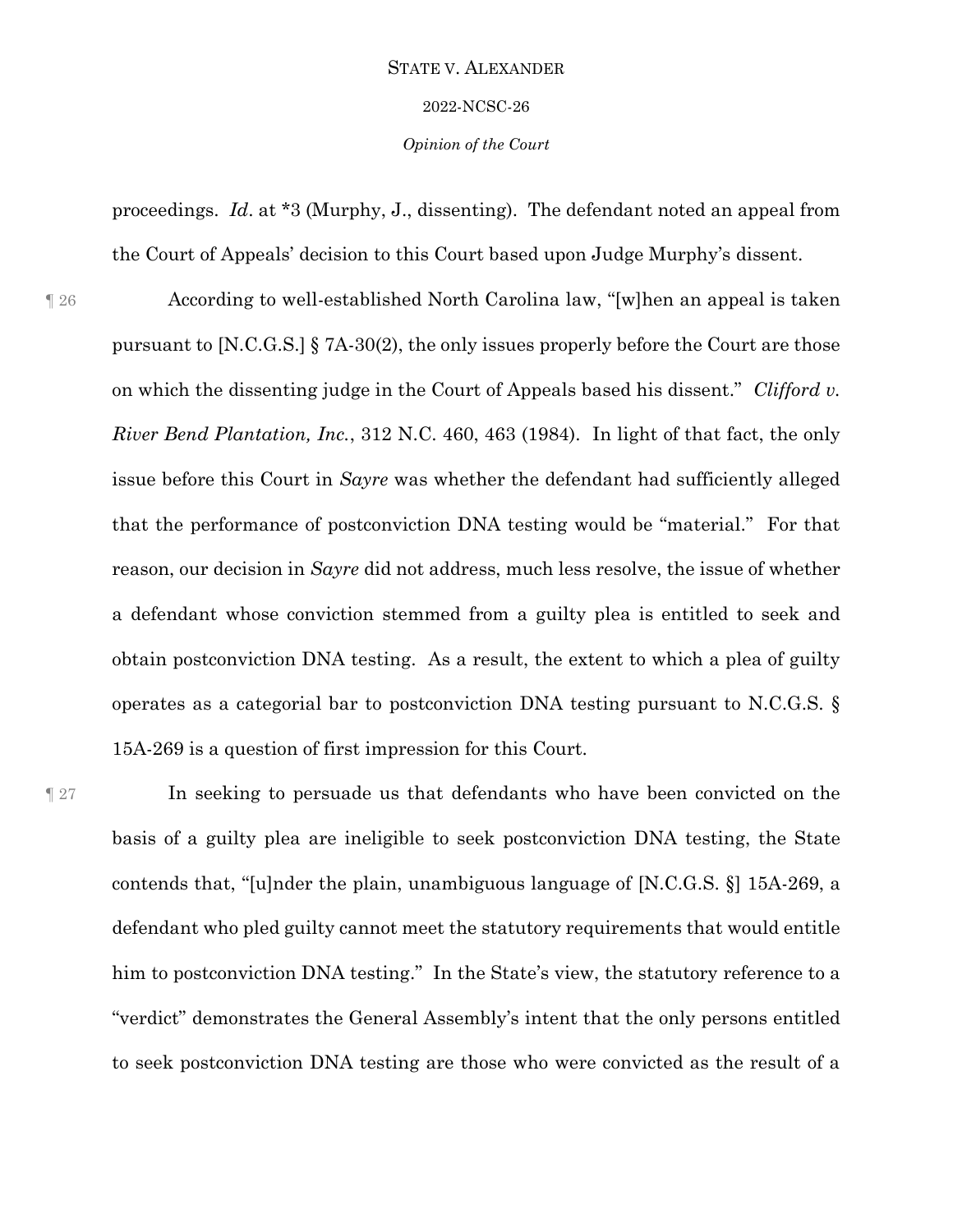#### 2022-NCSC-26

## *Opinion of the Court*

jury verdict. According to the State, this relatively strict reading of the relevant statutory language would not exclude those found guilty at a bench trial from obtaining postconviction DNA testing given that N.C.G.S. § 15A-269 had been enacted in 2001, while criminal bench trials had not been authorized until 2013. As further support for this contention, the State directs our attention to several cases in which this Court used the term "verdict" to refer to the decision that the trial judge makes at the conclusion of a bench trial, *see, e.g., State v. Puckett*, 299 N.C. 727, 727 (1980); *State v. Willis*, 285 N.C. 195, 197 (1974); *State v. Brooks*, 287 N.C. 392, 405 (1975), and a decision by the Court of Appeals describing the ruling made by a district court judge at the conclusion of a bench trial as a "verdict," *see State v. Surles*, 55 N.C. App. 179, 182 (1981). As a result, the State contends that "the standard [applicable to requests for postconviction DNA testing] does not apply to defendants who were convicted by means other than a factfinder's decision at a trial."

¶ 28 In addition, the State argues that, even though "[N.C.G.S. §] 15A-269(a)(1) presupposes that the defendant presented a 'defense' in order to evaluate whether the [DNA] evidence is relevant to that defense," "a defense was never presented" "when a defendant enters a plea of guilty." On the contrary, the State argues that, by pleading guilty, "the defendant admitted his guilt" and "waived all defenses" other than a challenge to the sufficiency of the indictment, including "his right to test the evidence before a jury." In other words, the State contends that the fact that the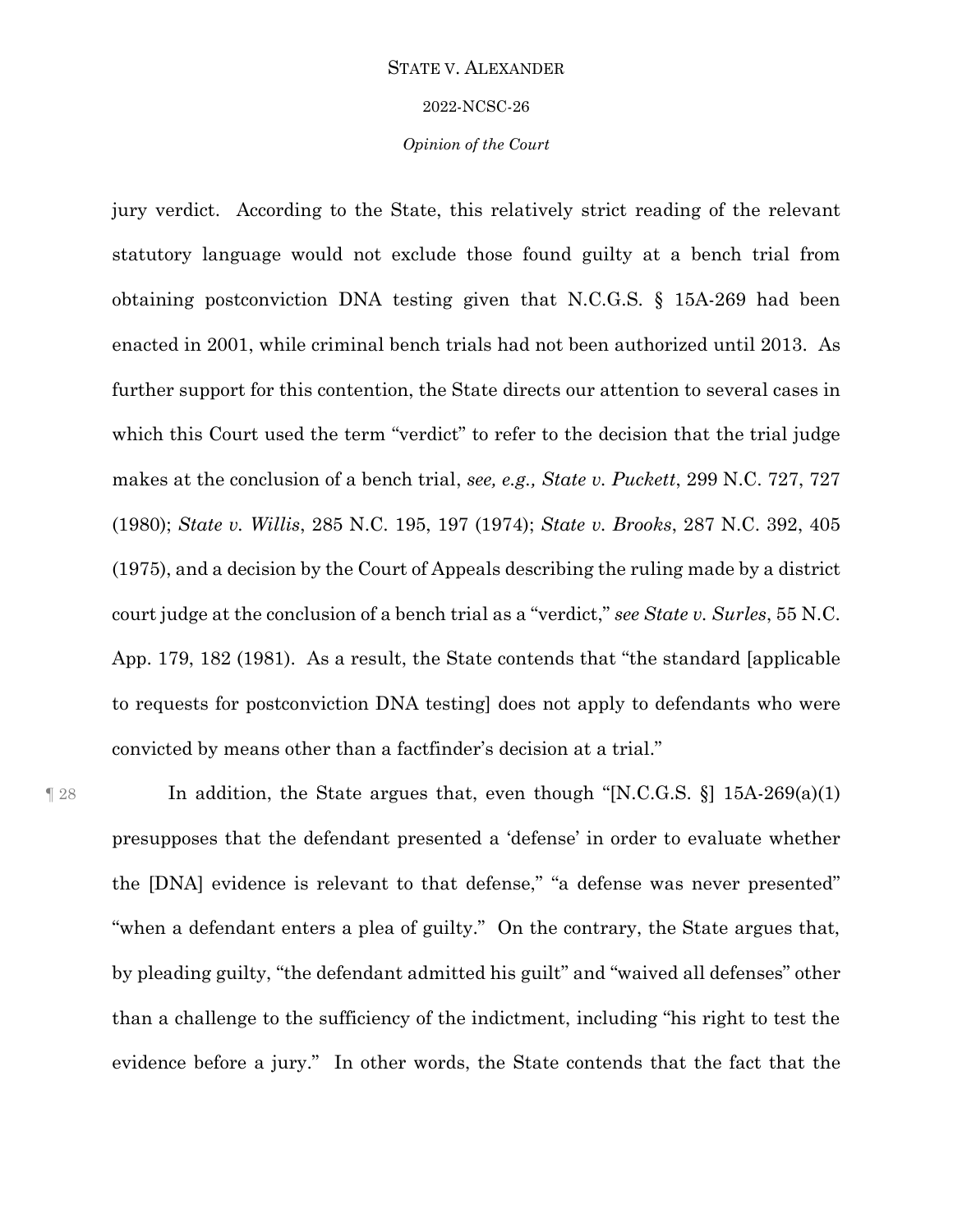2022-NCSC-26

## *Opinion of the Court*

defendant entered a guilty plea demonstrates that he or she had no "defense" to which postconviction DNA testing could be material, with "[a]ny analysis of whether testing is material to [the d]efendant's 'defense' [in cases involving guilty pleas necessarily] begin[ning] with speculation as to what his defense was."

¶ 29 Aside from these arguments, which rely directly upon specific language that appears in N.C.G.S. § 15A-269, the State advances a number of prudential arguments in opposition to a decision to allow defendants convicted on the basis of guilty pleas to seek and obtain postconviction DNA testing. For example, the State asserts that allowing such a defendant access to postconviction DNA testing would be inconsistent with the statutory requirement that a defendant seeking such testing "sign[] a sworn affidavit of innocence," N.C.G.S. § 15A-269(b)(3), on the theory that, in order "[t]o comply with this requirement, a defendant who pled guilty and swore himself to be 'in fact guilty' of the crime must either: (1) lie and swear he is innocent even though he knows he is not or (2) admit that his earlier statement of factual guilt was untrue." In addition, the State argues that "[t]here is no precedent binding in North Carolina that applies *Brady* to guilty pleas," a fact that the State believes to be "relevant because [N.C.G.S.] § 15A-269(b)(2) adopts the *Brady* standard" and "[t]he General Assembly is presumed to act 'with full knowledge of prior and existing law and its construction by the courts,'" *State v. Anthony*, 351 N.C. 611, 618 (2000). Similarly, the State argues that a defendant's decision to enter a guilty plea obviates the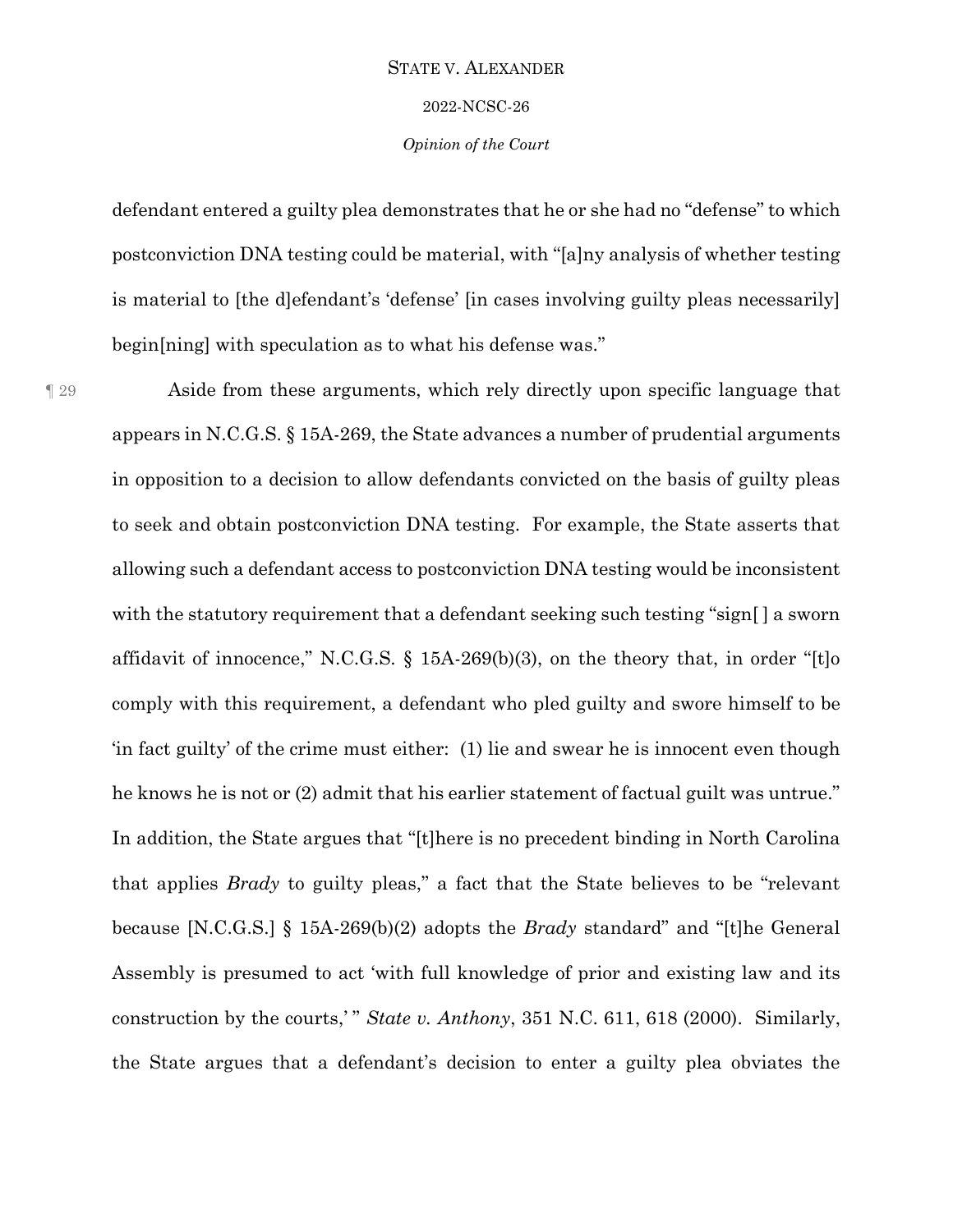#### 2022-NCSC-26

## *Opinion of the Court*

necessity for the State to make a full evidentiary presentation at trial, "mak[ing] it difficult[,] if not impossible[,] for any court to evaluate how potential DNA testing might affect the fact finder's assessment of the evidence." Finally, the State expresses concern about the possibility that defendants might engage in "gamesmanship" by pleading guilty in order to avoid the full development of a trial record before filing a subsequent motion for postconviction DNA testing pursuant to N.C.G.S. § 15A-269.

¶ 30 In seeking to persuade us to uphold the Court of Appeals' decision with respect to this issue, defendant argues, in reliance upon *Randall*, that, when the General Assembly enacted N.C.G.S. § 15A-269, it intended for defendants who were convicted based upon a plea of guilty to be able to seek post-conviction DNA testing. In support of this assertion, defendant directs our attention to the language of the statute, the practical consequences that will result from the differing ways in which the relevant statutory language can be construed, the remedial nature of the statute, the title of the legislation that enacted the statute, and the political and social context in which the statute was enacted. More specifically, defendant asserts that N.C.G.S. § 15A-269 was enacted during a period in which many individuals convicted of serious crimes were being exonerated through the use of modern DNA testing procedures, with the relevant statutory provisions having arisen from "concerns that there are people who have been convicted of serious crimes who are innocent." In light of the remedial nature of N.C.G.S. § 15A-269, defendant contends that its language "must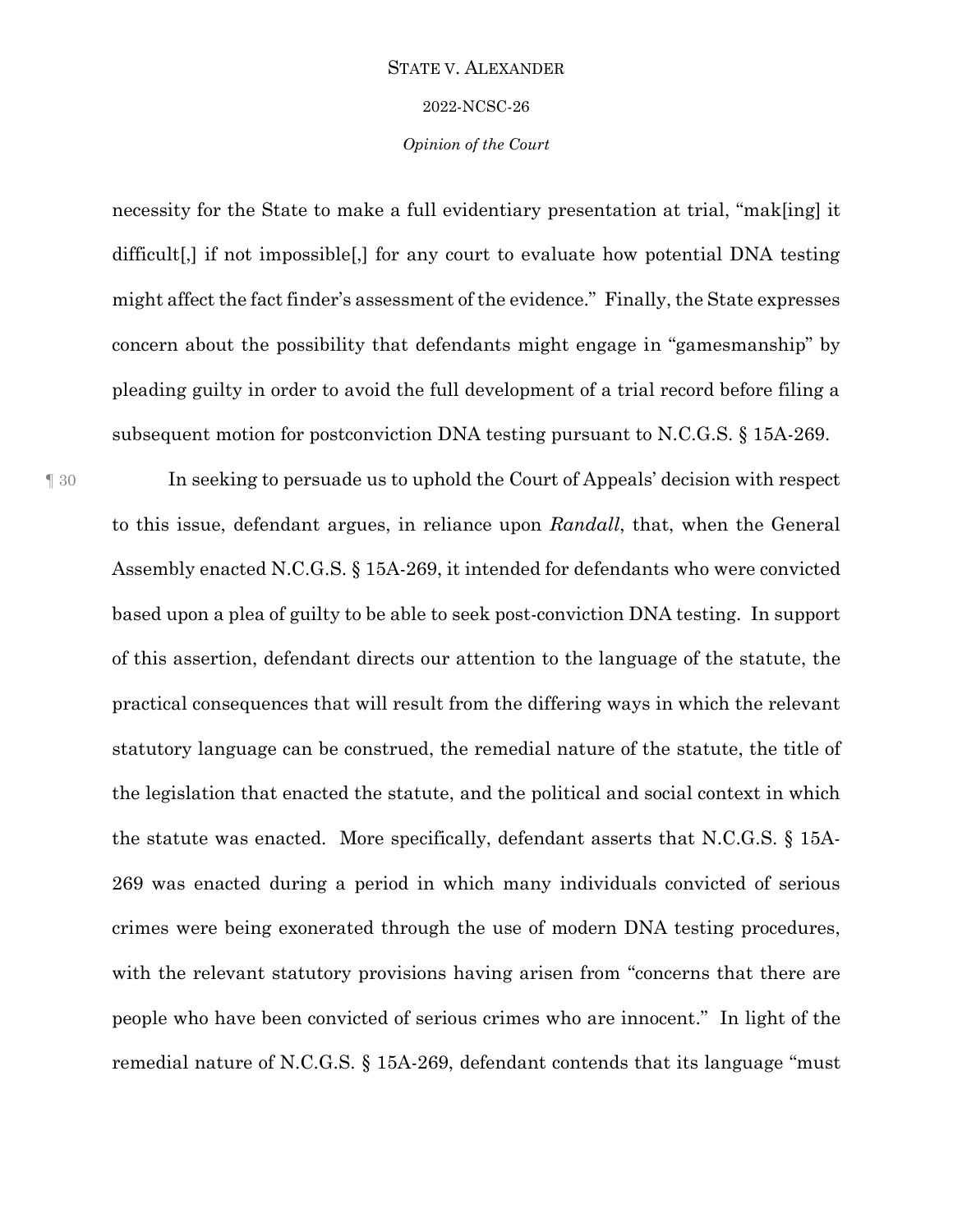2022-NCSC-26

## *Opinion of the Court*

not be given an interpretation that will result in injustice if it 'may reasonably be otherwise consistently construed with the intent of the act,' " *Nationwide Mut. Ins. Co.*, 293 N.C. 431, 440 (1977). According to defendant, interpreting N.C.G.S. § 15A-269 to exclude defendants whose convictions were based upon guilty pleas would result in significant injustice given that many defendants plead guilty in spite of the fact that they are factually innocent.

¶ 31 In defendant's view, nothing in the language of N.C.G.S. § 15A-269 expressly excludes defendants who plead guilty from seeking postconviction DNA testing, with the manner in which Judge Berger parsed the relevant statutory language having involved a failure to give appropriate regard to the "eminently reasonable" reading of the statute that the Court of Appeals adopted in *Randall* and having overlooked the fact that, even though "the [General Assembly] has amended N.C.G.S. § 15A-269 several times since its enactment," it "has chosen not to amend the statute in reaction to *Randall*." Furthermore, defendant contends that a strict reading of the term "verdict" would lead to the absurd result that any defendant convicted by a jury, but not a defendant convicted at a bench trial or a defendant who enters a plea of guilty in reliance upon the decision of the Supreme Court of the United States in *North Carolina v. Alford*, 400 U.S. 25 (1970), could successfully seek and obtain postconviction DNA testing by making the required statutory showing.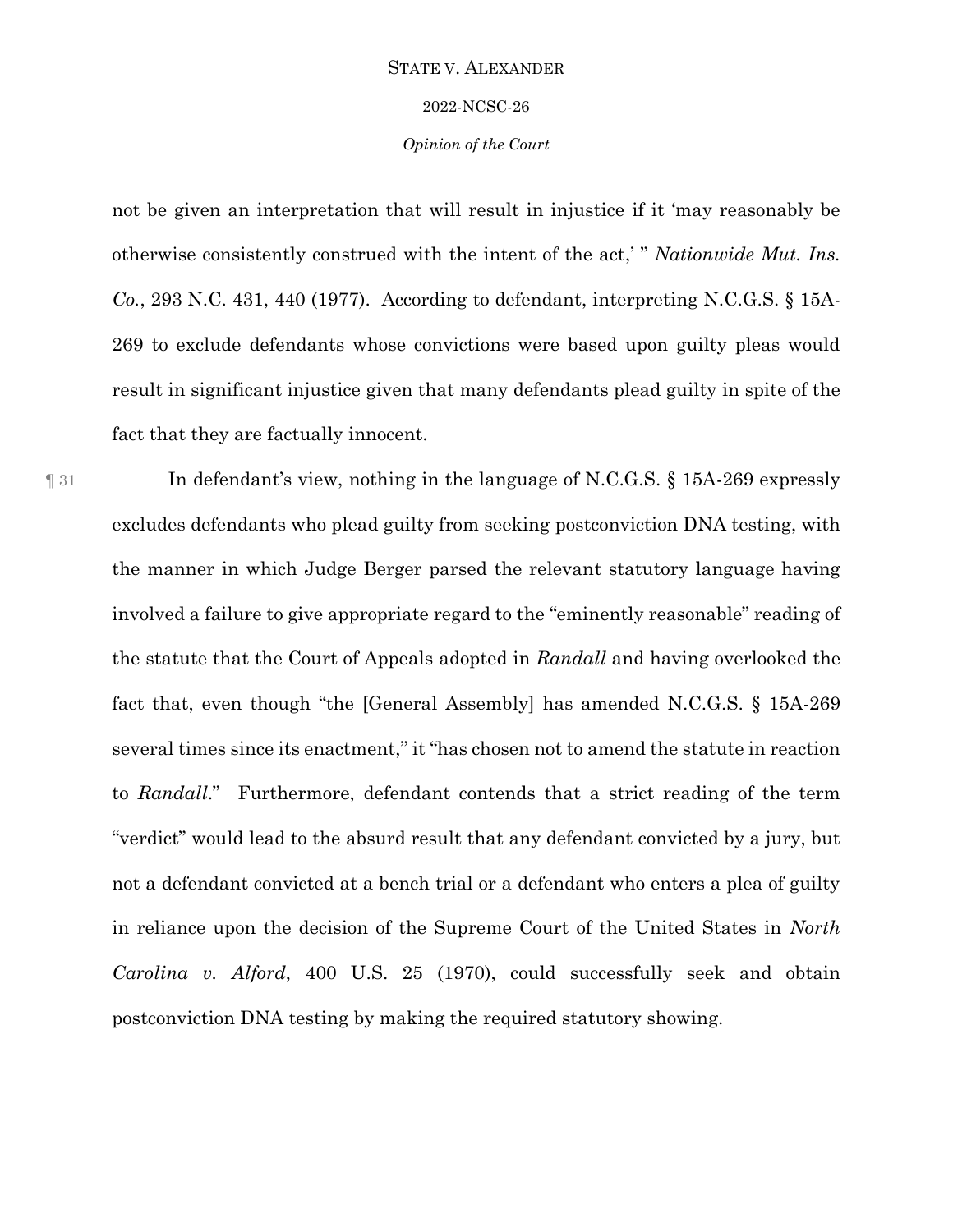2022-NCSC-26

*Opinion of the Court*

¶ 32 Defendant points out that his sentencing hearing took place prior to the recent enactment of criminal justice reform legislation and at a time when defendants had limited access to pre-trial discovery and when prosecutors were required to try a firstdegree murder case capitally if the record contained evidence tending to show that at least one aggravating circumstance existed. In addition, defendant notes that, at the time that he entered his guilty plea, there was strong public support for the death penalty and a significant number of death sentences were being imposed. *See*  Barbara O'Brien & Catherine M. Grosso, *Confronting Race: How a Confluence of Social Movements Convinced North Carolina to Go Where the* McCleskey *Court Wouldn't*, 2011 Mich. St. L. Rev. 463, 488 (2011); Cynthia F. Adcock, *The Twenty-Fifth Anniversary of Post-*Furman *Executions in North Carolina: A History of One Southern State's Evolving Standards of Decency*, 1 Elon L. Rev. 113, 131, 131 n. 96 (2009) (citations omitted). According to defendant, it was "against this backdrop that defendants charged with first-degree murder in the early 1990's who were actually innocent had to decide whether to plead guilty rather than roll the dice with a jury and the appellate courts."

¶ 33 Finally, defendant notes that he was not provided with either of Ms. Lashley's statements and that he did not know the identity of the State's eyewitness or the nature of her testimony prior to the sentencing hearing, so that he was left without "crucial information about the weakness of the State's evidence" at the time that he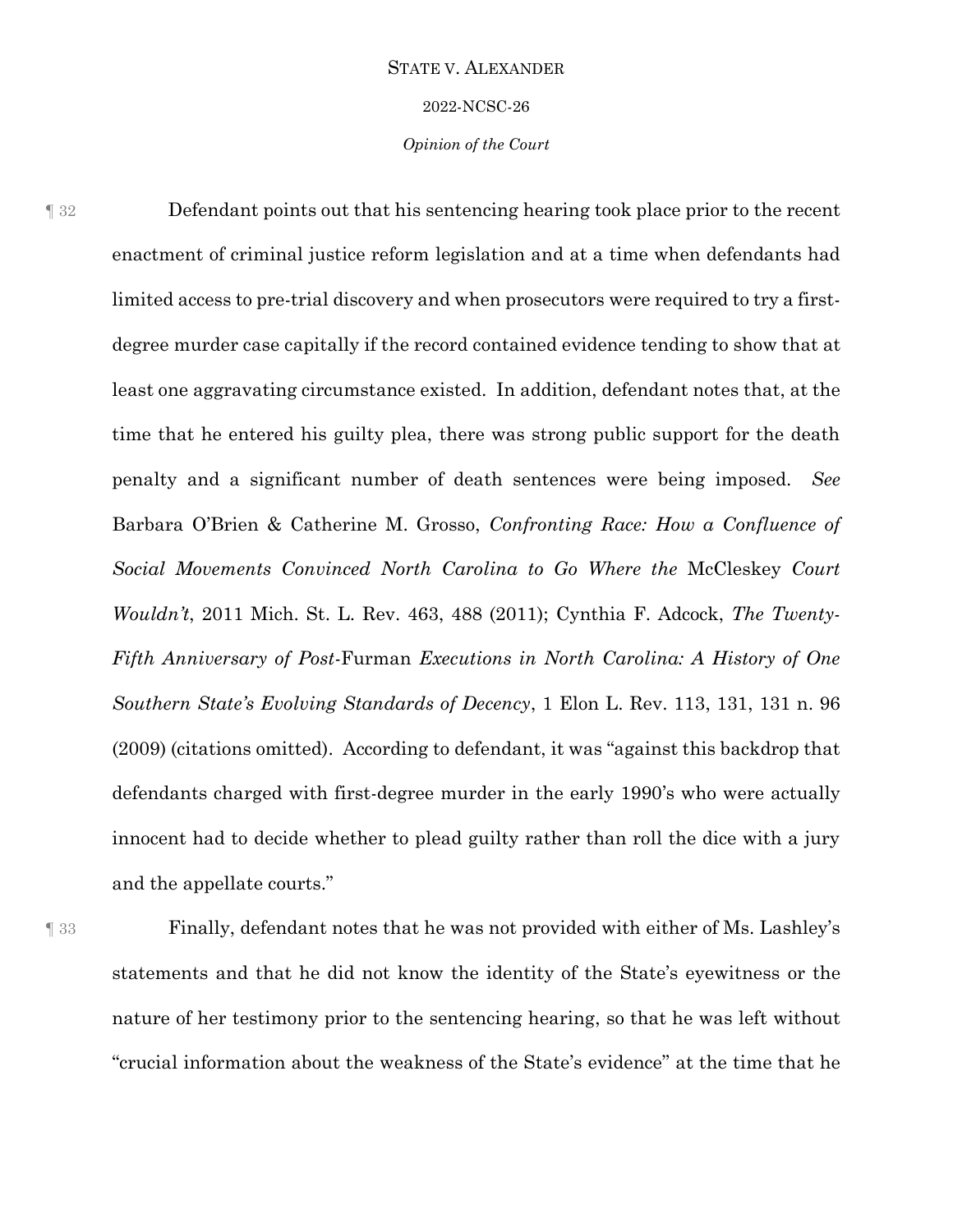#### 2022-NCSC-26

## *Opinion of the Court*

entered his guilty plea even though, in light of the fact that the State had evidence tending to show the existence of at least two possible statutory aggravating circumstances, <sup>2</sup> his case had to be tried capitally. Defendant asserts that, despite the fact that he had "strongly and repeatedly proclaimed his innocence from the time of his arrest through the time of his plea," "the lack of almost any knowledge of the evidence against him, combined with the fact that he was facing the death penalty in a very death-prone state, could cause even the most resolute of defendants to crack under the pressure." As a result, for all of these reasons, defendant contends that defendants who enter guilty pleas should not be precluded from seeking and obtaining postconviction DNA testing pursuant to N.C.G.S. § 15A-269.

 $\overline{a}$ 

¶ 34 "The primary rule of construction of a statute is to ascertain the intent of the legislature and to carry out such intention to the fullest extent." *Burgess v. Your House of Raleigh, Inc.*, 326 N.C. 205, 209 (1990). Although the first step in determining legislative intent involves an examination of the "plain words of the statute," *Elec. Supply Co. of Durham v. Swain Elec. Co.*, 328 N.C. 651, 656 (1991), "[l]egislative intent can be ascertained not only from the phraseology of the statute

<sup>2</sup> The aggravating circumstances that the State might have had sufficient evidence to attempt to establish included that Mr. Boyd was killed during the commission of an armed robbery, *see* N.C.G.S. § 15A-2000(e)(5) (1992), and that the killing of Mr. Boyd "was committed for pecuniary gain," *see* N.C.G.S. § 15A-2000(e)(6) (1992). However, in accordance with this Court's decision in *State v. Quesinberry*, 319, N.C. 228, 238 (1987), the jury would have only been entitled to consider one of these two factors had it been called upon to determine whether defendant should have been sentenced to death.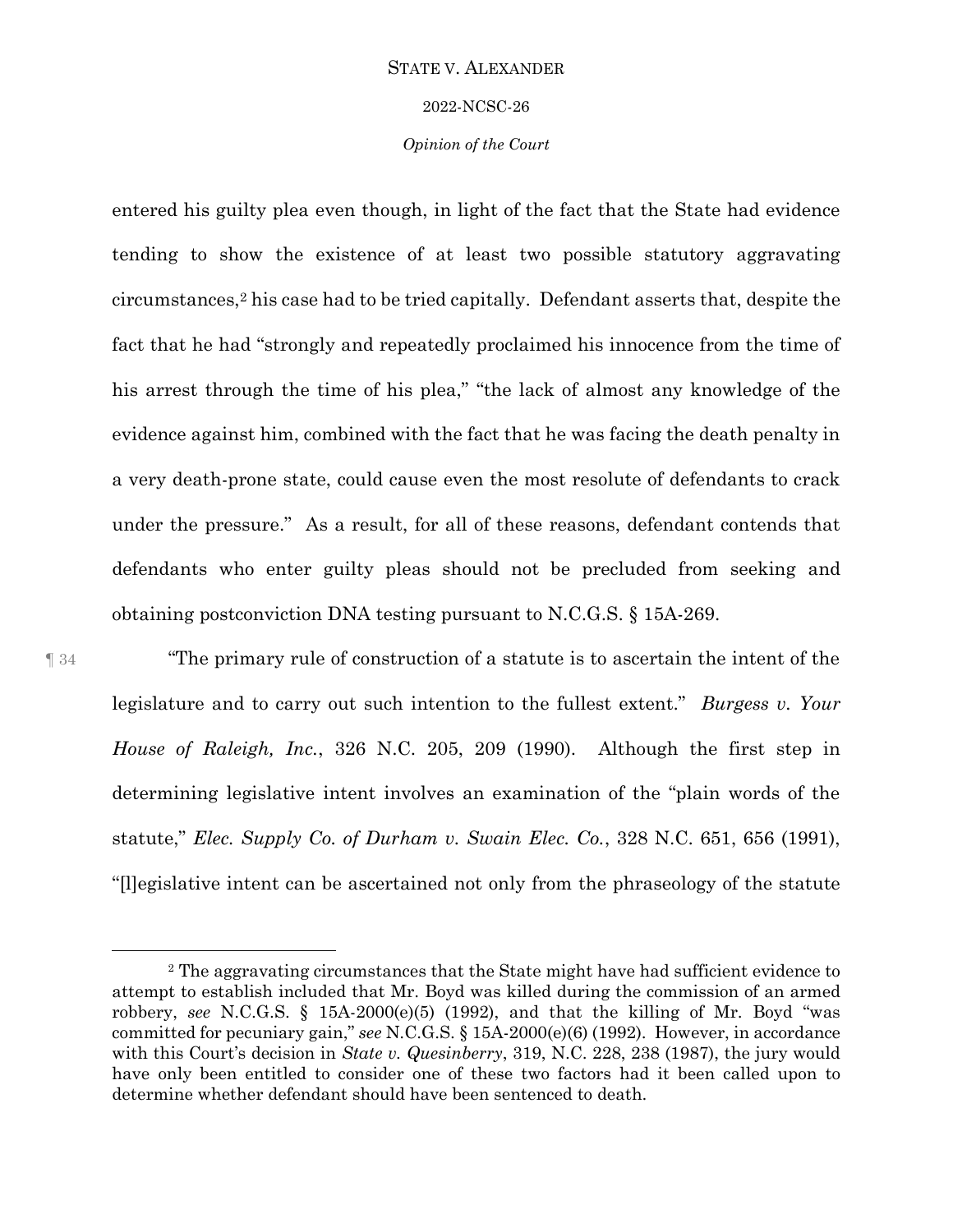#### 2022-NCSC-26

## *Opinion of the Court*

but also from the nature and purpose of the act and the consequences which would follow its construction one way or the other," *Sutton v. Aetna Cas. & Sur. Co.*, 325 N.C. 259, 265 (1989) (citations omitted). As this Court has clearly stated, remedial statutes such as N.C.G.S. § 15A-269 "should be construed liberally, in a manner which assures fulfillment of the beneficial goals, for which [they were] enacted and which brings within [them] all cases fairly falling within its intended scope." *Burgess v. Joseph Schlitz Brewing Co.*, 298 N.C. 520, 524 (1979).

 $\overline{a}$ 

¶ 35 As defendant points out, nothing in the text of N.C.G.S. § 15A-269 expressly precludes defendants who have pleaded guilty from seeking postconviction DNA testing. <sup>3</sup> In addition, the relevant statutory language is not devoid of ambiguity. *See* 

<sup>3</sup> The General Assembly does, of course, understand how to limit the rights of convicted criminal defendants who have entered pleas of guilty to seek relief from their convictions and related sentences on direct appeal. For example, N.C.G.S. § 15A-1444 limits the ability of a convicted criminal defendant who entered a plea of guilty to seek appellate review of his or her conviction as a matter of right by providing that such a defendant may only contend on direct appeal that the evidence admitted at the sentencing hearing did not support the sentence imposed by the trial court or in the event that the trial court sentenced the defendant to a term of imprisonment that falls outside the presumptive range for a defendant convicted of committing an offense of the same class with the same prior record level, N.C.G.S. § 15A-1444(a1) (2021), and on the grounds that the trial court erred in ascertaining the defendant's prior record level or the trial court's judgment contained an unauthorized disposition or term of imprisonment. N.C.G.S. § 15A-1444(a2). Similarly, a defendant whose conviction rests upon a guilty or no contest plea may appeal the trial court's decision to deny his motion to withdraw his plea of guilty or no contest. N.C.G.S. § 15A-1444(e). Finally, a defendant convicted on the basis of a plea of guilty is entitled to appellate review of the trial court's decision to deny his or her motion to suppress unlawfully obtained evidence under certain circumstances. N.C.G.S. § 15A-979(b) (2021); *see also State v. Reynolds,* 298 N.C. 380, 397 (1979). Aside from these instances, however, a defendant convicted on the basis of a plea of guilty is only entitled to direct review in the appellate division by seeking the issuance of a writ of certiorari. N.C.G.S. § 15A-1444(a1).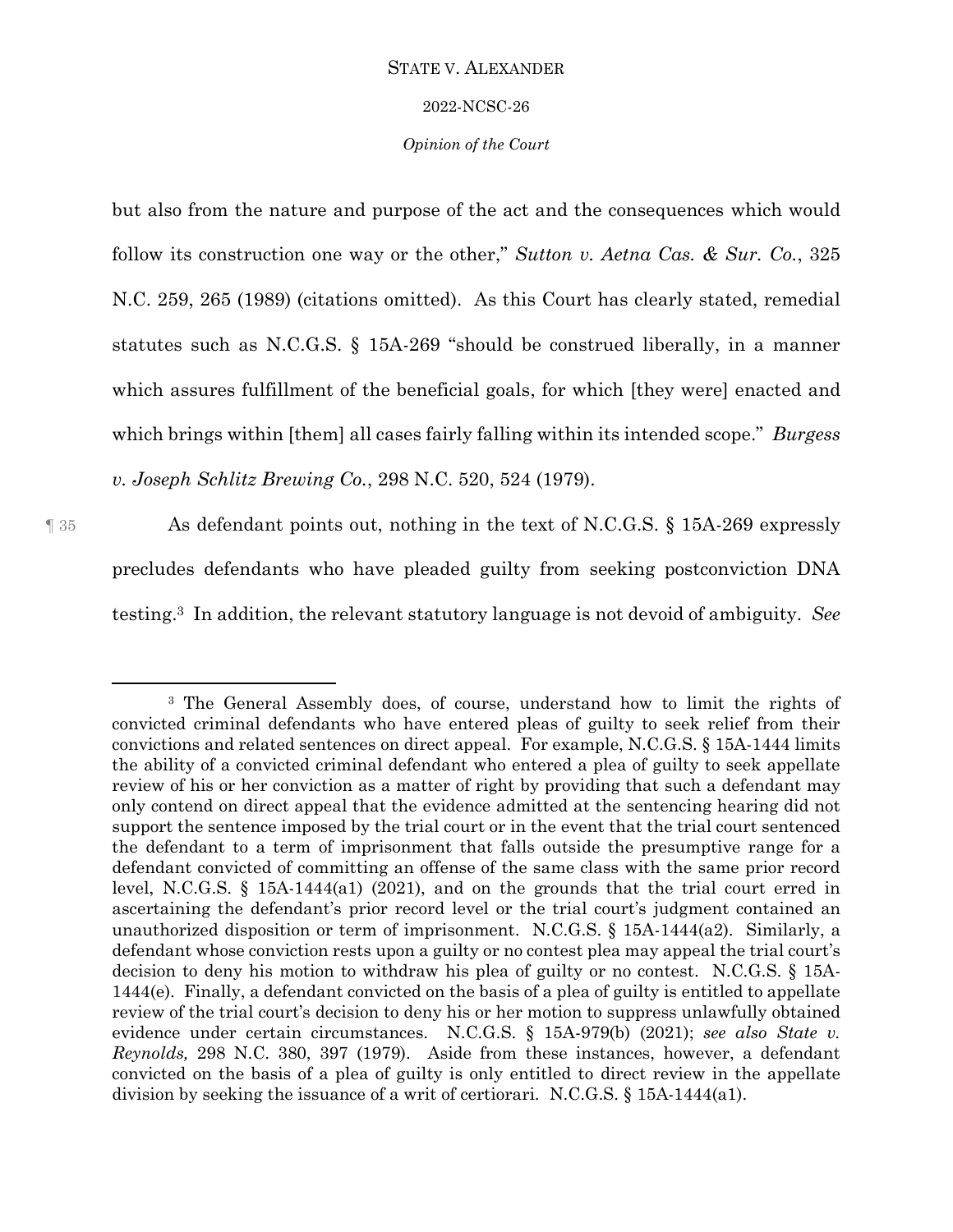2022-NCSC-26

*Opinion of the Court*

*Winkler v. N.C. State Bd. of Plumbing*, 374 N.C. 726, 730 (2020) (describing an ambiguous statute as one that is "equally susceptible of multiple interpretations"). Although the presence of the term "verdict" in the relevant statutory language may suggest that the General Assembly did, in fact, primarily have jury trials in mind at the time that it drafted N.C.G.S. § 15A-269, we are unable to understand the term "verdict" to operate as a limitation upon the reach of postconviction DNA testing given the manner in which the statute, considered as a whole, is written and the circumstances that led to its enactment. *See State v. Winslow*, 274 Neb. 427, 434, 740 N.W.2d 794, 799 (2007) (concluding that, despite the reference to a "trial" in Nebraska's postconviction DNA testing statute, that statute, when considered "as a whole," indicates that the Nebraska legislature did not intend to limit the availability of postconviction DNA testing to persons who had been convicted at the conclusion of a contested trial on the issue of guilt or innocence). While the decision of a jury may be the quintessential example of what constitutes a "verdict," the fact that a "verdict" can consist of "an opinion or judgment," *New Oxford American Dictionary* 1921 (3d ed. 2010), or "[a]n expressed conclusion; a judgment or opinion," *American Heritage Dictionary* (5th ed. 2012), and the State's concession that the term "verdict" as used in N.C.G.S. § 15A-269(b)(2) can encompass more than "a jury's or decision on the factual issues of a case," *Verdict*, *Black's Law Dictionary* (11th ed. 2019), suggests that the term "verdict" can be understood in a broader sense as well. *See also id.*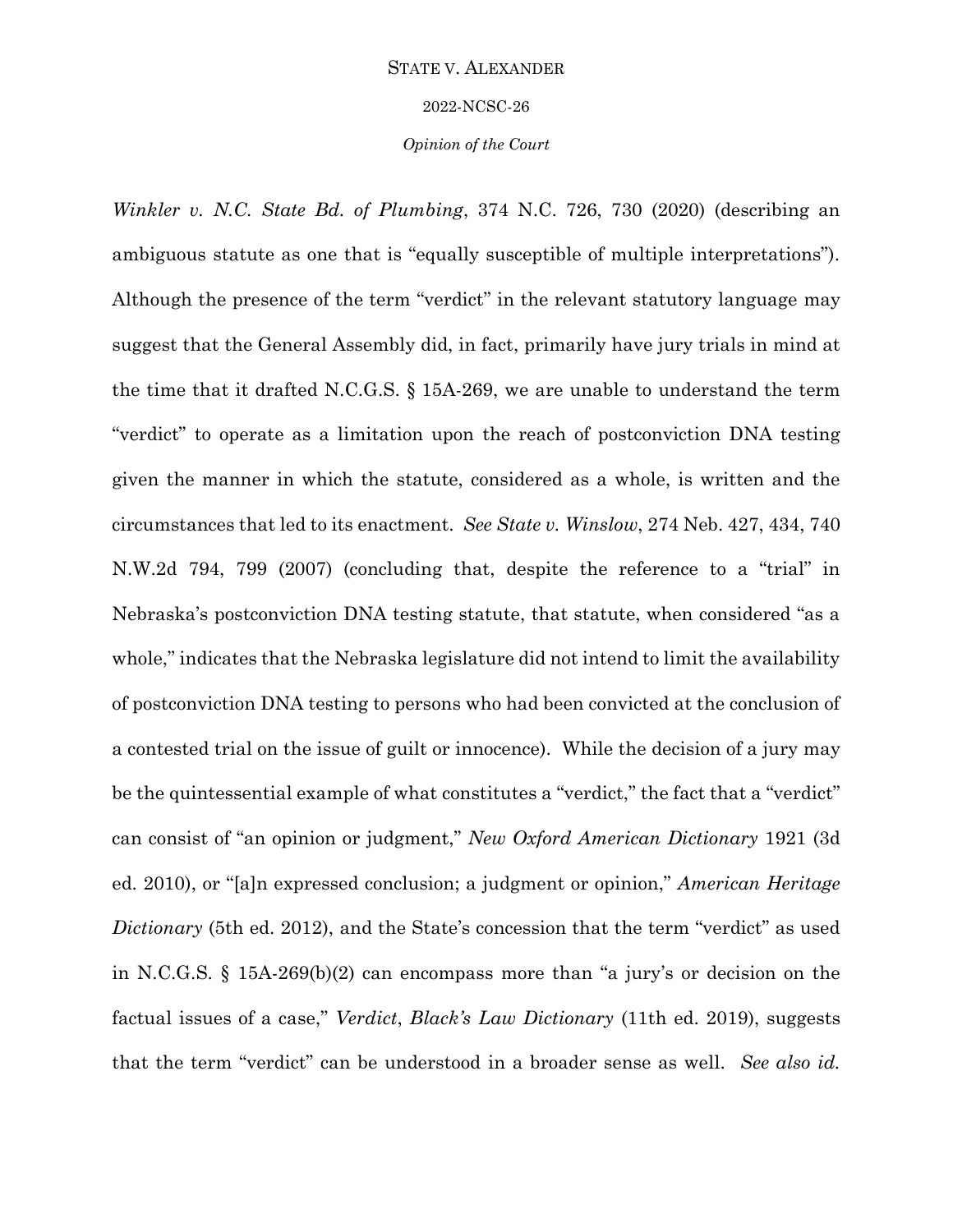#### 2022-NCSC-26

## *Opinion of the Court*

(recognizing that "verdict" can also be defined "loosely, in a nonjury trial, [as] a judge's resolution of the issues of a case" and that today the term "typically survives in contexts not involving a jury"). We have previously recognized that "[c]ourts may and often do consult dictionaries" to determine the ordinary meaning of words used in statutes and that such words "are construed in accordance with their ordinary meaning *unless some different meaning is definitively indicated by the context*." *State v. Ludlum*, 303 N.C. 666, 671 (1981) (emphasis added). As a result, the mere fact that the relevant statutory language speaks in terms of a "verdict" does not, without more, necessarily suggest that postconviction DNA testing is only available to situations in which the defendant's conviction stems from a decision on the merits of the issue of guilt or innocence by a trier of fact.

¶ 36 Similarly, we are not persuaded that the term "defense" as used in N.C.G.S. § 15A-269(a)(1) should be limited to the specific arguments that the defendant advanced before the trial court prior to his or her conviction. In ordinary parlance, a "defense" is nothing more than an "attempted justification or vindication of something." *New Oxford American Dictionary* 454 (3d ed. 2010). Although a "defense" can be understood as "[a] defendant's stated reason why the plaintiff or prosecutor has no valid case," it can also be understood as "[a] defendant's *method and strategy* in opposing the plaintiff or the prosecution," *Defense*, *Black's Law Dictionary* (11th ed. 2019) (emphasis added), with other sources having broadly defined the term as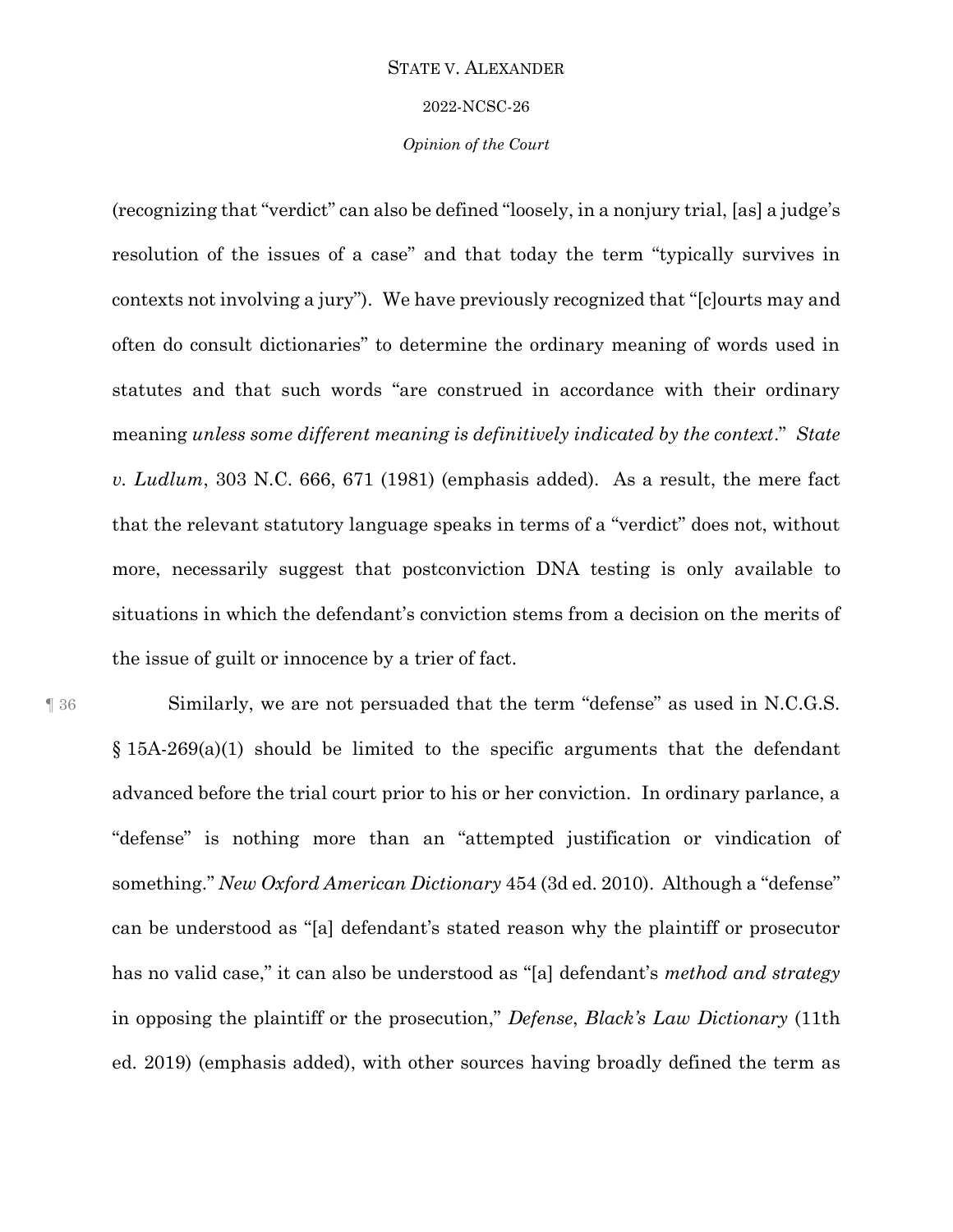#### 2022-NCSC-26

## *Opinion of the Court*

"any matter that the defendant will in practice raise," Glanville Williams, *Textbook of Criminal Law* 114 n.3 (1978); "[a] fact or law that provides a full or partial exoneration of the defendant against the charges or claims made in a lawsuit or prosecution," *American Heritage Dictionary* (5th ed. 2012); and "the method and collected facts adopted by a defendant to protect himself against a plaintiff's action," *Webster's Third Int'l Dictionary* (1961). Thus, the statutory reference to a "defense" is sufficiently broad to include any argument that might have been available to a defendant to preclude a conviction or establish guilt for a lesser offense.

¶ 37 The practicalities of the manner in which the criminal process functions provide additional grounds for believing that "defense" as used in N.C.G.S. § 15A-269 should be read broadly. Aside from the fact that a defendant may contemplate relying upon many possible defenses before settling upon one or more of them for use before the trial court, a defendant may ultimately decide to refrain from presenting any "defense" at all and to enter a plea of guilty for a number of reasons that do not hinge upon his or her actual guilt or innocence, including a concern that the risk of a conviction is so great that a guilty plea represents the best way to avoid the imposition of a more severe sentence. *See State v. Harbison*, 315 N.C. 175, 180 (1985) (recognizing that there are "situations where the evidence is so overwhelming that a plea of guilty is the best trial strategy"). As a result, the mere fact that a particular defendant elects to enter a guilty plea does not mean that he or she had no defense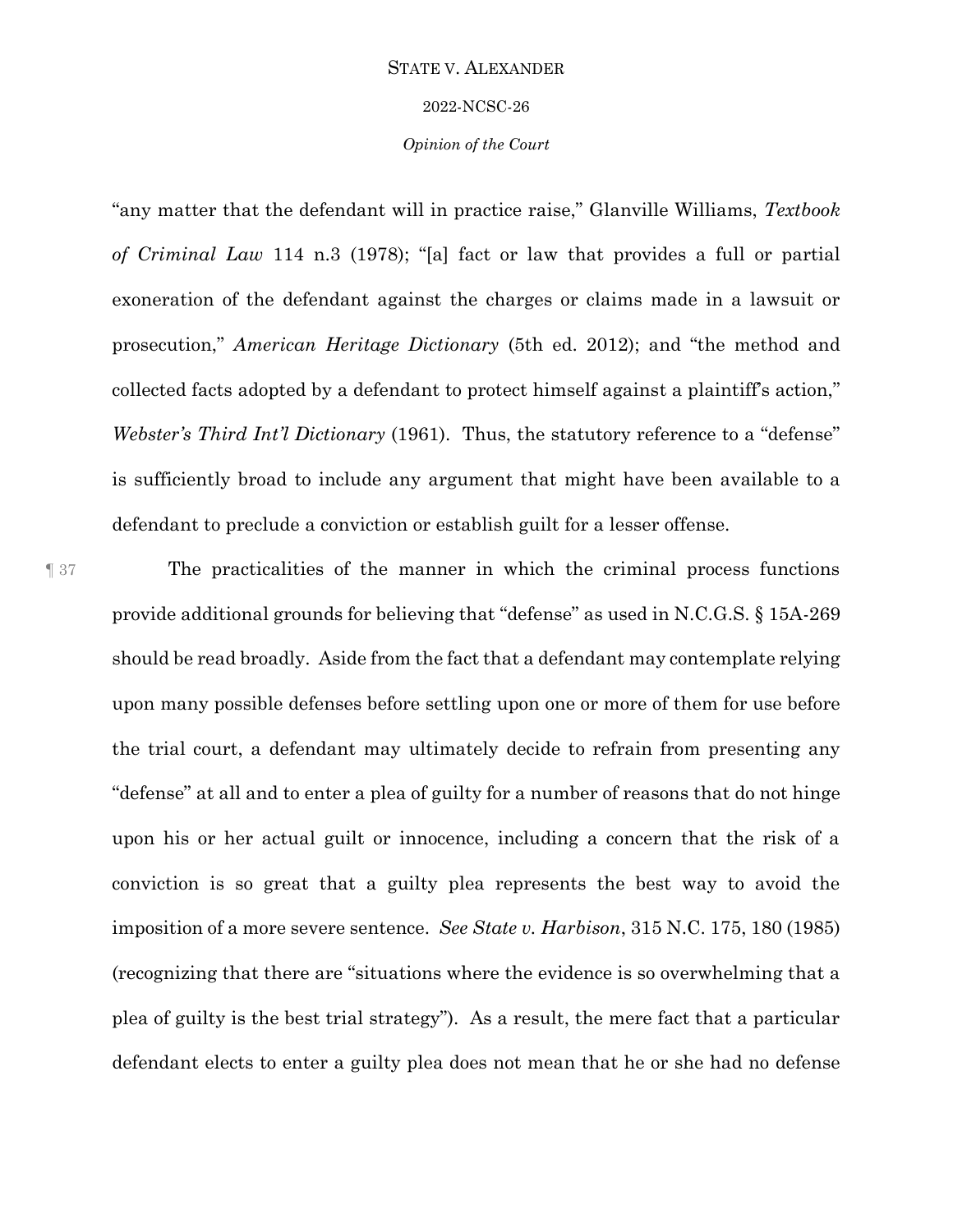#### 2022-NCSC-26

## *Opinion of the Court*

and would not have been willing to assert it had additional evidence been available. *Cf. State v. Hewson*, 220 N.C. App. 117, 124 (2012) (assessing whether the requested DNA evidence would be material to a heat of passion defense, even though that defense had not been raised at trial).

¶ 38 A broader reading of the reference to a "defense" in N.C.G.S. § 15A-269(a)(1) than that contended for by the State is also supported by other portions of the relevant statutory language, which requires a litigant seek such testing to show that postconviction DNA testing "[i]s material to the defendant's defense" rather than to the defense that the defendant actually presented at trial. N.C.G.S.  $\S$  15A-269(a)(1). Put another way, the fact that N.C.G.S. § 269(a)(1) is couched in the present tense suggests a recognition on the part of the General Assembly that a defendant's "defense" may evolve in light of newly available DNA evidence. As a result, the statutory reference to the defendant's "defense" does not, without more, satisfy us that the General Assembly intended to limit the availability of postconviction DNA testing to defendants who were convicted at the conclusion of a contested trial on the issue of guilt or innocence.

¶ 39 The General Assembly enacted N.C.G.S. § 15A-269 by means of a piece of legislation entitled "An Act to Assist an Innocent Person Charged With or Wrongly Convicted of a Criminal Offense in Establishing the Person's Innocence." S.L. 2001- 282, § 4, 2001 N.C. Sess. Laws 833, 837. As we have previously held, "even when the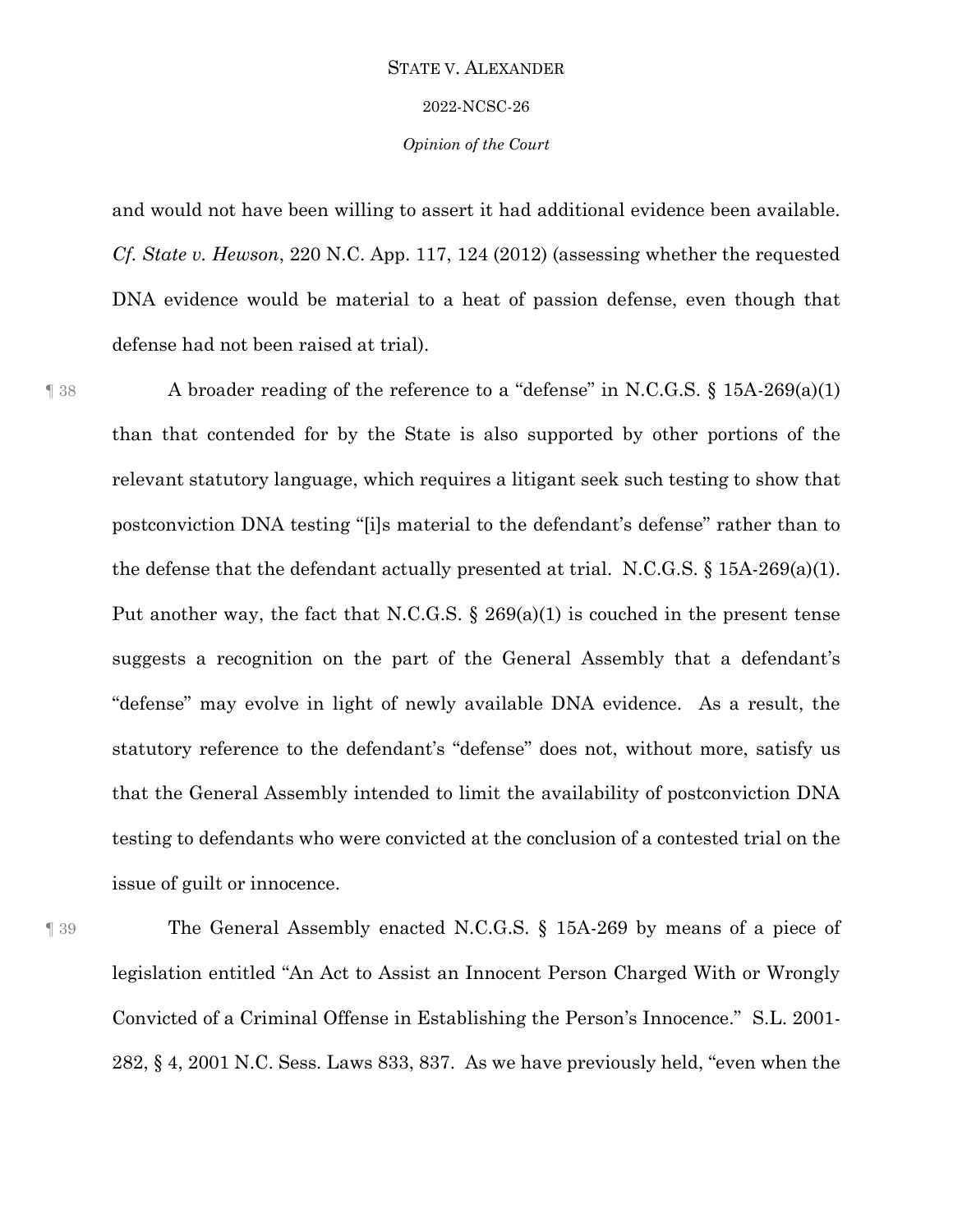#### 2022-NCSC-26

## *Opinion of the Court*

language of a statute is plain, 'the title of an act should be considered in ascertaining the intent of the legislature.' " *Ray v. N.C. Dep't of Transp.*, 366 N.C. 1, 8 (2012) (quoting *Smith Chapel Baptist Church v. City of Durham*, 350 N.C. 805, 812 (1999)). "[T]he title is part of the bill when introduced, being placed there by its author, and probably attracts more attention than any other part of the proposed law; and if it passes into law, the title thereof is consequently a legislative declaration of the tenor and object of the act." *State v. Keller*, 214 N.C. 447, 447 (1938). As the title to the relevant legislation makes clear, the General Assembly enacted N.C.G.S. § 15A-269 for the purpose of allowing wrongly convicted persons to assert and establish their innocence.

 $\overline{a}$ 

¶ 40 As of the date upon which the General Assembly enacted N.C.G.S. § 15A-269, a number of defendants who had been convicted of committing serious crimes had been exonerated as a result of DNA testing, a technology that had only become widely available in the relatively recent past. According to the National Registry of Exonerations, 102 people across the United States had been exonerated as a result of DNA testing from 1989 to 2001, with three of these cases having involved North Carolina defendants, <sup>4</sup> one of whom had served four years in prison after having

<sup>4</sup> National Registry of Exonerations, https://www.law.umich.edu/special/exoneration/Pages/detaillist.aspx. The registry is a project of the Newkirk Center for Science & Society at the University of California-Irvine, the University of Michigan Law School, and the Michigan State University College of Law.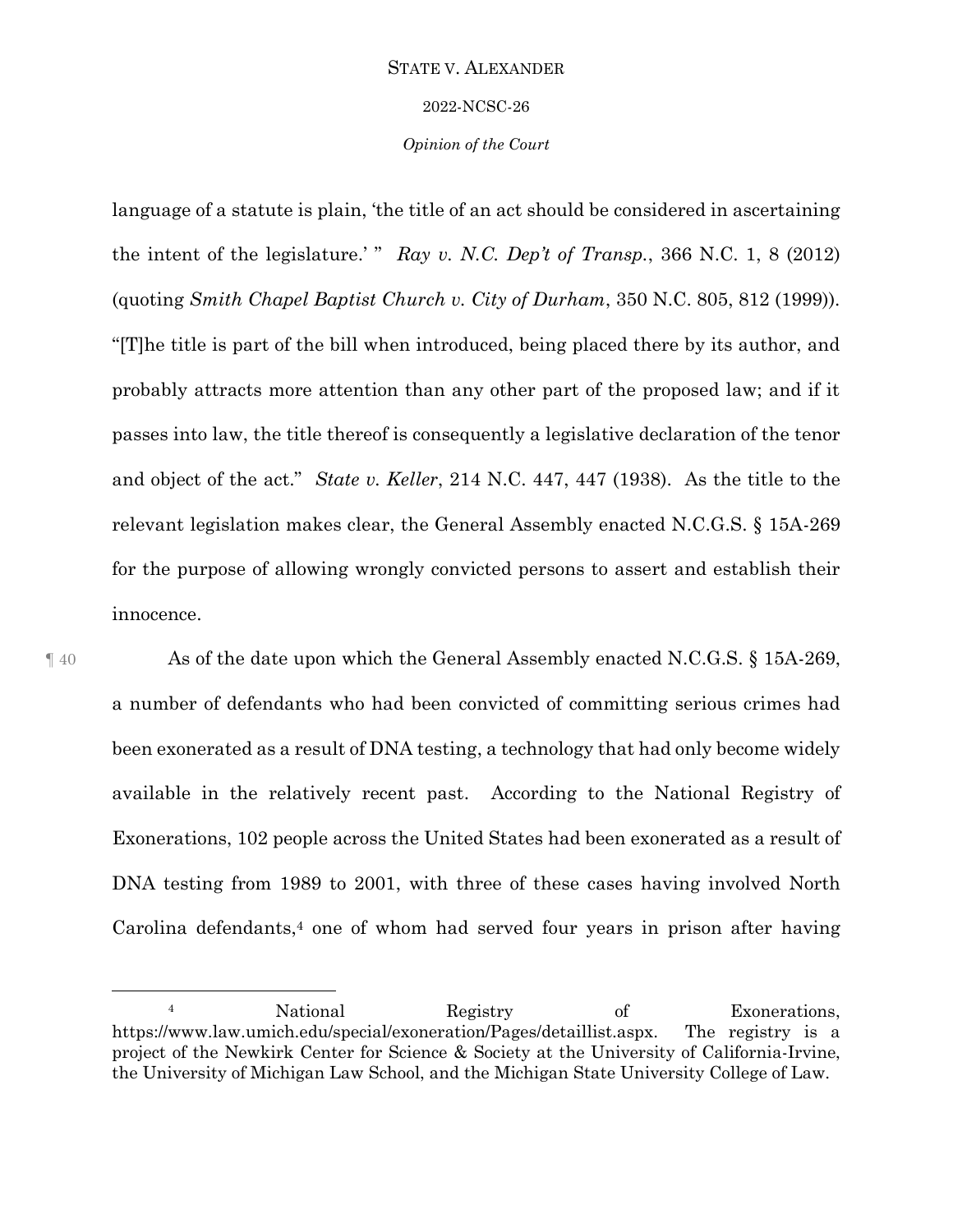## 2022-NCSC-26

## *Opinion of the Court*

entering a plea of guilty to committing a sexual assault before DNA testing demonstrated that he did not commit that crime. 5

¶ 41 Any argument that innocent people do not enter guilty pleas and that the General Assembly could not have intended to create a situation in which defendants were allowed to make conflicting sworn statements concerning their guilt or innocence fails for a number of reasons as well. Aside from the fact that at least one North Carolina defendant who had been convicted based upon his plea of guilty had been exonerated through the use of DNA testing even before enactment of N.C.G.S. § 15A-269, of the 2,997 documented cases since 1989 in which individuals who have been exonerated after having been wrongfully convicted, 672—or over 22 percent involved guilty pleas, <sup>6</sup> with this number including thirteen cases arising in North Carolina, eight of whom were exonerated on the basis of DNA testing.7 For that reason, the available evidence clearly suggests that innocent people do, in fact, enter guilty pleas.

 $\overline{a}$ 

<sup>5</sup> Profile of Keith Brown, National Registry of Exonerations, https://www.law.umich.edu/special/exoneration/Pages/casedetail.aspx?caseid=3062 (last visited Mar. 2, 2022).

<sup>6</sup> National Registry of Exonerations, https://www.law.umich.edu/special/exoneration/Pages/detaillist.aspx (apply filter for "Guilty Plea") (last visited March 2, 2022).

<sup>7</sup> National Registry of Exonerations, https://www.law.umich.edu/special/exoneration/Pages/detaillist.aspx. (apply filters for "North Carolina" and "Guilty Plea") (last visited March 2, 2022).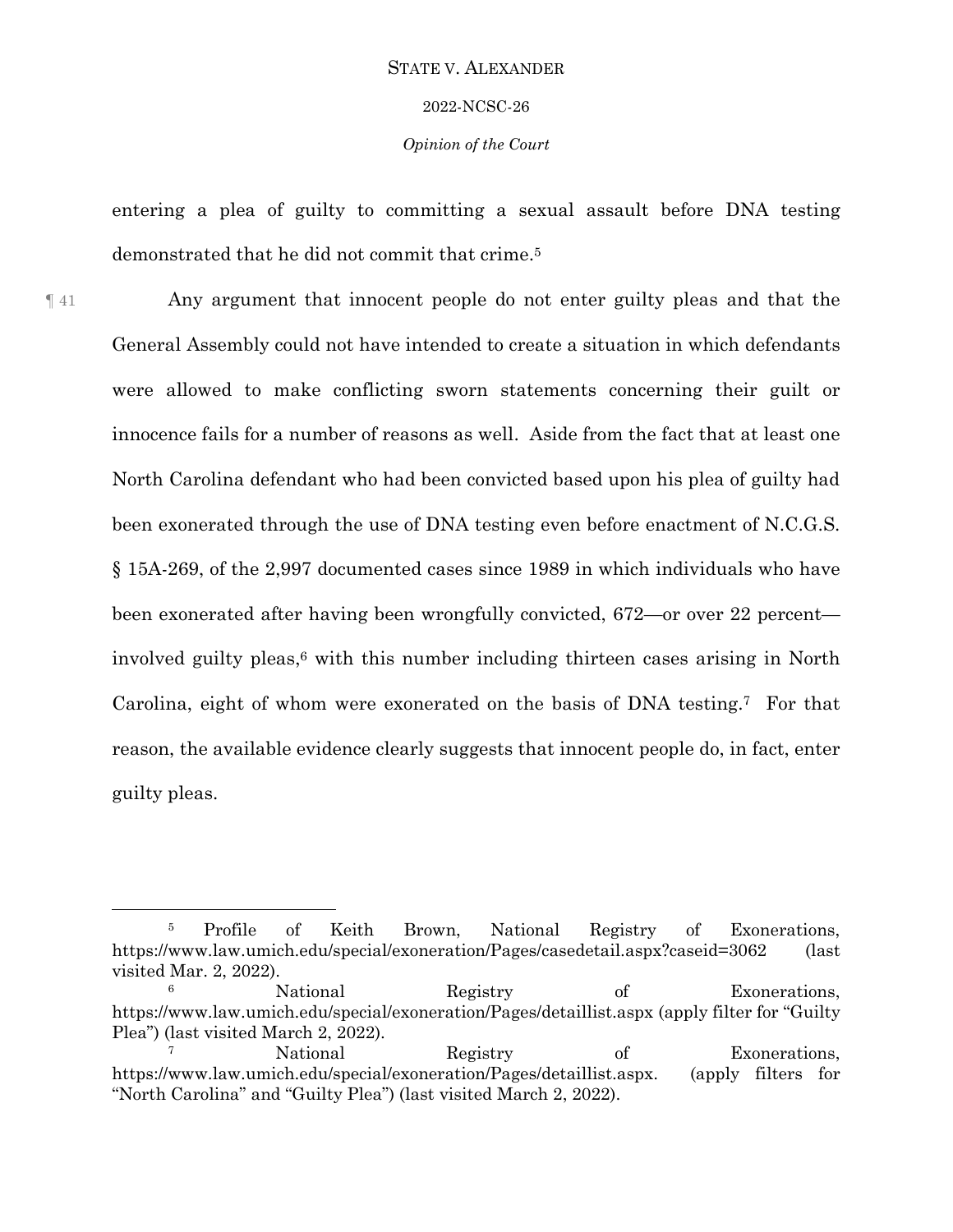2022-NCSC-26

## *Opinion of the Court*

¶ 42 An innocent person may plead guilty to the commission of a criminal offense for a number of perfectly understandable reasons. For example, an innocent defendant may elect to plead guilty to avoid the risks and uncertainties associated with a trial that may result in a more severe sentence than the one offered by the prosecutor pursuant to a plea agreement. *See* Corinna B. Lain, *Accuracy Where it Matters: Brady v. Maryland in the Plea Bargaining Context*, 80 Wash. U. L. Q. 1, 29 (2002) (observing that an innocent defendant may choose to "cut [his or her] losses" and plead guilty when he or she is "faced with an intolerably high estimate of the chance of conviction at trial"). As evidence of that fact, we note that a 2002 report by the North Carolina Sentencing and Policy Advisory Commission, a body that provides recommendations to the General Assembly regarding sentencing legislation, found that defendants who enter guilty pleas "may get a shorter active sentence or avoid active time altogether by getting probation." N.C. Sent'g & Pol'y Advisory Comm'n, *Sentencing Practices Under North Carolina's Structured Sentencing Laws* 24 (2002) [hereinafter *Sentencing Practices*].8 In addition, entering a guilty plea provides the defendant with "more control over the sentence" and facilitates an outcome that "is more predictable than what a judge and jury may decide to do." *Id*. Finally, defendants often plead guilty "out of pure fear" that they will be treated more harshly

 $\overline{a}$ 

<sup>8</sup> Available at https://www.nccourts.gov/assets/documents/publications/disparityreportforwebR\_060209.pd f?1iTr9wYxjAeDSGBuk5MdRLfgFq0ELkz.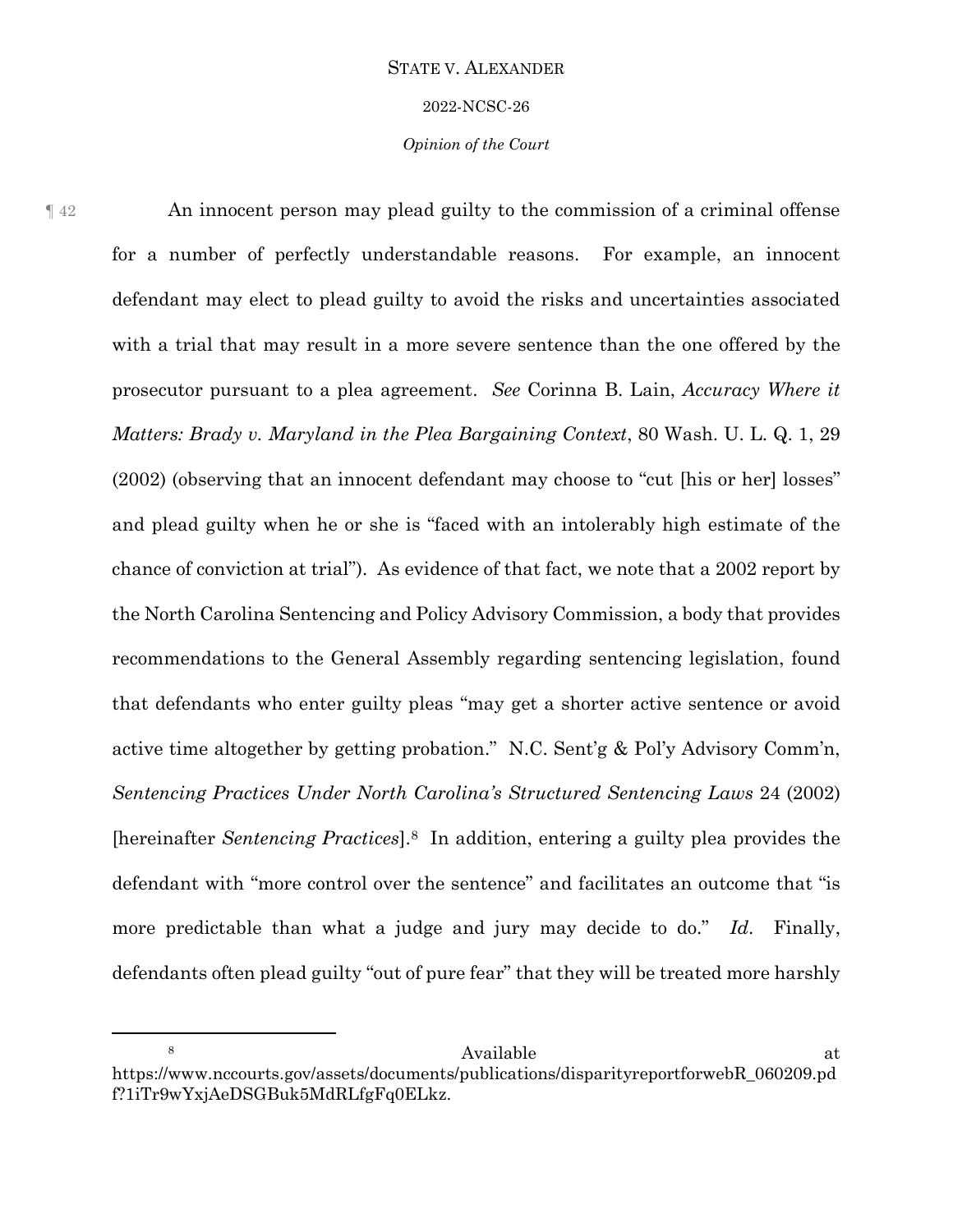2022-NCSC-26

*Opinion of the Court*

if they insist upon pleading not guilty and going to trial, Daina Borteck, Note, *Pleas for DNA Testing: Why Lawmakers Should Amend State Post-Conviction DNA Testing Statutes to Apply to Prisoners Who Pled Guilty*, 25 Cardozo L. Rev. 1429, 1440 (2004), as is evidenced by the Sentencing and Policy Advisory Commission's conclusion that "prosecutors are more likely to seek an aggravated sentence or to ask for consecutive sentences in cases that proceed through trial," *Sentencing Practices* at 24, despite the fact that a defendant has a constitutional right not to be penalized for exercising the right to plead not guilty and be tried by a jury of his or her peers, *State v. Maske*, 358 N.C 40, 61 (2004).

¶ 43 An innocent defendant may be particularly prone to enter a guilty plea in a potentially capital case like this one. As the Innocence Network points out in its amicus brief, an innocent defendant may be confronted with the difficult choice of "falsely plead[ing] guilty and serv[ing] time in prison, or risk[ing] execution," with "many understandably choos[ing] the guilty plea" when "[f]aced with that dilemma." Similarly, Judge Jed S. Rakoff of the United States District Court for the Southern District of New York has noted that the "plea bargain[ing] system, by creating such inordinate pressures to enter into plea bargains, appears to have led a significant number of defendants to plead guilty to crimes they never actually committed," with defendants charged with rape and murder having presumably done "so because, even though they were innocent, they faced the likelihood of being convicted of capital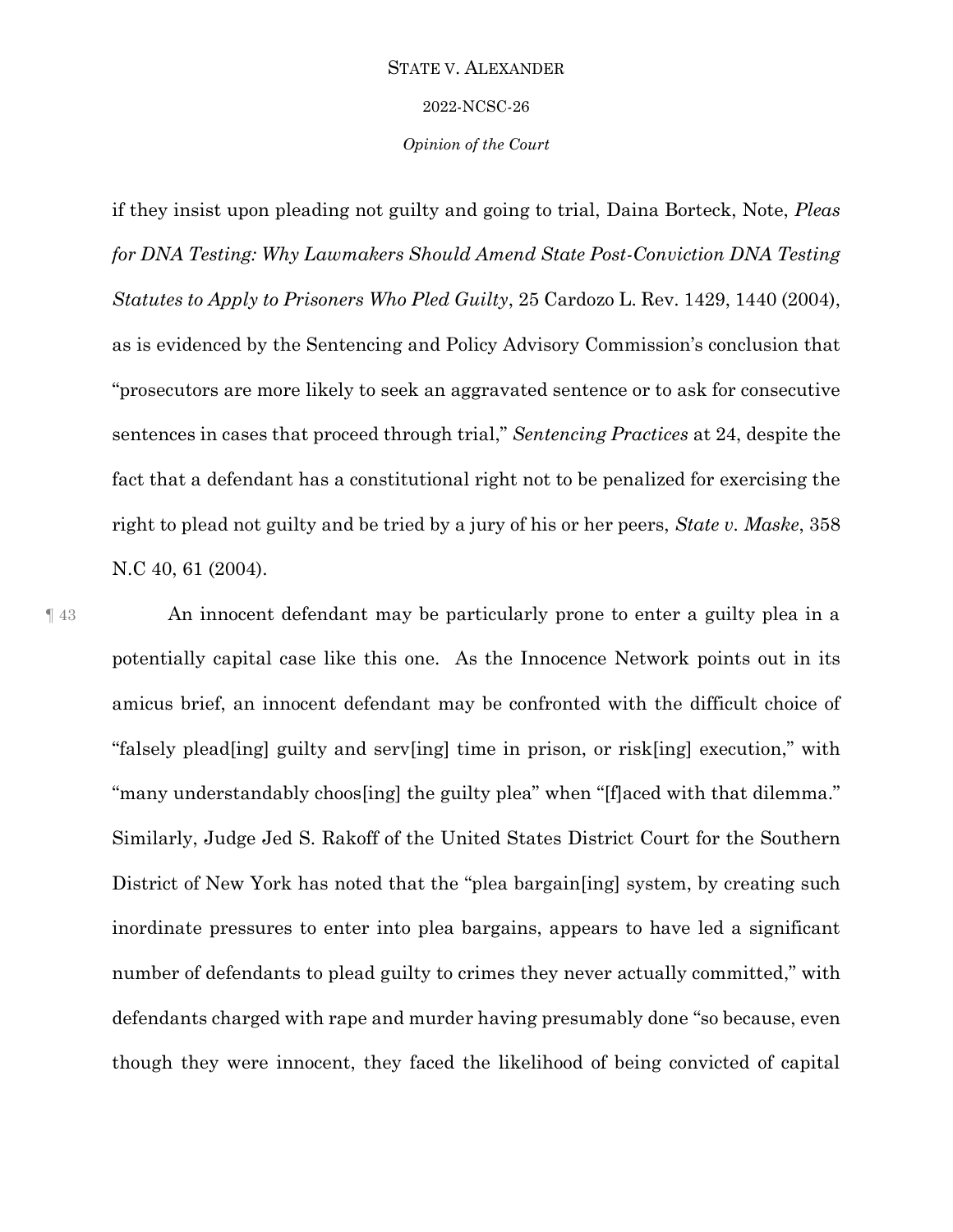2022-NCSC-26

## *Opinion of the Court*

offenses and sought to avoid the death penalty, even at the price of life imprisonment." Jed S. Rakoff, *Why Innocent People Plead Guilty*, N.Y. Rev. of Books (Nov. 20, 2014).9 As a result, an innocent defendant may well choose the relative certainty of the more lenient sentence associated with the entry of a guilty plea to the risk of receiving a more severe one following a guilty verdict rendered at trial. Any decision to limit the scope of the relief that the General Assembly intended to make available by means of the enactment of N.C.G.S. § 15A-269 to those whose convictions resulted from decisions made at the conclusion of trials on the merits overlooks the extent to which innocent people can be wrongfully convicted after pleading guilty, with there being no reason that we can identify for the General Assembly to have decided that wrongfully convicted individuals who pled guilty should be treated differently than wrongfully convicted individuals who were incarcerated as the result of decisions made by juries or trial judges sitting without a jury.

 $\overline{a}$ 

¶ 44 Finally, a criminal defendant is not required to admit guilt as a precondition for entering a valid plea of guilty. Aside from the fact that nothing in N.C.G.S. § 15A-1022 requires the defendant to make such an admission, the Supreme Court of the United States clearly held in *Alford* that "[a]n individual accused of crime may voluntarily, knowingly, and understandingly consent to the imposition of a prison

<sup>9</sup> Available at https://www.nybooks.com/articles/2014/11/20/why-innocent-peopleplead-guilty/?lp\_txn\_id=1298990.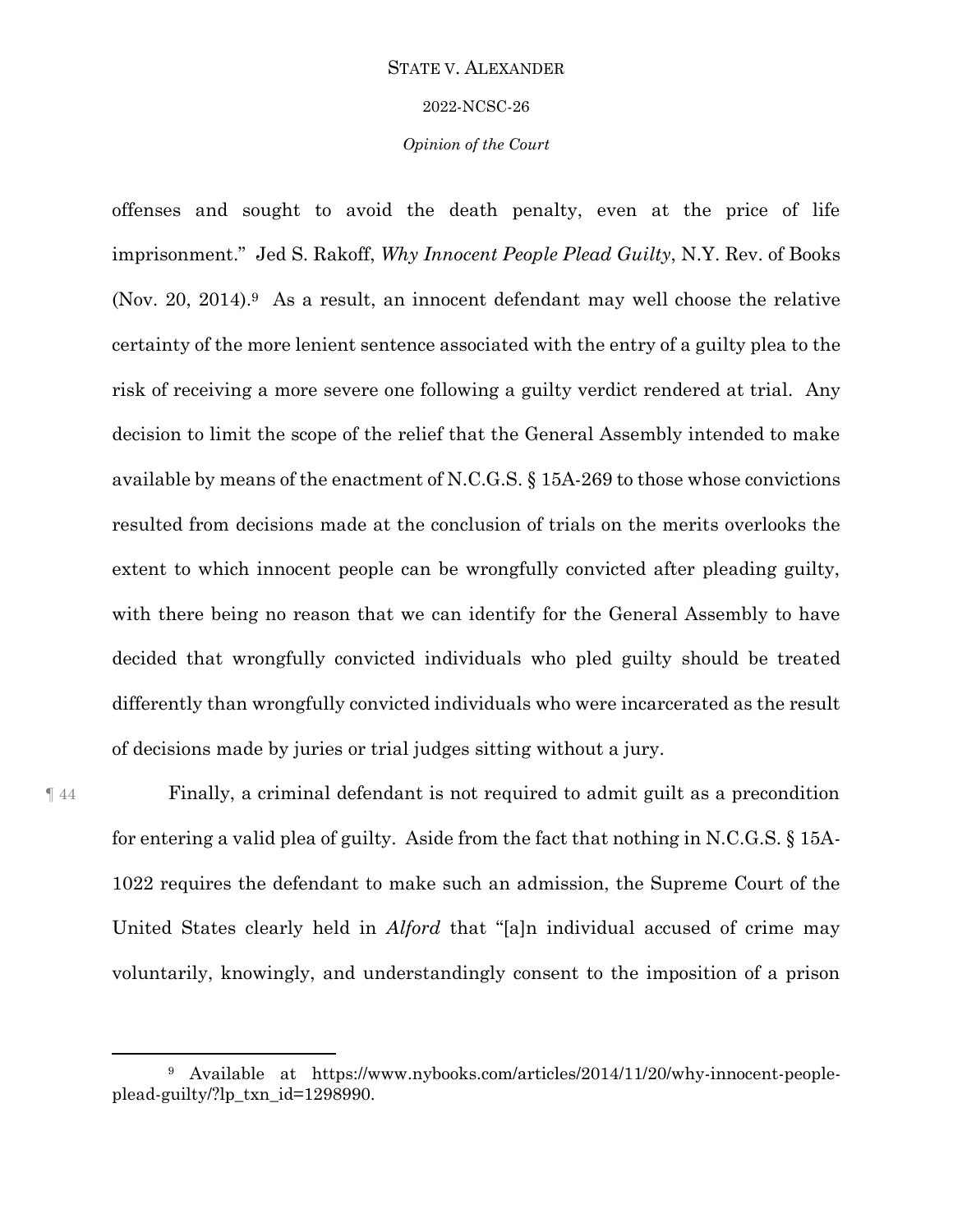#### 2022-NCSC-26

## *Opinion of the Court*

sentence even if he is unwilling or unable to admit his participation in the acts constituting the crime." 400 U.S. at 37. As a result, we do not believe that precluding a convicted criminal defendant from seeking postconviction DNA testing pursuant to N.C.G.S. § 15A-269 serves any interest that the State might have in upholding that truthfulness of information submitted for a court's consideration, and that the concern that a defendant may execute an affidavit of innocence that conflicts with an earlier admission of guilt is insufficient, in our view, to justify a refusal to deprive a person who claims to have been wrongfully convicted of the right to seek and obtain postconviction DNA testing pursuant to N.C.G.S. § 15A-269.

¶ 45 The other prudential arguments that the State has advanced in support of a construction that denies the relief otherwise available pursuant to N.C.G.S. § 15A-269 to convicted defendants who enter guilty pleas do not strike us as persuasive either. As should be obvious, the most likely relief that a defendant who successfully obtains postconviction DNA testing that produces an exculpatory result can obtain will be the granting of a new trial. *See* N.C.G.S. § 15A-270(c) (2021). Although the ways of convicted criminal defendants are sometimes difficult to fathom, we find it hard to believe that such a person would enter a plea of guilty in order to improve his odds of procuring a new trial through the use of postconviction DNA testing given that he or she could have had a trial without subjecting himself or herself to the imposition of criminal sanction. For that reason, we do not find the State's expression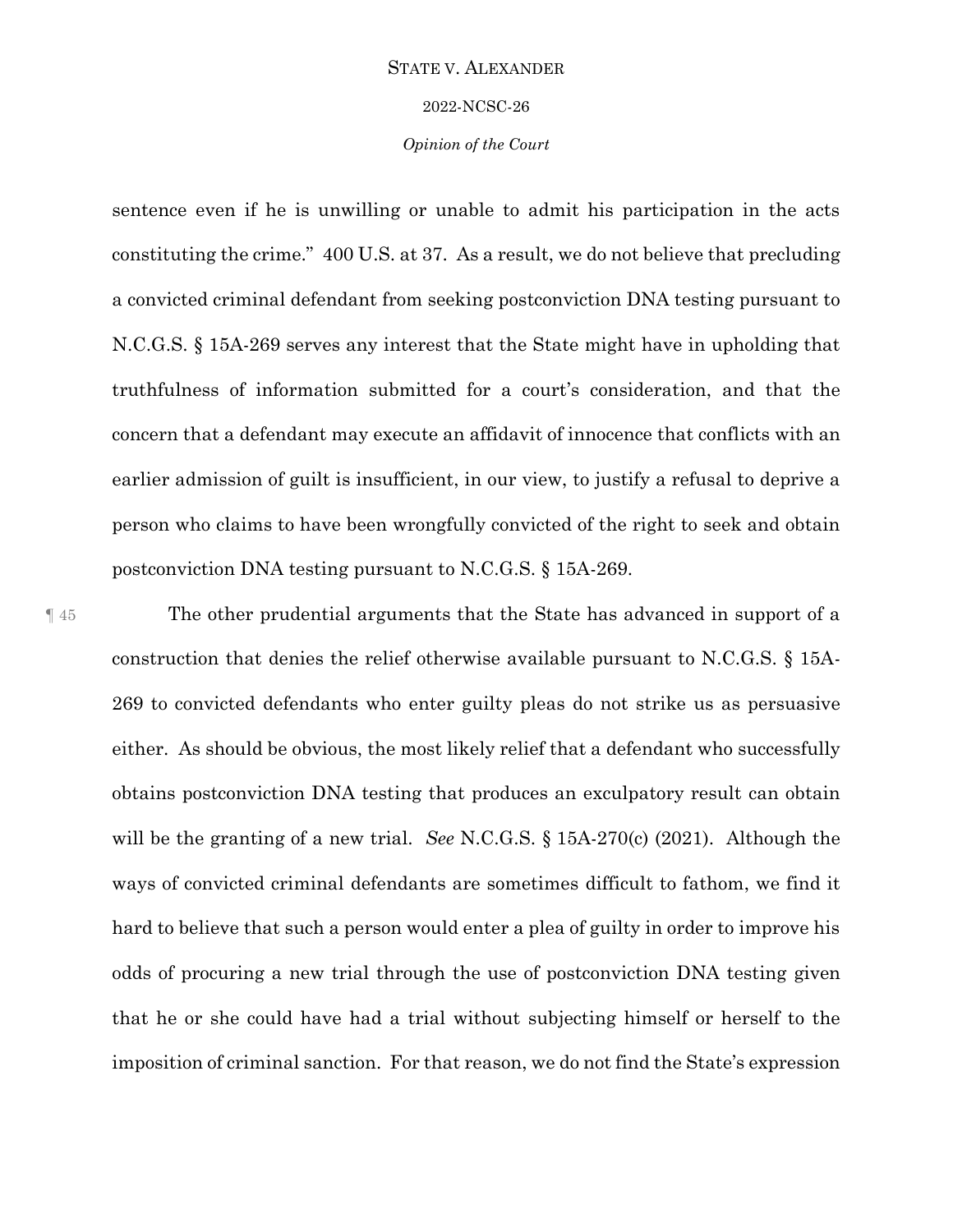# STATE V. ALEXANDER 2022-NCSC-26

*Opinion of the Court*

of concern about "gamesmanship" on the part of criminal defendants who elect to enter pleas of guilty to be particularly compelling.

¶ 46 The same is true of the State's contention that the General Assembly could not have intended for postconviction DNA testing to be made available to defendants who entered guilty pleas in light of the State's interest in the finality of criminal judgments and the fact that this Court has never held that *Brady* relief was available to defendants whose convictions rested upon pleas of guilty. <sup>10</sup> As an initial matter, we note that the State's interest in the finality of criminal judgments is not absolute; indeed, the existence of statutory provisions relating to motions for appropriate relief and postconviction DNA testing demonstrates the General Assembly's recognition that, on occasion, the State's interest in finality should give way to other considerations. Moreover, the General Assembly has required a defendant to make a materiality showing as a precondition for obtaining postconviction DNA testing in recognition of the importance of the finality interest upon which the State relies. *Lane,* 370 N.C. at 524 (stating that allowing DNA testing in the absence of a

 $\overline{a}$ 

<sup>10</sup> Although the Supreme Court of the United States has not addressed the extent to which *Brady* claims can be asserted by defendants convicted on the basis of a guilty plea, at least three federal circuit courts have expressly allowed the assertion of such claims, *Sanchez v. United States*, 50 F.3d 1448, 1454 (9th Cir. 1995); *Miller v. Angliker*, 848 F.2d 1312, 1322 (2d Cir. 1988); *White v. United States*, 858 F.2d 416, 424 (8th Cir. 1988), with one circuit having reached the opposite conclusion, *United States v. Conroy*, 567 F.3d 174, 178 (5th Cir. 2009), and with other circuits having expressed uncertainty about the extent to which such claims are available without having explicitly prohibited them, *see United States v. Moussaoui*, 591 F.3d 263, 285 (4th Cir. 2010); *United States v. Mathur*, 624 F.3d 498, 506 (1st Cir. 2010).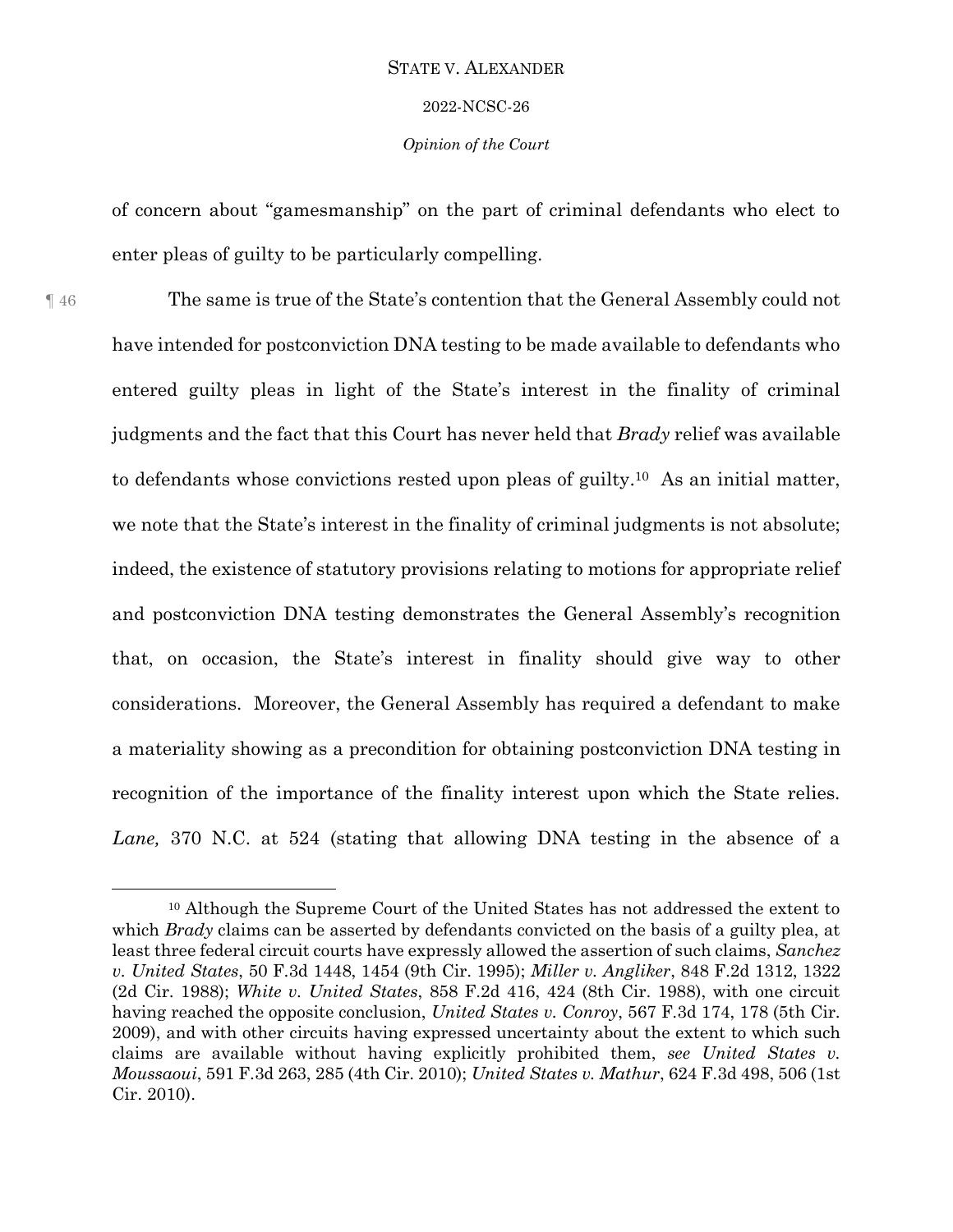2022-NCSC-26

## *Opinion of the Court*

materiality requirement "would set a precedent for allowing criminal defendants to ceaselessly attack the finality of criminal convictions without significantly assisting in the search for truth"). In addition, it seems to us that, subject to any constitutional limitations that may otherwise exist, the General Assembly is free to adopt whatever standard for making postconviction DNA testing available to convicted criminal defendants that it thinks best and elected, in the exercise of its legislative authority, to use a *Brady*-based standard for that purpose in N.C.G.S. § 15A-269. *See Lane*, 370 N.C. at 519. Finally, the Supreme Court of the United States and other courts have successfully analyzed both materiality and the related concept of prejudice in the postconviction context in cases arising from guilty pleas. *See Hill v. Lockhart*, 474 U.S. 52, 58–59 (1985) (holding that, in order to make the showing of prejudice necessary to support an ineffective assistance of counsel claim in a guilty plea context, the defendant "must show that there is a reasonable probability that, but for counsel's errors, he would not have pleaded guilty and would have insisted on going to trial"); *see also Buffey v. Ballard*, 236 W. Va. 509, 515–16, 782 S.E.2d 204, 210–11 (2015) (holding that the State's failure to disclose certain DNA evidence violated the defendant's due process rights on the grounds that, if the evidence in question had been disclosed to the defendant, he would not have entered a guilty plea or been advised to do so by his attorney and would have been able to raise a reasonable doubt about his guilt at trial); *Miller*, 848 F.2d at 1322 (concluding that, "if there is a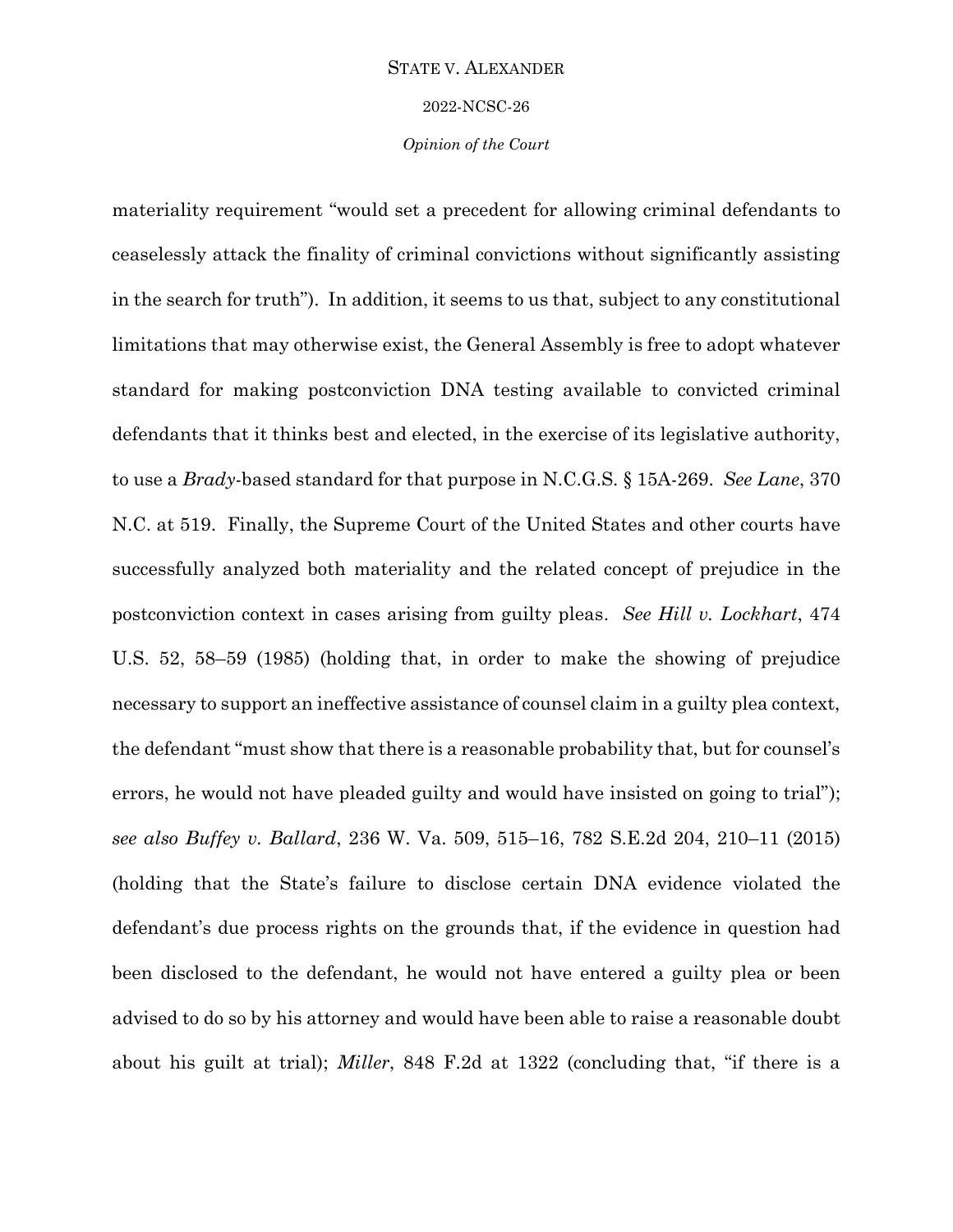2022-NCSC-26

## *Opinion of the Court*

reasonable probability that but for the withholding of the information the accused would not have entered the recommended plea but would have insisted on going to a full trial, the withheld information is material" for purposes of *Brady*); *Sanchez*, 50 F.3d at 1454 (holding that "the issue in a case involving a guilty plea is whether there is a reasonable probability that but for the failure to disclose the *Brady* material, the defendant would have refused to plead and would have gone to trial"). As a result, aside from the fact that the General Assembly appears to have had an absolute right to adopt a *Brady*-based standard for use in determining whether a defendant who had been convicted as the result of a guilty plea was entitled to postconviction DNA testing, there is ample basis for concluding that such a standard can readily be applied in the guilty plea context and is frequently used in addressing the validity of similar claims. 11

 $\overline{a}$ 

¶ 47 Finally, the State's expressions of concern about the difficulty of defeating a defendant's effort to make the required showing of materiality arising from the fact

<sup>11</sup> The State's argument in reliance upon *Brady* appears to rest upon the assumption that, by holding that the use of a *Brady*-based materiality standard was inherent in N.C.G.S. § 15A-269, we incorporated the entirety of the Supreme Court's *Brady*-related jurisprudence in North Carolina's postconviction DNA testing statute. Any such assumption misreads our decision in *Lane*, which did nothing more than utilize a materiality standard deemed appropriate for use in evaluating claims arising from the State's failure to disclose exculpatory evidence to determine whether the defendant had made a sufficient showing to justify the entry of an order requiring postconviction DNA testing. As a result, the extent to which a convicted criminal defendant would have the ability to seek relief on the basis of *Brady* has no relevance to the proper resolution of the issue of whether a defendant who entered a guilty plea is entitled, in appropriate instances, to obtain postconviction DNA testing pursuant to N.C.G.S. § 15A-269.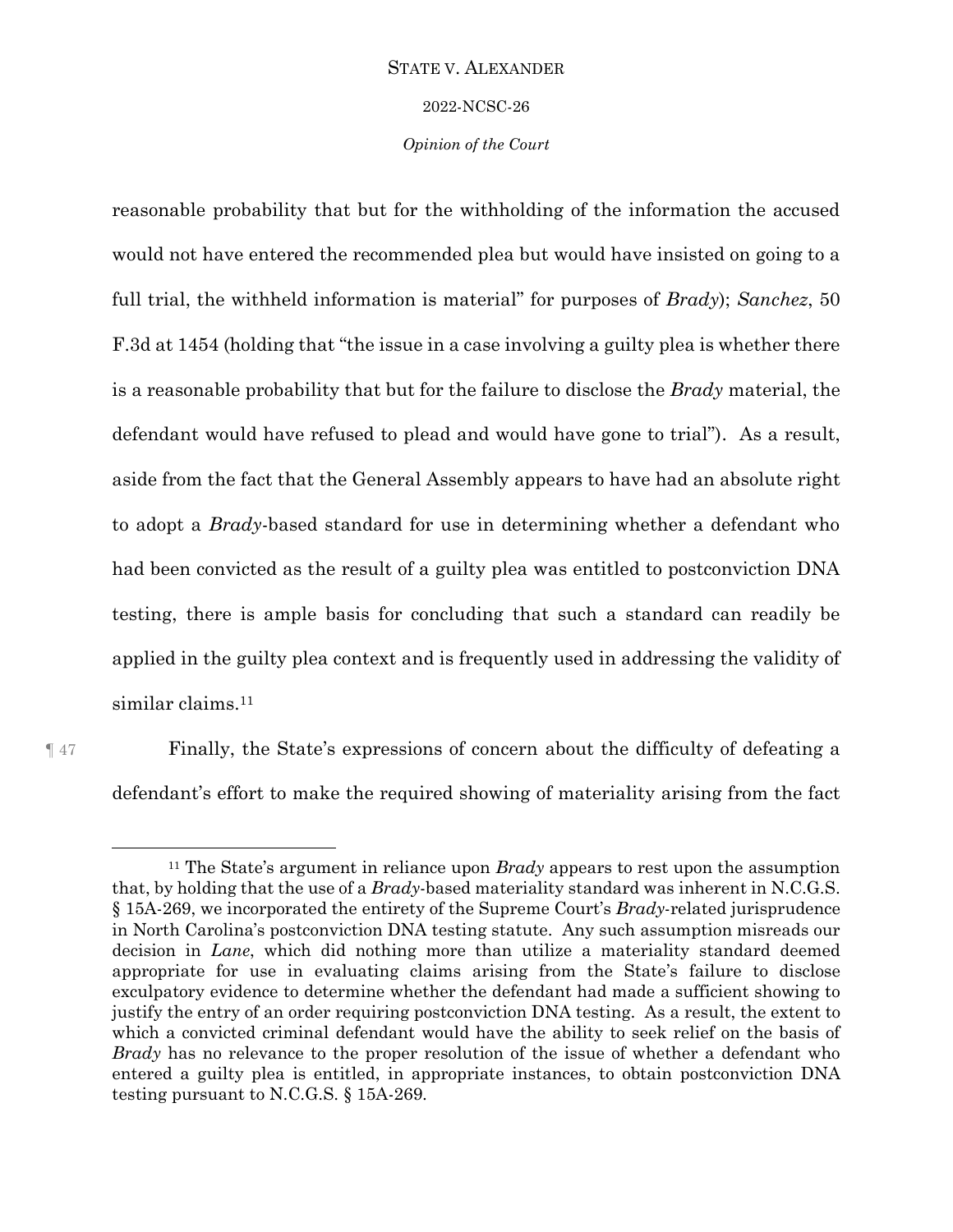2022-NCSC-26

## *Opinion of the Court*

that the factual basis presentation that is necessary to support the acceptance of a guilty plea is less extensive than that needed to support a conviction at a contested trial on the merits and the risk that allowing defendants who entered guilty pleas to seek postconviction DNA testing will result in a flood of frivolous applications for such testing strike us as overstated. Although we acknowledge that our decision may well result in the filing of additional applications for postconviction DNA testing, the ability of the trial courts to summarily deny such applications in the event that the defendant fails to make an adequate initial showing of materiality should limit the resulting imposition upon the trial judiciary. In addition, we see no reason why the State should be precluded from submitting additional information bearing upon the issue of materiality in the event that the information contained in the existing record is not sufficient to permit the trial court to make an appropriate materiality determination.

¶ 48 As this Court has previously recognized, "[p]erhaps no interpretive fault is more common [in statutory construction cases] than the failure to follow the wholetext canon, which calls on the judicial interpreter to consider the entire text, in view of its structure and of the physical and logical relation of its many parts." *N.C. Dep't of Transp. v. Mission Battleground Park*, 370 N.C. 477, 483 (2018) (quoting Antonin Scalia & Bryan A. Gardner, *Reading Law: The Interpretation of Legal Texts* 167 (2012)). After conducting such a review, we hold that, when read in context and in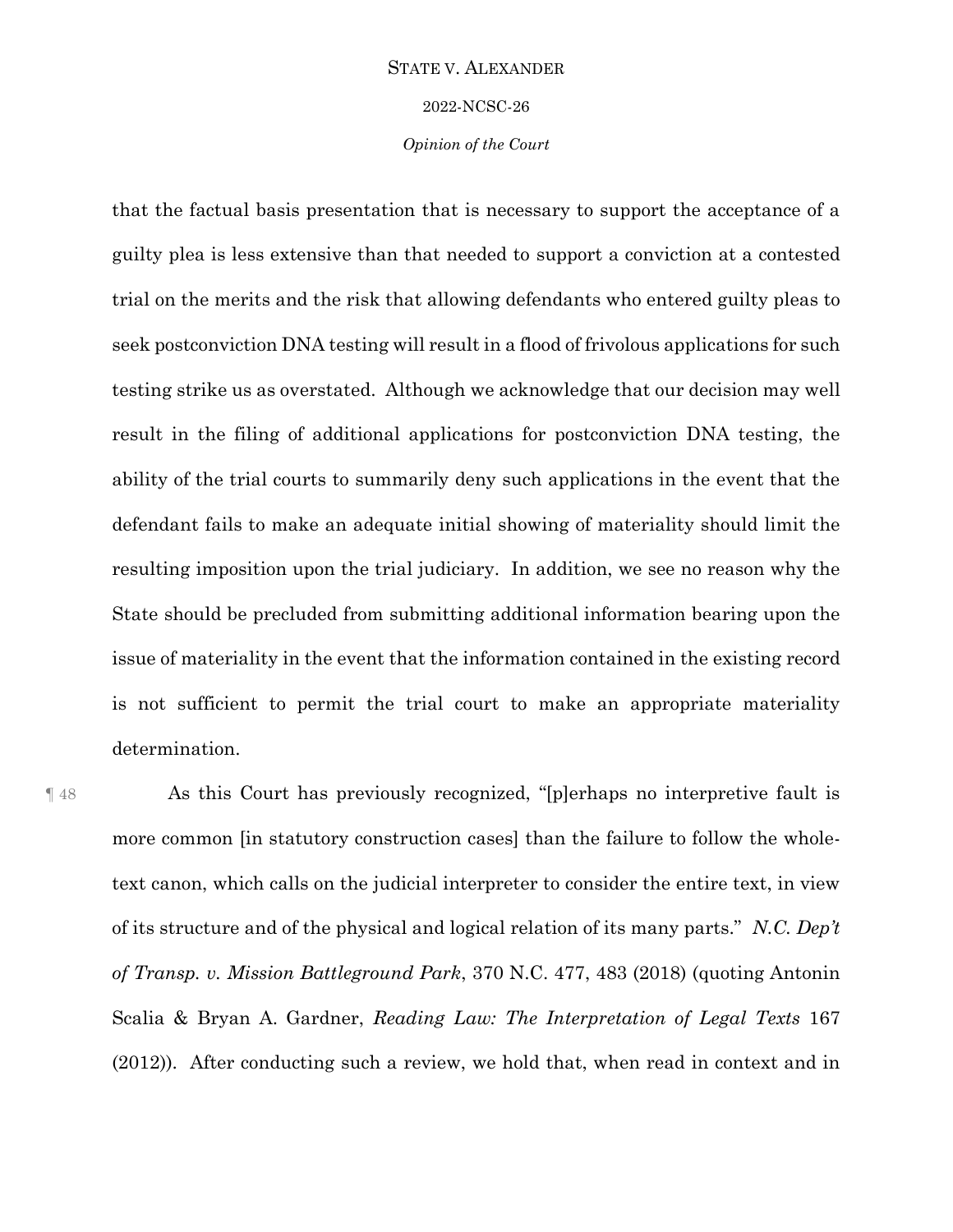2022-NCSC-26

*Opinion of the Court*

light of its underlying purposes, N.C.G.S. § 15A-269 makes postconviction DNA testing available to individuals whose convictions rest upon guilty pleas in the event that those persons are otherwise able to satisfy the relevant statutory requirements. Any other construction of the relevant statutory language would thwart the General Assembly's apparent intent to ensure that individuals who claim to have been wrongfully convicted and are able to make a credible showing of innocence have the opportunity to take advantage of a technology that has the potential to both definitively acquit the innocent and convict the guilty. As a result, for all of these reasons, we hold that the Court of Appeals did not err in determining that a defendant who pleads guilty is not disqualified from seeking postconviction DNA testing pursuant to N.C.G.S. § 15A-269.

# **C. Materiality of DNA Evidence to Defendant's Defense**

¶ 49 The final issue that must be addressed in evaluating the validity of defendant's challenge to the Court of Appeals' decision to uphold the denial of defendant's request for postconviction DNA testing is whether defendant made a sufficient showing of materiality, which requires defendant to demonstrate that, if the relevant evidence had been admitted at trial, "there exists a reasonable probability that the verdict would have been more favorable to the defendant." N.C.G.S. § 15A-269(a)–(b); *Lane*, 370 N.C. at 519; *see also State v. Byers*, 375 N.C. 386, 394 (2020) (construing "reasonable probability" to mean "a probability sufficient to undermine confidence in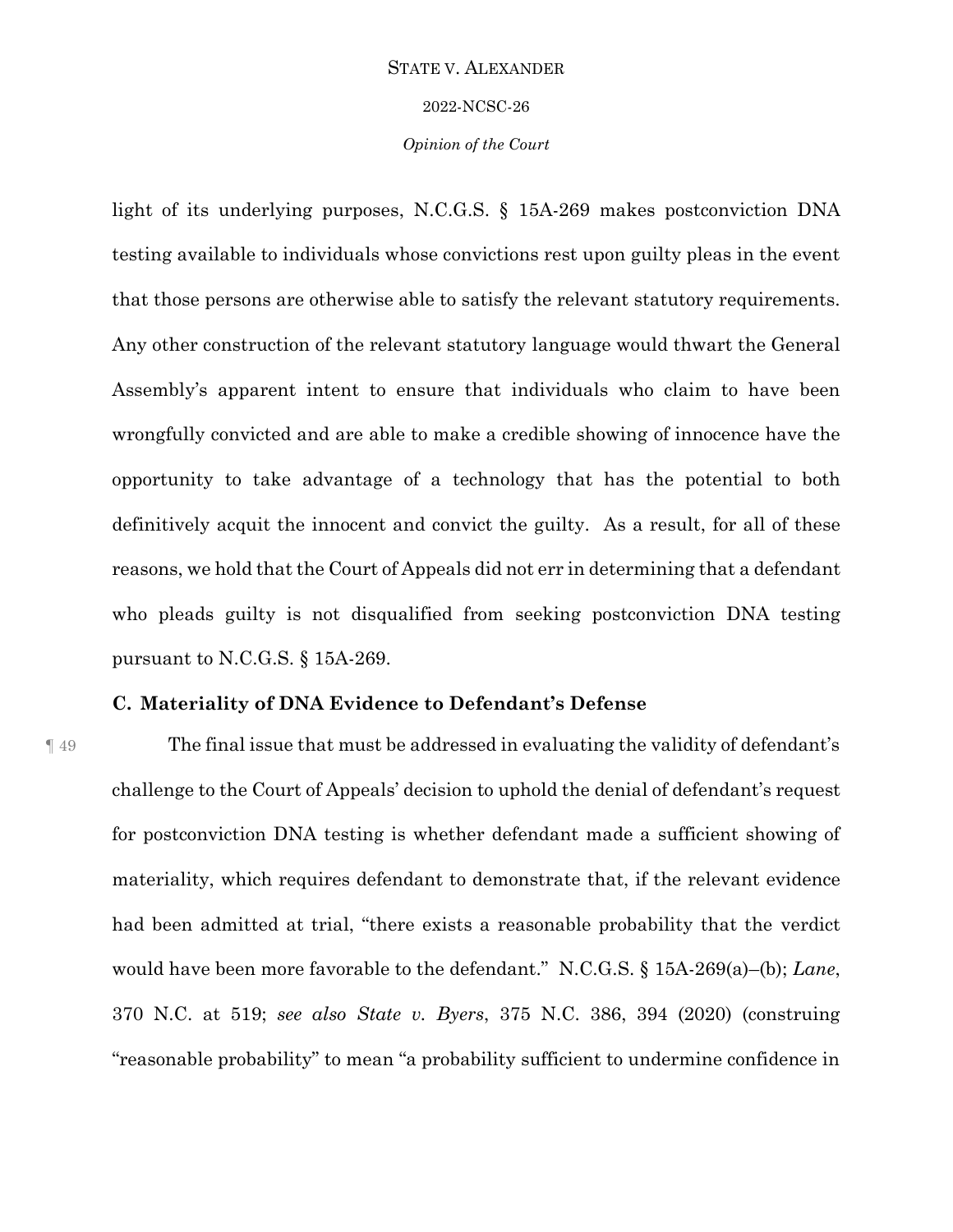#### 2022-NCSC-26

## *Opinion of the Court*

the outcome" (quoting *State v. Allen*, 360 N.C. 297, 316 (2006)). The required "materiality" determination should be made based upon a consideration of the entire record and focus "upon whether the evidence would have affected the jury's deliberations," *Lane*, 370 N.C. at 519, with the applicable standard in guilty plea cases being whether "there is a reasonable probability that DNA testing would have produced a different outcome; for example, that [the] [d]efendant would not have pleaded guilty *and otherwise would not have been found guilty*," *Randall*, 259 N.C. App. at 887 (emphasis in original).

¶ 50 In seeking relief from the Court of Appeals' decision with respect to the materiality issue, defendant begins by arguing that the Court of Appeals erred by requiring him to "show that the requested testing necessarily would exclude his involvement in the crime." In addition, defendant contends that the Court of Appeals "failed to conduct its materiality analysis in the context of the entire record" by neglecting to consider "highly relevant facts concerning [defendant's] decision to plead guilty and the nature of the State's evidence," including the fact that defendant had "repeatedly proclaimed his innocence, went to trial, was very reluctant to plead guilty, and had a strong alibi." In light of the fact that he had an alibi and the fact that the State's case rested upon the testimony of a "single highly impeachable purported eyewitness," defendant asserts that it was reasonably probable that he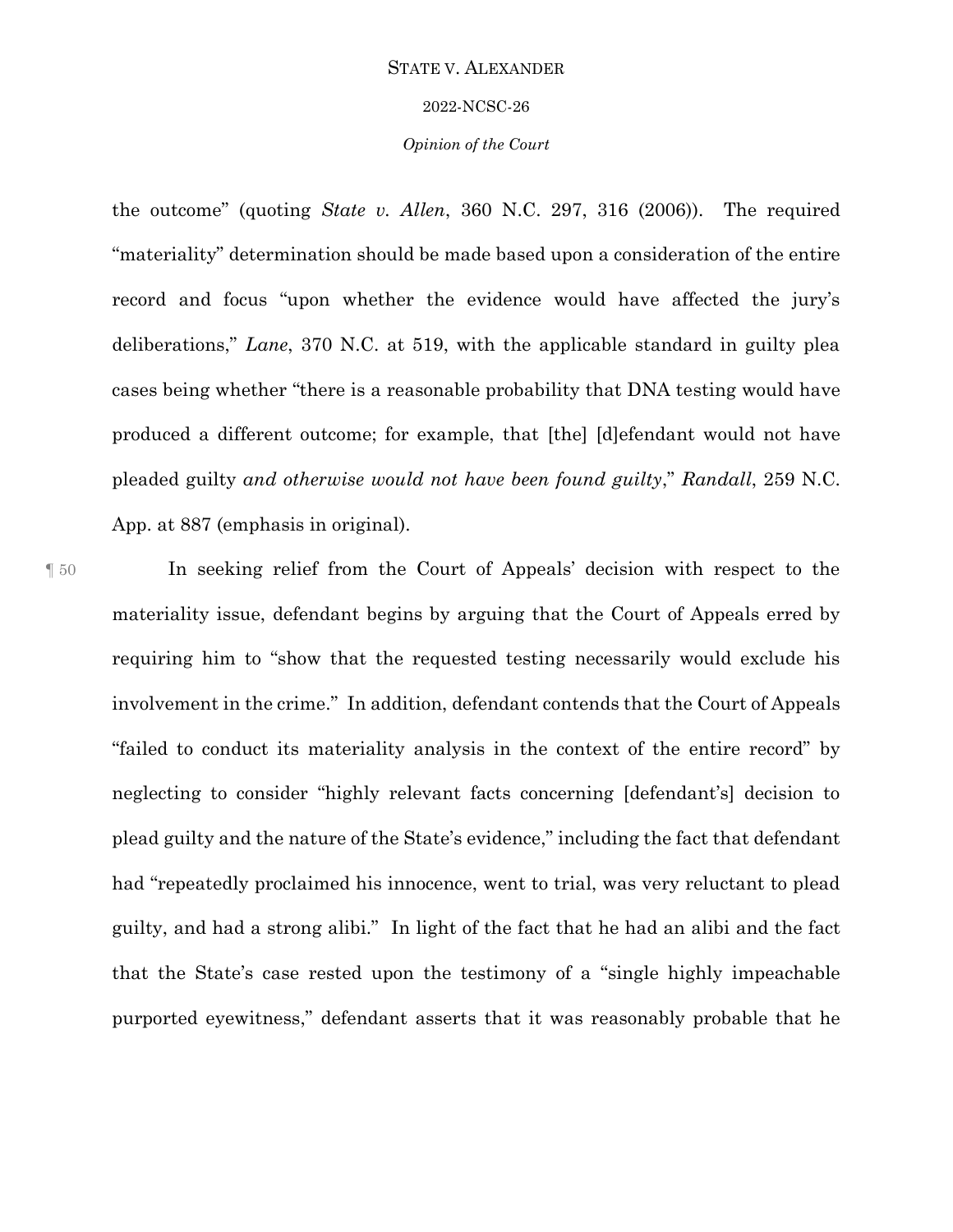2022-NCSC-26

*Opinion of the Court*

would have been acquitted in the event that he was able to show the presence of thirdparty DNA on the shell casings and projectile found at the Amoco station.

¶ 51 According to defendant, the "reasonable probability" test applicable in postconviction DNA testing proceedings should be distinguished from both a "preponderance-of-the-evidence" test and a "sufficiency-of-the-evidence" test, with the Court of Appeals having erred by requiring him to show that "the presence of another's DNA or fingerprints on . . . [the] evidence would . . . necessarily exclude [his] involvement in the crime," *Alexander*, 271 N.C. App. at 82, given that this legal standard is "plainly inconsistent with the *Brady* standard of materiality this Court adopted in *Lane*." In addition, defendant contends that the Court of Appeals decided the "materiality" issue based upon what it believed to be "substantial evidence of [d]efendant's guilt," which consisted of (1) Ms. Lashley's eyewitness testimony; (2) defendant's admission to having been at the Amoco station during the investigation into the robbery and murder; and (3) the admission of guilt inherent in defendant's decision to plead guilty, *see Alexander*, 271 N.C. App. at 81–82, and argues that the Court of Appeals should have also considered (1) his continued protestations of innocence and his reluctance to plead guilty; (2) the fact that neither defendant nor his attorneys knew Ms. Lashley's identity before the entry of defendant's guilty plea; (3) his alibi evidence; (4) his claim that he had not been permitted to enter an *Alford* plea; and (5) his claim that his trial counsel had pressured him to plead guilty and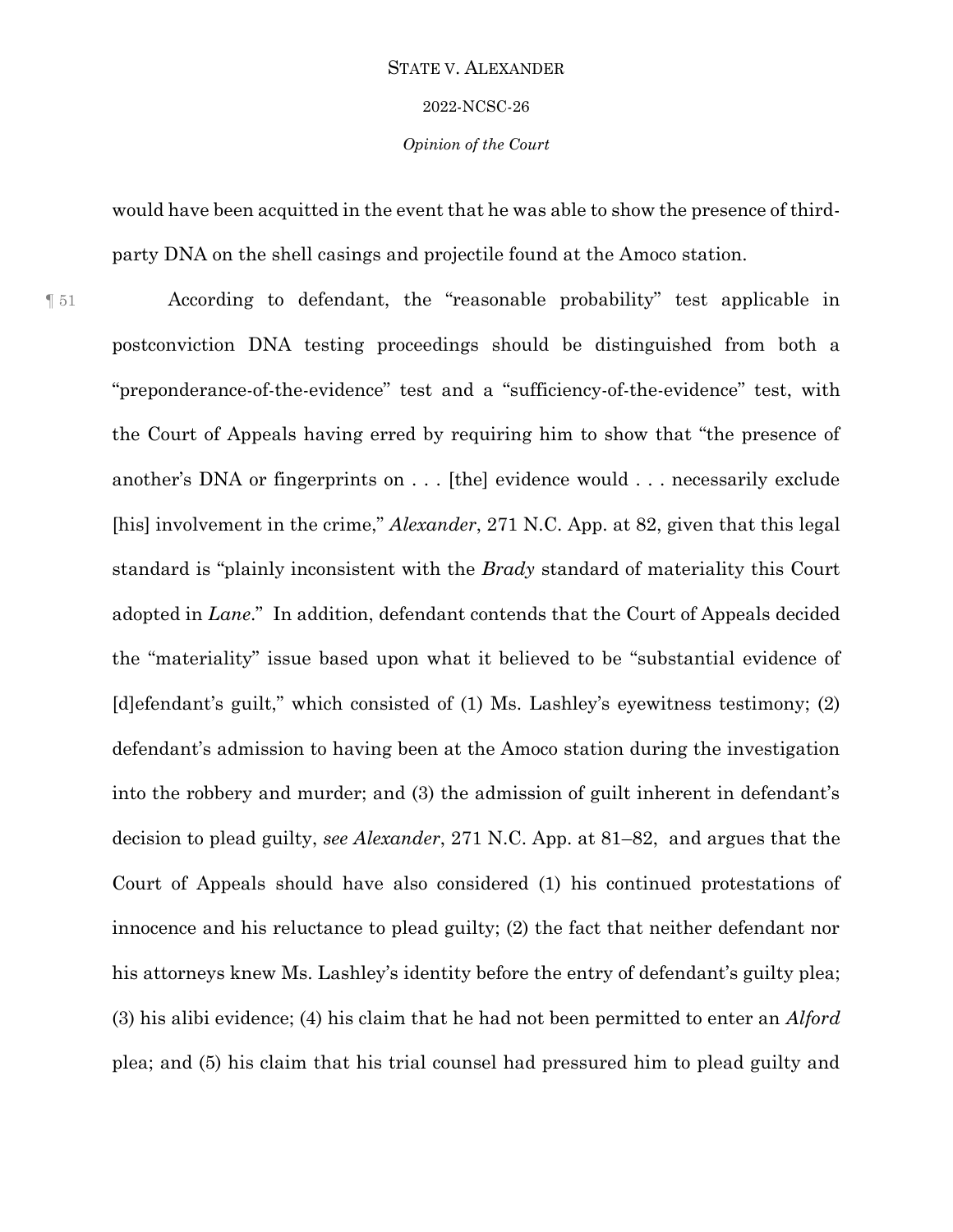#### 2022-NCSC-26

## *Opinion of the Court*

had told him that he would be released after serving ten years in the event that he pleaded guilty. As a result, defendant argues that, had the Court of Appeals conducted a proper materiality analysis, it would have determined that it was reasonably probable that he would not have entered a guilty plea in the event that he had been able to prove that third-party DNA had been detected on the shell casings and the projectile recovered from the Amoco station and that his own had DNA had not been present on that evidence.

¶ 52 Similarly, defendant contends that, had he elected to plead not guilty and gone to trial, there is a reasonable probability that he would not have been convicted of second-degree murder. In defendant's view, the Court of Appeals erred by assuming that two people were involved in the robbery and murder of Mr. Boyd based upon Ms. Lashley's "highly suspect" testimony, having devoted a substantial portion of his brief to an attack upon Ms. Lashley's credibility that focused upon the conflicting accounts that Ms. Lashley gave of her activities on the day of the robbery and murder, her claims to have known defendant and his family for a lengthy period of time, and her failure to select defendant's image from the photographic array that was shown to her. As a result, defendant contends that "it is reasonably probable [that] the jury would have found that she did not witness anything at all; that she was only at the Amoco [station] after the fact; and that there was only one person involved in the crime," with evidence concerning the absence of defendant's DNA from the shell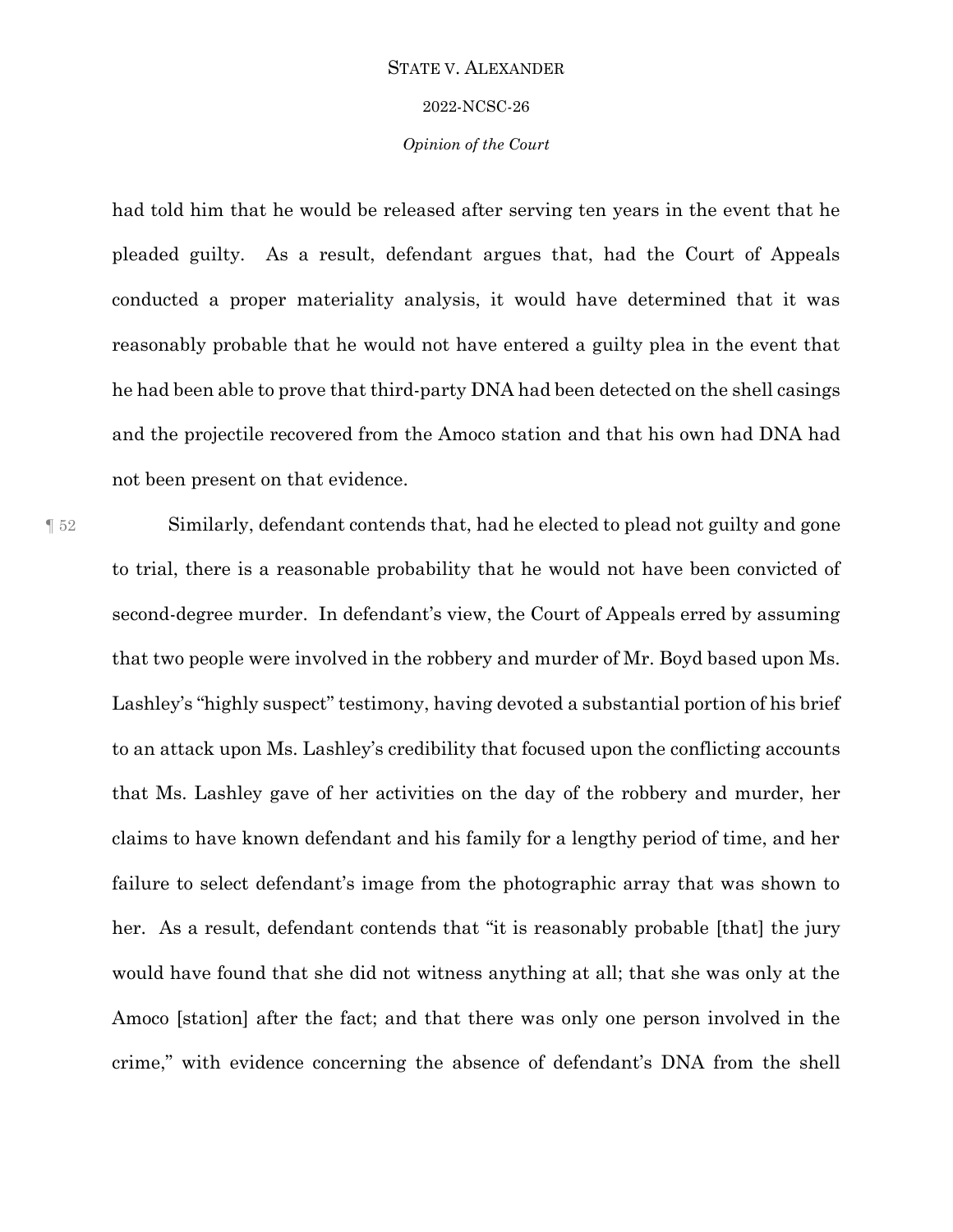# STATE V. ALEXANDER 2022-NCSC-26

*Opinion of the Court*

casings and projectile having a tendency to further undermine Ms. Lashley's credibility and corroborate his contention that Ms. Lashley did not actually see him leaving the Amoco station in the aftermath of the robbery and murder.

¶ 53 Aside from his reliance upon what he contends is the suspect quality of Ms. Lashley's testimony, defendant points to (1) the lack of forensic evidence linking him to the crime, (2) the existence of witnesses who could testify that he had been at home at the time of the murder, (3) the fact that another robbery during which a similar weapon was used had been committed in the vicinity of the Amoco station earlier that day, and (4) Mr. Terry's alleged admission to having robbed and killed Mr. Boyd. In addition, defendant argues that his presence at the Amoco station in the aftermath of the robbery and murder had no significance given that "Norlina is a small town where a murder would [have been] a rare event" and that "there were many other people that had gathered at the crime scene besides [defendant]." As a result, defendant claims that "[t]here is more than a reasonable probability . . . that a jury would not have convicted [defendant] of [the] robbery and murder of [Mr.] Boyd" had third-party DNA been found on the shell casings and projectile and his own DNA not been detected.

¶ 54 In seeking to persuade us to uphold the Court of Appeals' decision with respect to the materiality issue, the State begins by arguing that, "[w]hile the [Court of Appeals] did say that the requested testing would not exclude [d]efendant from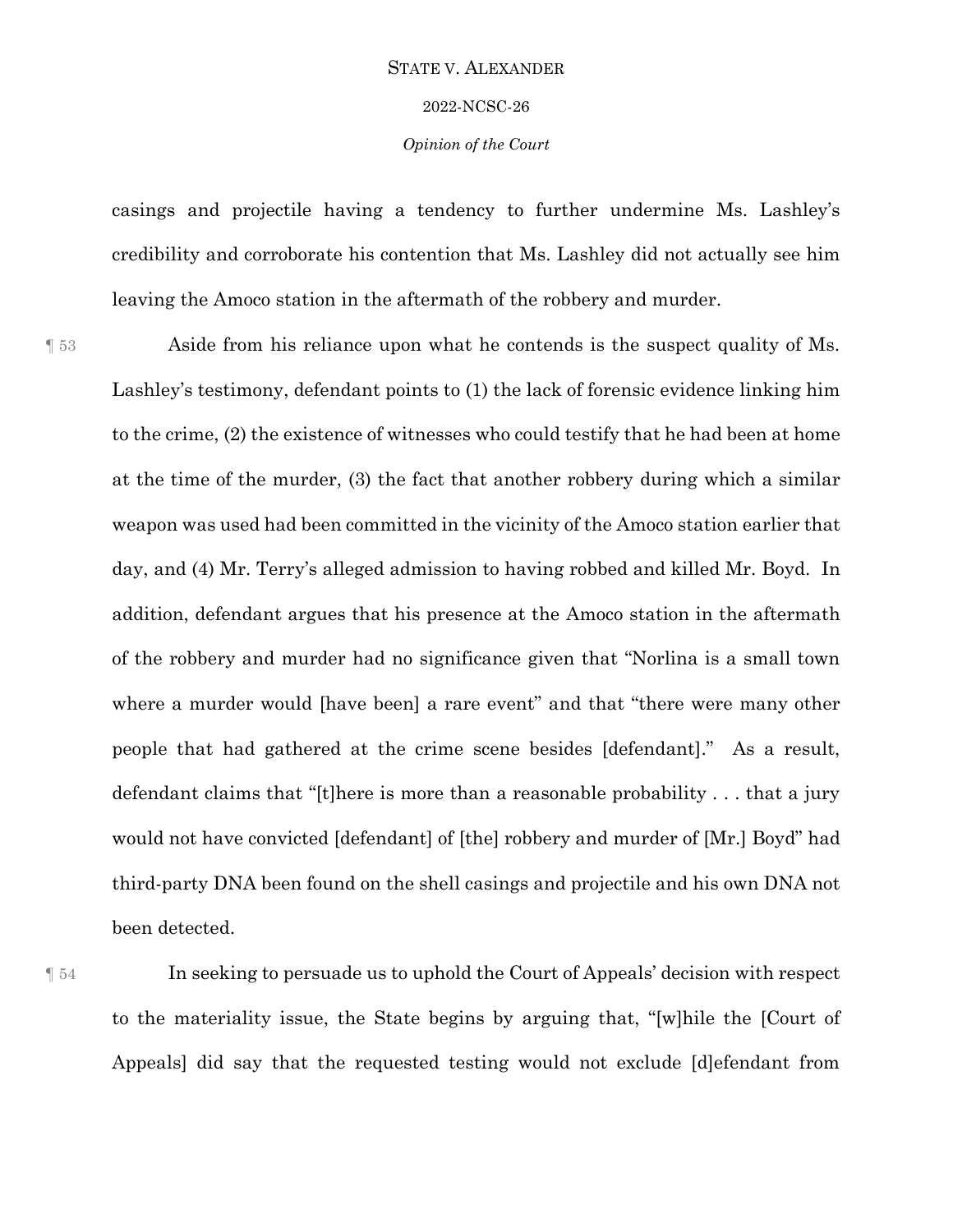#### 2022-NCSC-26

## *Opinion of the Court*

having been involved in the crime, it never said exclusion was the standard for showing materiality" and that the Court of Appeals had, instead, utilized the materiality standard articulated in *Lane*. According to the State, "[d]efendant himself [] introduced the idea that DNA testing would exclude him as the perpetrator when he stated in his motion that testing showing [Mr.] Terry's DNA would 'exculpate' him."

¶ 55 Secondly, the State contends that, even though "materiality is analyzed in the context of the entire record, the record is limited to only the evidence available at the time of the first trial." For that reason, the State contends that the only evidence that this Court can consider in addressing the materiality issue is the testimony of the witnesses who took the stand at the sentencing hearing, with the only sentencing hearing evidence that had any bearing upon the issue of defendant's guilt or innocence being the testimony of Ms. Lashley. In the State's view, defendant is not entitled to rely upon any of the reports generated by investigating officers and forensic experts prior to the entry of defendant's guilty plea on the grounds that "[n]o party authenticated, offered, or moved to admit these items into evidence at any proceeding" and that, even though "the reports very well may be authentic," this Court cannot speculate concerning the manner in which or extent to which any party might have used those reports at trial. In the same vein, the State contends that the Court cannot consider testimony from Mr. Alexander, defendant's father, or Ms.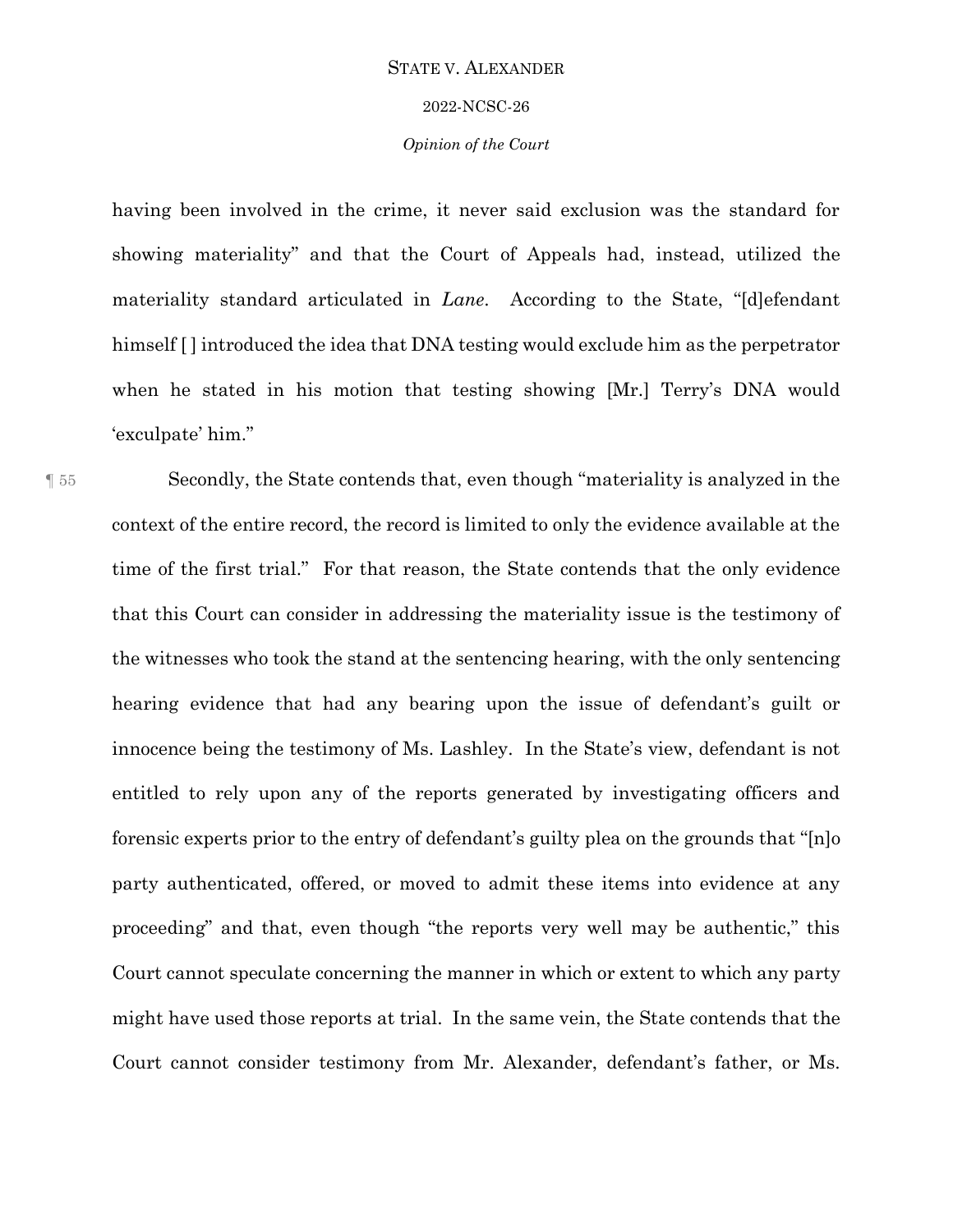2022-NCSC-26

## *Opinion of the Court*

Brown, the daughter of Mr. Alexander's girlfriend, concerning defendant's location at the time of the robbery and murder given that they did not testify at defendant's sentencing hearing and that the Court should disregard Mr. White's testimony concerning Mr. Terry's alleged involvement in the robbery and murder given that Mr. White provided this information years after defendant entered his guilty plea.

¶ 56 Finally, the State argues that defendant cannot show that the requested DNA evidence is material given that "the State's eyewitness testimony identifying [d]efendant as one of the two robber-murders was overwhelming and favorable DNA test results would not contradict that evidence." According to the State, "the presence of DNA from someone other than [d]efendant on a shell casing or projectile does not call into question [d]efendant's guilt" because "[s]uch results would show at best that someone other than [d]efendant touched the shell casings or projectile at some time for some reason that need not have been related to the robbery-murder." In addition, the State notes that Ms. Lashley had stated in all three of the accounts that she gave of her actions on the day of the robbery and murder that, after hearing gunshots, she had seen defendant and an unknown man leaving the Amoco station and that defendant had returned to the Amoco station later that day. The State describes Ms. Lashley's account of the relevant events as "internally consistent and . . . based on personal experiences that made her testimony believable," as even defendant's trial counsel had acknowledged. As a result, the State urges us to uphold the Court of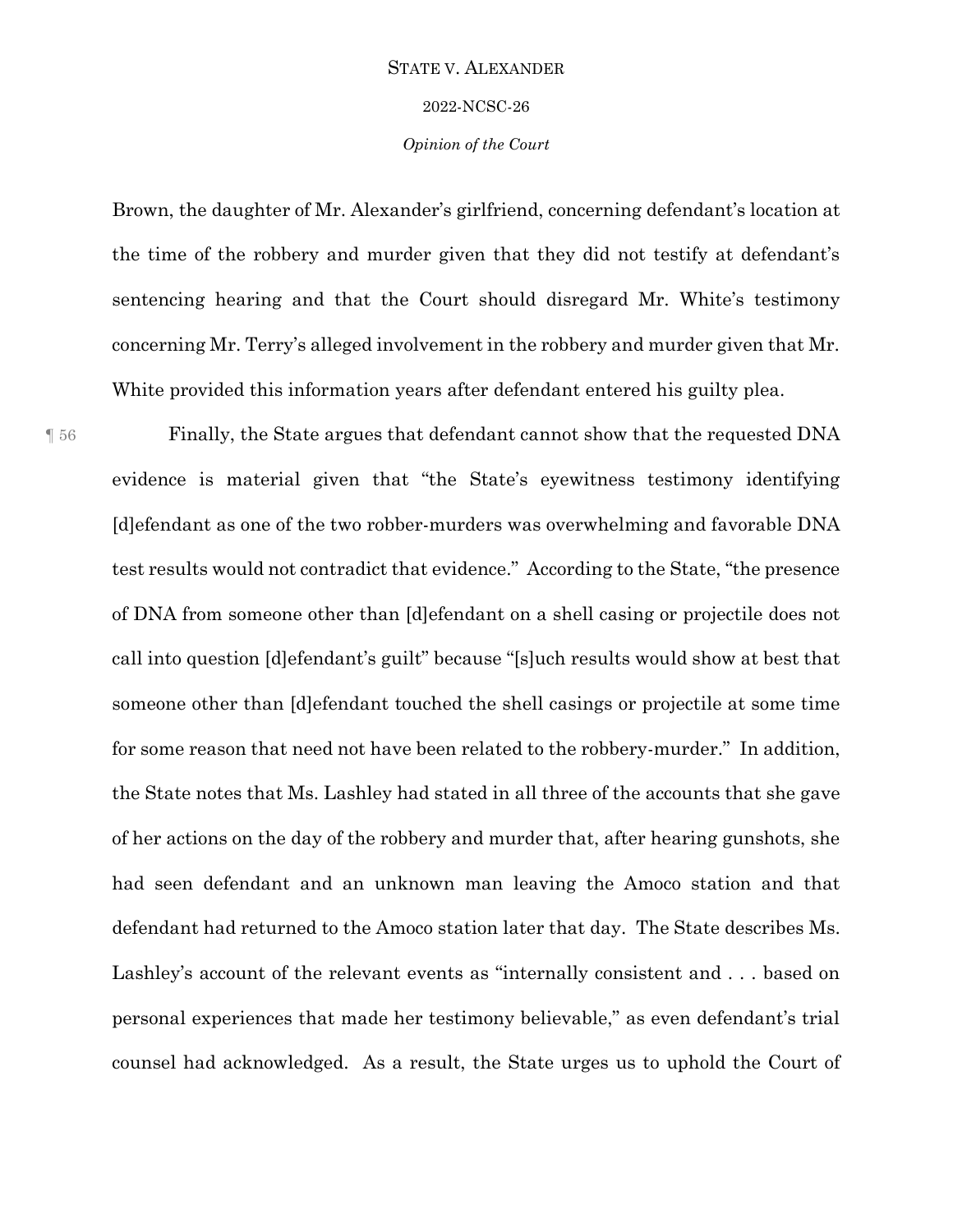## 2022-NCSC-26

## *Opinion of the Court*

Appeals' determination that defendant had failed to make the necessary showing of materiality.

¶ 57 A careful review of the Court of Appeals' opinion satisfies us that it did not misstate or misapply the applicable legal standard. After reciting the "reasonable probability" standard and noting that the burden of making the necessary showing of materiality rested upon defendant, the Court of Appeals stated that defendant had

> failed to show how it is reasonably probable that he would not [have] been convicted of at least second-degree murder based on the results of the DNA and fingerprint testing. That is, the presence of another's DNA or fingerprints on this or other evidence would not necessarily exclude [d]efendant's involvement in the crime. The presence of another's DNA or fingerprints could be explained by the possibility that someone else handled the casings/projectile prior to the crime or that the DNA or fingerprints are from [d]efendant's accomplice, as there were two involved in the murder.

*Alexander*, 271 N.C. at 81–82. As we read the quoted language, the Court of Appeals simply stated that defendant had to provide sufficient evidence that he was not involved in the commission of a second-degree murder in order to show materiality and that a showing of the presence of a third party's DNA on the shell casings and projectile did not, without more, tend to show that defendant had no involvement in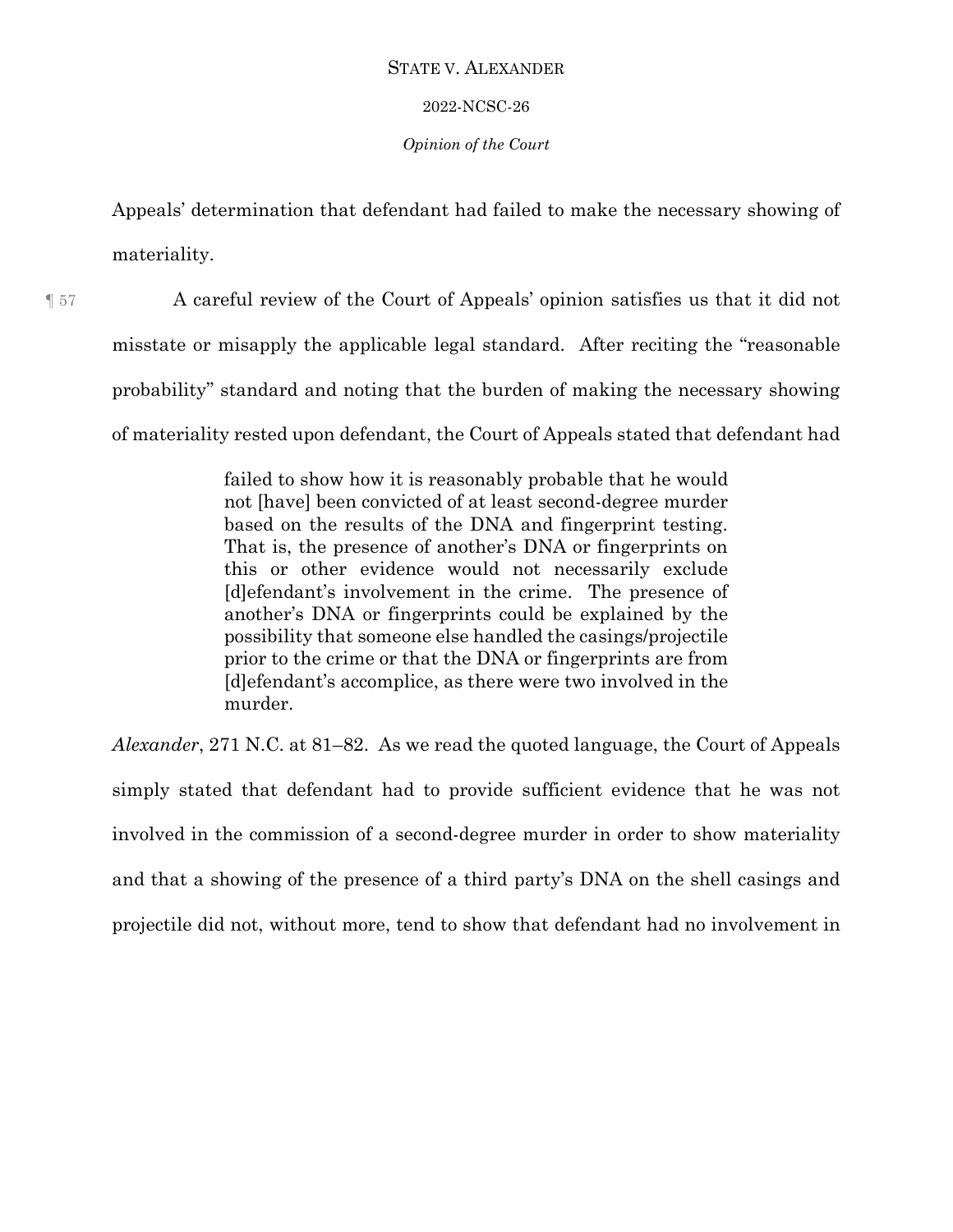#### 2022-NCSC-26

## *Opinion of the Court*

the killing of Mr. Boyd.<sup>12</sup> Nothing in the Court of Appeals' opinion in any way suggests that a defendant seeking to obtain postconviction DNA testing is required to prove that, in the event of favorable test results, the State's evidence would have been insufficient to support a conviction or that the defendant would have definitely been acquitted. Instead, as the Court of Appeals noted, the inquiry that a court confronted with a request for postconviction DNA testing is required to conduct must focus upon whether it is "reasonably probable" that the outcome at trial would have been different. *See Bagley*, 473 U.S. at 682. As a result, we see nothing exceptional in the understanding of the applicable legal standard upon which the Court of Appeals relied in this case.

 $\overline{a}$ 

¶ 58 In addition, defendant has not satisfied us that the Court of Appeals failed to make its materiality decision "in the context of the entire record." *Lane*, 370 N.C. at 519 (quoting *State v. Howard*, 334 N.C. 602, 605 (1993)). The mere fact that the Court of Appeals did not address each and every piece of evidence presented by defendant does not mean that it failed to consider the entire record. Instead, as the Court of Appeals recognized, the fundamental problem with defendant's materiality argument is that it overlooks certain weaknesses in the evidence upon which he relies

 $12$  In the interest of clarity, we note that our references to the presence of third-party DNA on the shell casings and projectile recovered from the Amoco station assume that defendant's DNA is not detected on those items either.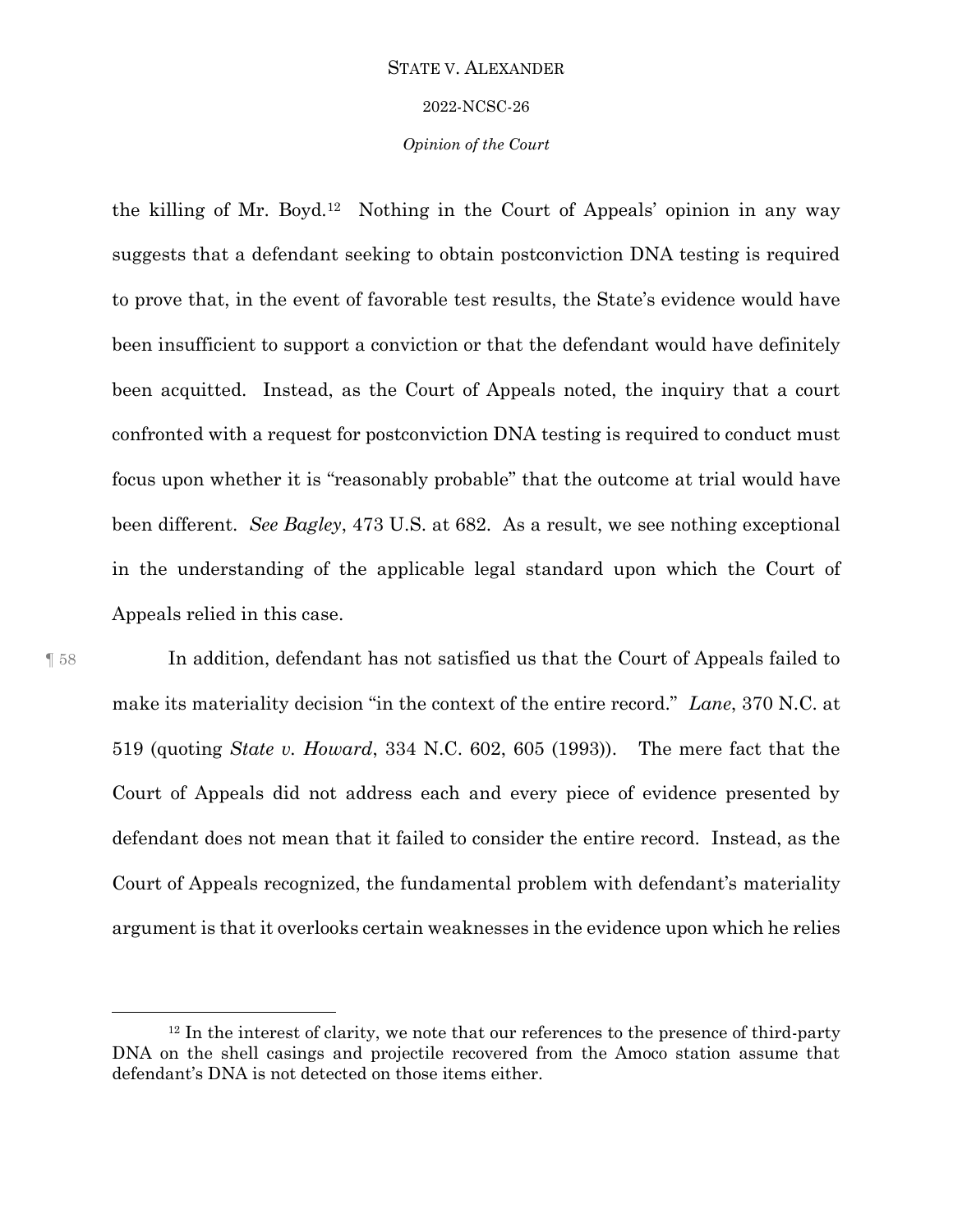2022-NCSC-26

*Opinion of the Court*

and fails to recognize that the evidence that he hopes to obtain from the performance of DNA testing upon the shell casings and projectile has very little bearing upon the issue of his own involvement in the robbery of the Amoco station and the killing of Mr. Boyd. Aside from the fact that the State did not need to show that defendant handled the weapon from which the fatal rounds were fired in order to establish his guilt, proof of the presence of third-party DNA on the shell casings and projectile would do nothing more than establish that, at some unspecified point in time, someone other than defendant touched these items, an event that could have happened before defendant or his accomplice obtained possession of the weapon or in the aftermath of the killing of Mr. Boyd at or before the time that the items were taken into the possession of the investigating officers.13 As a result, since none of these explanations for the presence of third-party DNA on the shell casings and projectile would be in any way inconsistent with Ms. Lashley's contention that she saw two men, one of whom was defendant, leaving the Amoco station in the aftermath of the robbery and murder and since defendant would have been guilty of the murder of Mr. Boyd on an acting in concert theory in the event that he had been present for and participated in the commission of those crimes even if he had never personally held the weapon from which the fatal shots were fired, *see State v. Barnes*, 345 N.C.

 $\overline{a}$ 

<sup>&</sup>lt;sup>13</sup> In view of the fact that the weapon from which the fatal shots were fired was never recovered, there is no way for postconviction DNA testing to shed any direct light upon the identity of the person who actually killed Mr. Boyd.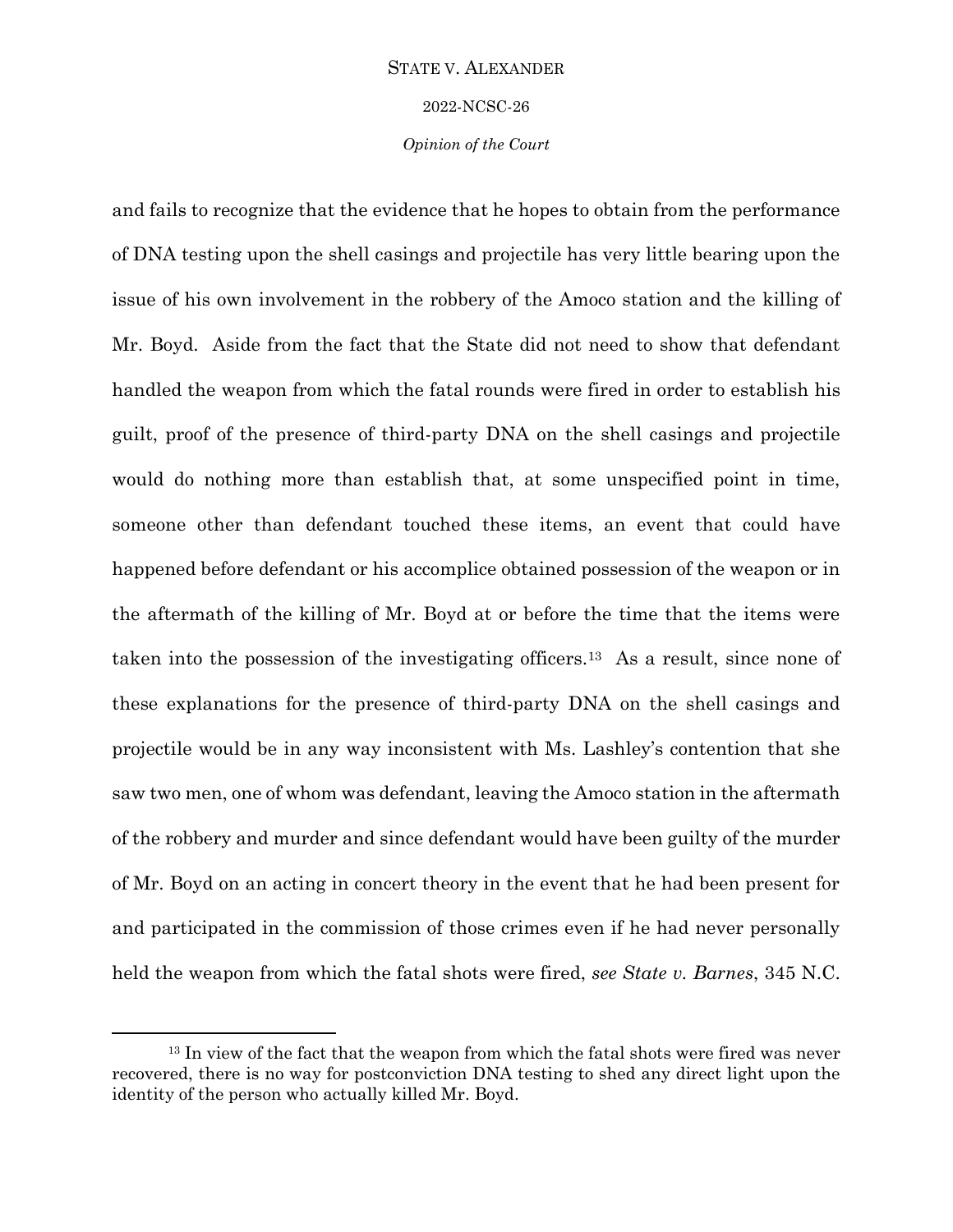#### 2022-NCSC-26

## *Opinion of the Court*

184, 233 (1997) (holding that, in the event that "two persons join in a purpose to commit a crime, each of them, if actually or constructively present, is not only guilty as a principal if the other commits that particular crime, but he is also guilty of any other crime committed by the other in pursuance of the common purpose" (quoting *State v. Erlewine*, 328 N.C. 626, 637 (1991)), we are unable to determine that the performance of DNA testing on the shell casings and projectile recovered from the Amoco station would provide material evidence of defendant's innocence of seconddegree murder.

¶ 59 In addition, we note that Judge Jenkins had the opportunity to hear Ms. Lashley's testimony during the sentencing hearing and stated that he found her "to be fair in her testimony" and that her testimony was "reasonable and consistent with other believable evidence in the case." Judge Jenkins' assessment of Ms. Lashley's credibility is reinforced by the actions of defendant's trial counsel, who made no effort to obtain authorization to seek the withdrawal of defendant's guilty plea after hearing Ms. Lashley testify on direct and cross-examination. *See State v. Handy*, 326 N.C. 532, 539 (1990) (listing "the strength of the State's proffer of evidence" as one of the factors that should be considered in deciding whether to allow a defendant to withdraw a guilty plea). Finally, we note that, despite the inconsistencies in the accounts that she gave of her activities on the morning of the robbery and murder, Ms. Lashley consistently asserted that she had visited the Amoco station on the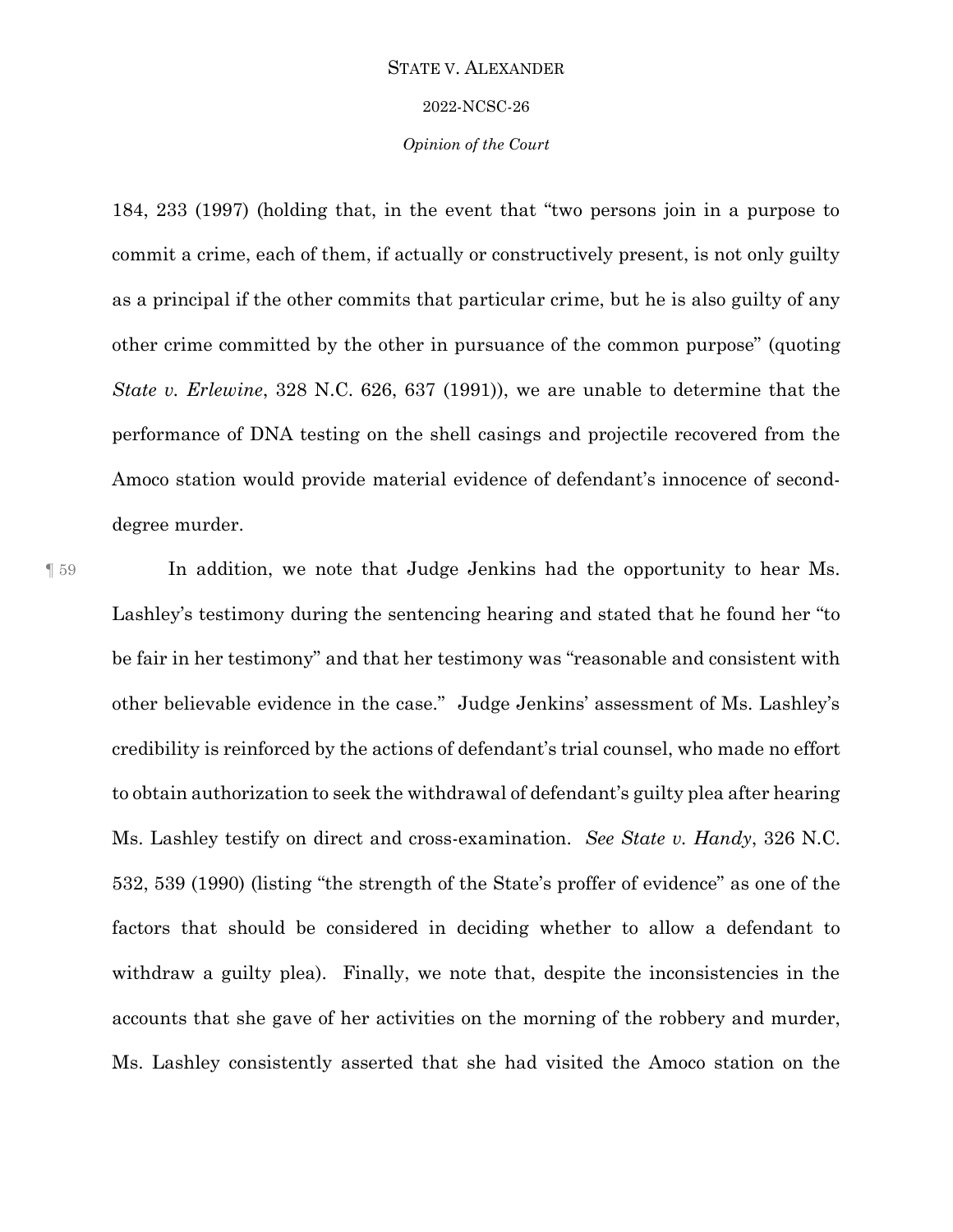2022-NCSC-26

## *Opinion of the Court*

morning in question, that she had heard a commotion inside the store, and that she had seen two men, one of whom was defendant, leave the service station. As a result, given the contemporaneous assessments of Ms. Lashley's testimony as credible; the fact that most, if not all, of the grounds for challenging the credibility of Ms. Lashley's account of her activities on the morning of the robbery and murder were known to defendant's trial counsel before the entry of judgment against defendant; and the fact that the DNA evidence that defendant seeks to obtain in this case would not tend to undercut the credibility of Ms. Lashley's contention that defendant was one of the two men that she saw outside the Amoco station, we cannot conclude that the performance of the requested DNA testing would have had a material effect upon defendant's or a jury's evaluation of Ms. Lashley's credibility at the time that Judge Jenkins entered judgment in this case.

¶ 60 We are also unpersuaded that the availability of evidence tending to provide defendant with an alibi controls the resolution of the materiality issue that is before us in this case. All of the witnesses whom defendant claims can corroborate his alibi were available at the time that defendant decided to enter his guilty plea. In addition, the existence of evidence tending to show the presence of third-party DNA on the shell casings and projectile recovered from the Amoco station would not have had any additional impact upon an evaluation of the credibility of defendant's alibi witnesses given the fact that such evidence has little tendency to show that defendant was not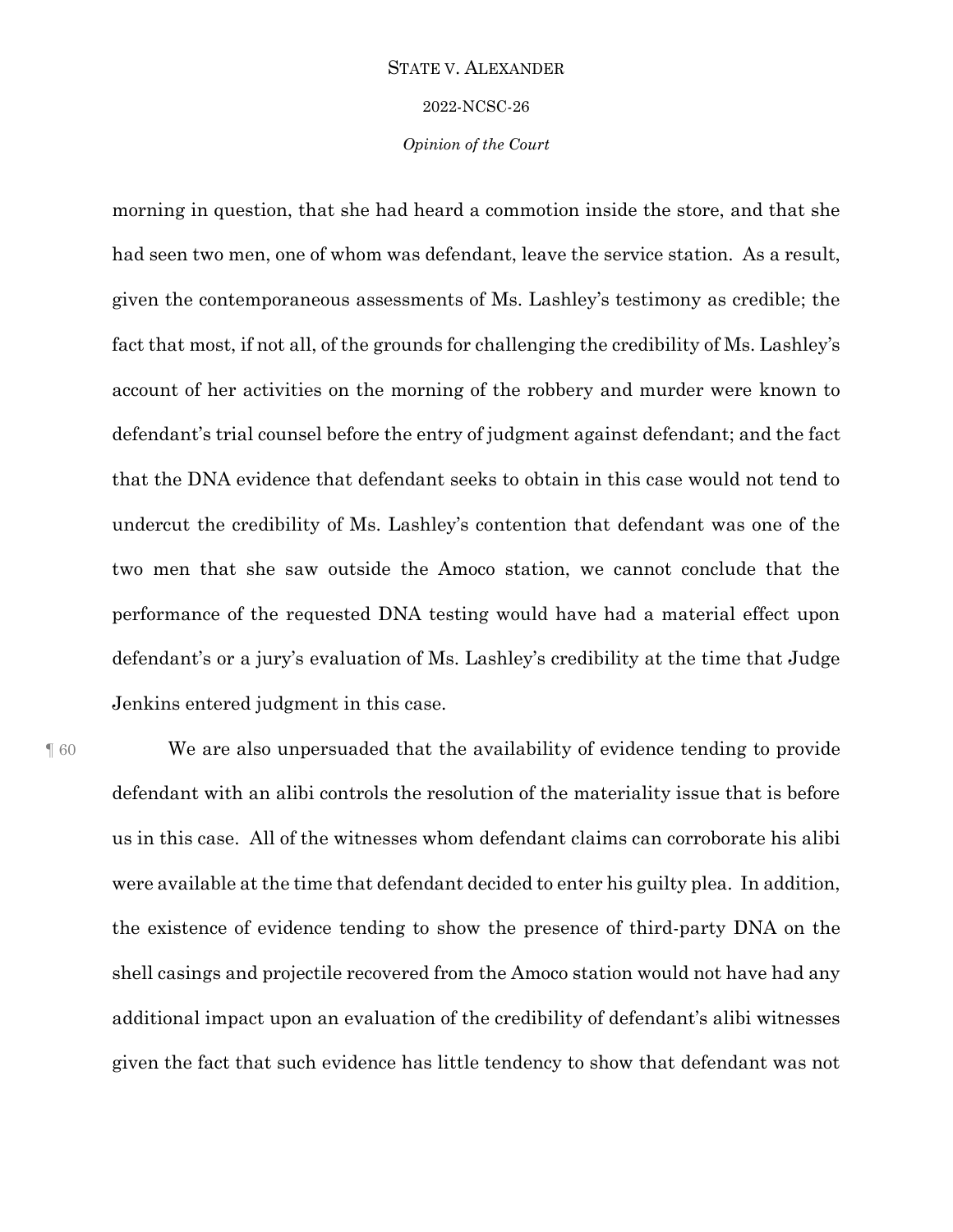#### 2022-NCSC-26

## *Opinion of the Court*

involved in the robbery of the Amoco station and the murder of Mr. Boyd. The same is true of the evidence concerning the robbery at the rest area, which has no clear relation to the issue of defendant's guilt or innocence of the robbery of the Amoco station and the murder of Mr. Boyd, particularly given the absence of any nonhearsay evidence concerning Mr. Terry's involvement in the commission of the crime which led to the entry of defendant's guilty plea, the fact that Mr. Terry has denied any involvement in the commission of this crime, and the fact that evidence implicating Mr. Terry does not tend to exculpate defendant given Ms. Lashley's claim to have seen two men leaving the Amoco station. *See Barnes*, 345 N.C. at 233.<sup>14</sup>

 $\overline{a}$ 

¶ 61 At the end of the day, this case is not materially different from *Lane*, in which the defendant was convicted of the kidnapping, rape, and first-degree murder of a five-year-old girl. *Lane*, 370 N.C. at 509, 513–14. In seeking postconviction DNA testing of hair samples taken from the trash bag in which the victim's body was discovered, the defendant in *Lane* argued that DNA testing "could potentially relate

<sup>&</sup>lt;sup>14</sup> We do agree with defendant that the Court of Appeals should not have considered the fact that he entered a guilty plea in making the required materiality determination or treated it as "substantial evidence" of guilt in light of the fact that the relevant issue for purposes of requests for postconviction DNA testing submitted by persons who entered guilty pleas is whether the new evidence would have impacted defendant's decision to plead guilty in the first place. The same is true, however, of defendant's persistence in proclaiming his innocence and his reluctance to enter a plea of guilty. Instead, the required materiality determination should focus upon the strength of the substantive evidence of defendant's guilt and the likely impact that the results of the requested DNA testing would have had upon defendant's decision to plead guilty and upon defendant's chances for success at a subsequent trial on the merits.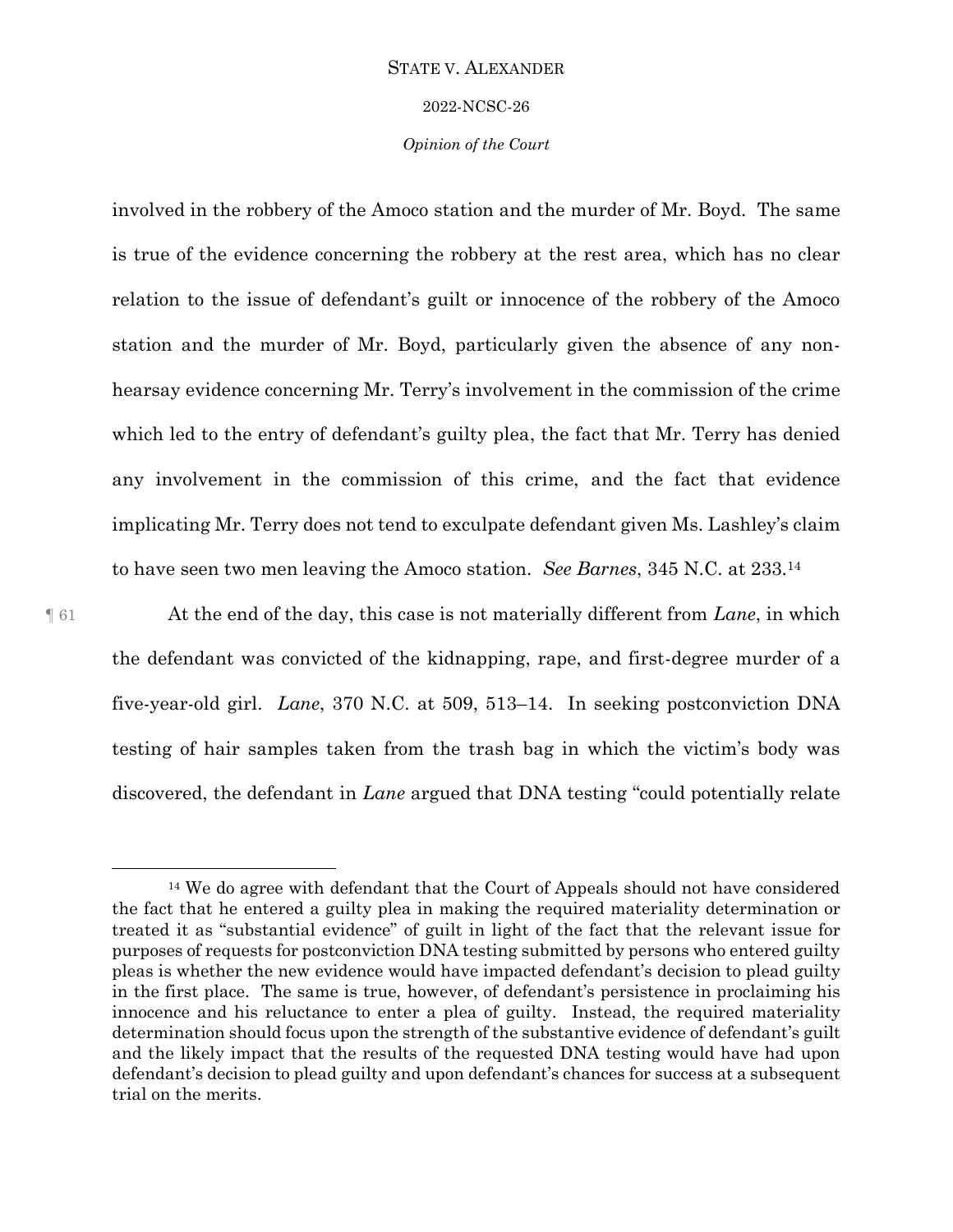2022-NCSC-26

*Opinion of the Court*

to another perpetrator, and potentially the only perpetrator of [the] murder." *Id*. at 516. In rejecting the defendant's challenge to the trial court's determination that he had failed "to show that the requested postconviction DNA testing of hair samples [was] material to his defense," we pointed to "the additional overwhelming evidence of defendant's guilt presented at trial," the absence "of evidence at trial pointing to a second perpetrator," and "the inability of forensic testing to determine whether the hair samples at issue are relevant to establish a third party was involved" in the commission of the crimes for which the defendant was convicted. *Id*. at 516–20. In determining that, "even if the hair samples in question were tested and found not to belong to the victim or defendant, they would not necessarily implicate another individual as a second perpetrator," we emphasized the fact that the defendant had not shown that the hair samples had been put into the trash bag at the time of the crime and that "there was great potential for contamination of the hole-ridden, weathered trash bag." *Id*. at 522. Although the evidence of defendant's guilt in this case is not as strong as the evidence of the defendant's guilt in *Lane*, the relevance of the requested DNA evidence in the two cases is strikingly similar and suggests that the two cases should be resolved in the same manner.

¶ 62 The ultimate question that must be decided in resolving the materiality issue that is before use in this case is whether, all else remaining the same, a favorable DNA test result would have (1) probably caused defendant to refrain from pleading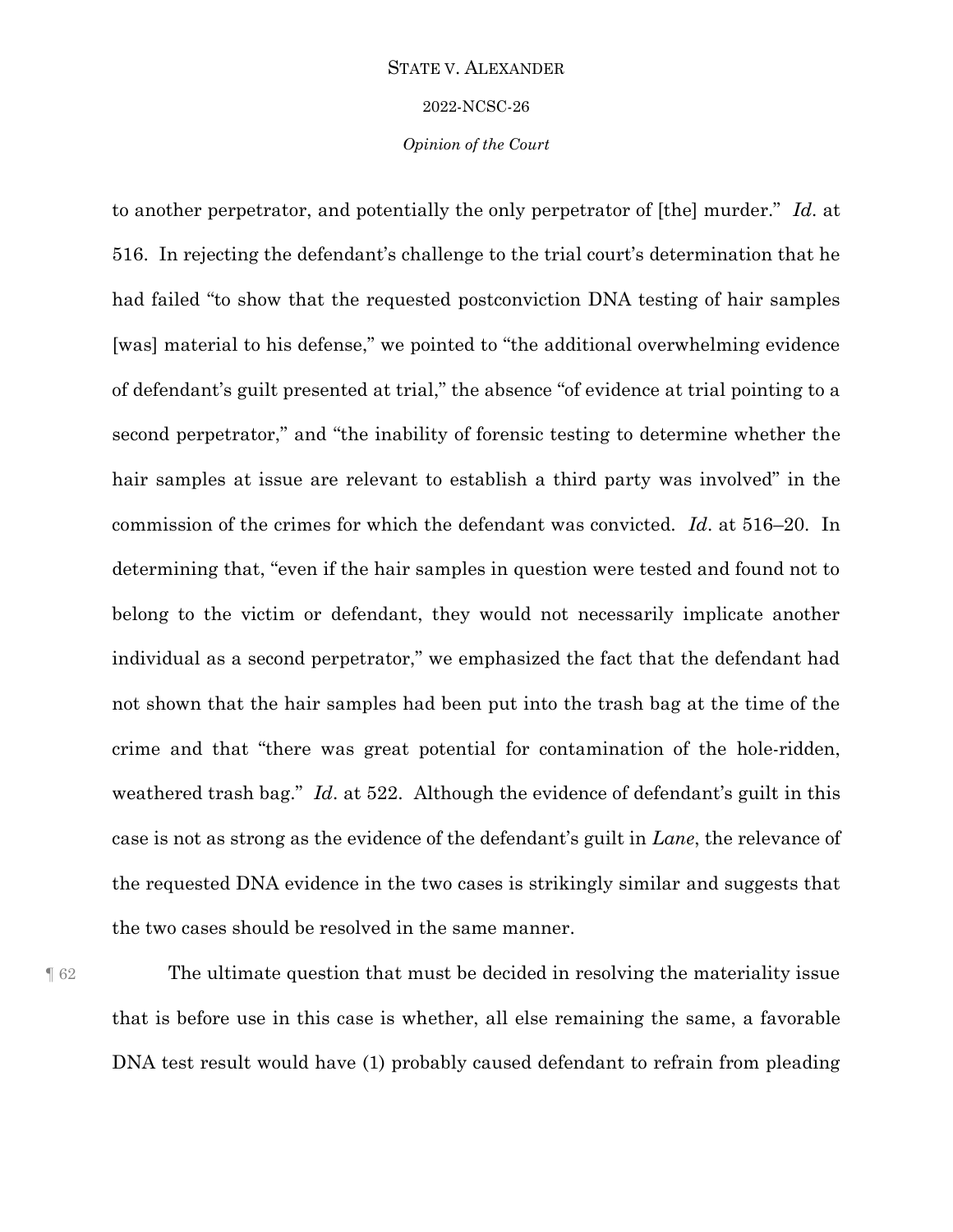2022-NCSC-26

*Opinion of the Court*

guilty and (2) probably resulted in a verdict that was more favorable to defendant at any ensuing trial. After conducting the required analysis, we conclude that the presence of third-party DNA on the shell casings and projectile recovered from the Amoco station would have done little, if anything, to improve defendant's odds of achieving a more successful outcome than he actually obtained as a result of his guilty plea given the applicable legal standard, which focuses upon whether defendant actively participated in the robbery and murder that led to his conviction rather than upon whether defendant was the person that fired the fatal shots, and the fact that the availability of such evidence would had little tendency to show that defendant would have been better positioned to mount a successful defense to the charges that had been lodged against him or upon a jury's evaluation of the credibility and weight that should be given to the other available evidence, including the credibility of Ms. Lashley's testimony that she saw defendant leaving the Amoco station immediately after gunshots emanating from that location had been heard. As a result, we hold that the Court of Appeals did not err by concluding that defendant had failed to make the showing of materiality necessary to support an award of postconviction DNA testing.

## **III. Conclusion**

¶ 63 Thus, for the reasons set forth above, we hold that a defendant who enters a plea of guilty is not statutorily disqualified from seeking postconviction DNA testing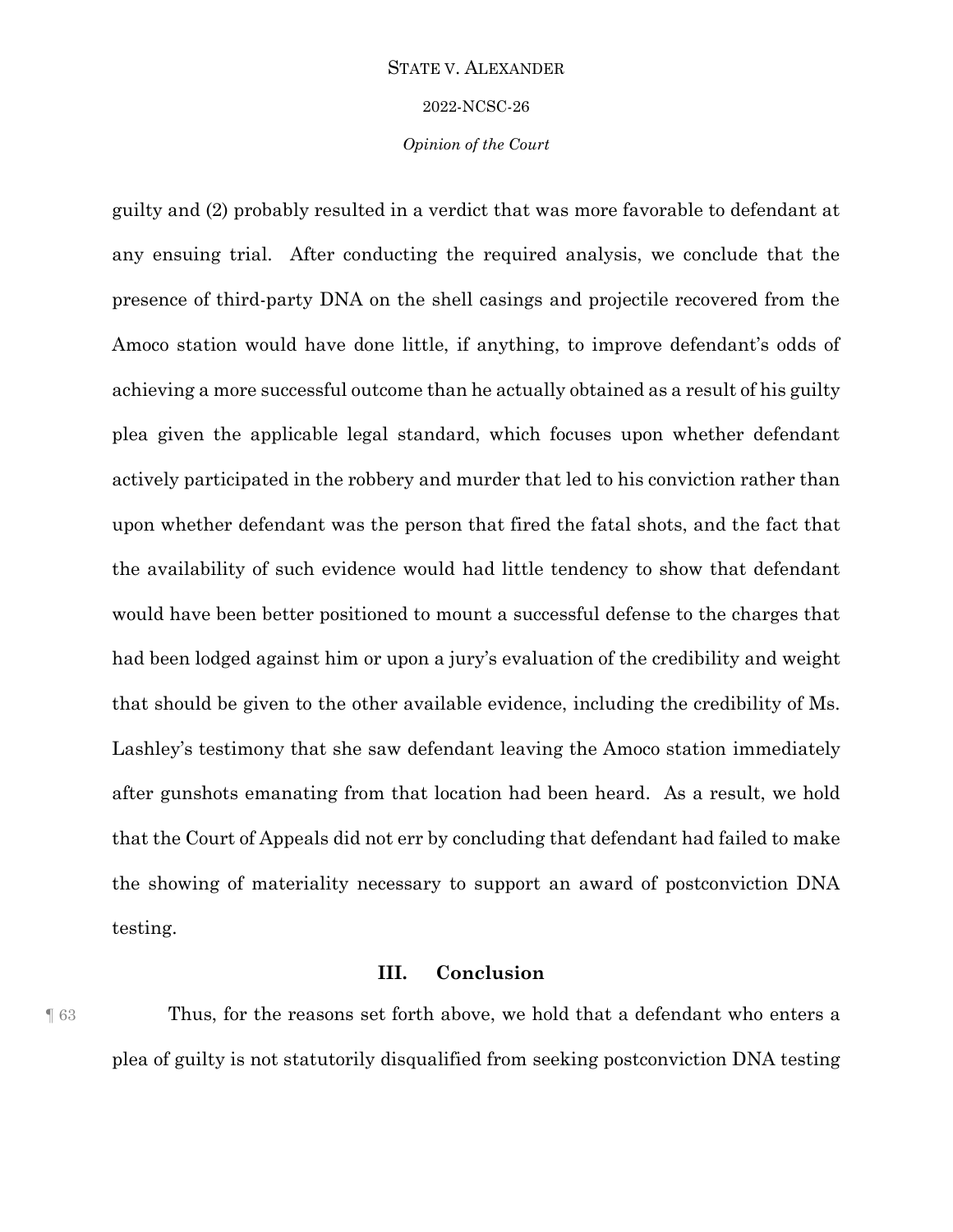## 2022-NCSC-26

## *Opinion of the Court*

pursuant to N.C.G.S. § 15A-269. We further hold, however, that defendant has failed to establish that the requested DNA testing would be material to his defense in this case. As a result, the decision of the Court of Appeals is affirmed.

# AFFIRMED.

Justice BERGER did not participate in the consideration or decision of this case.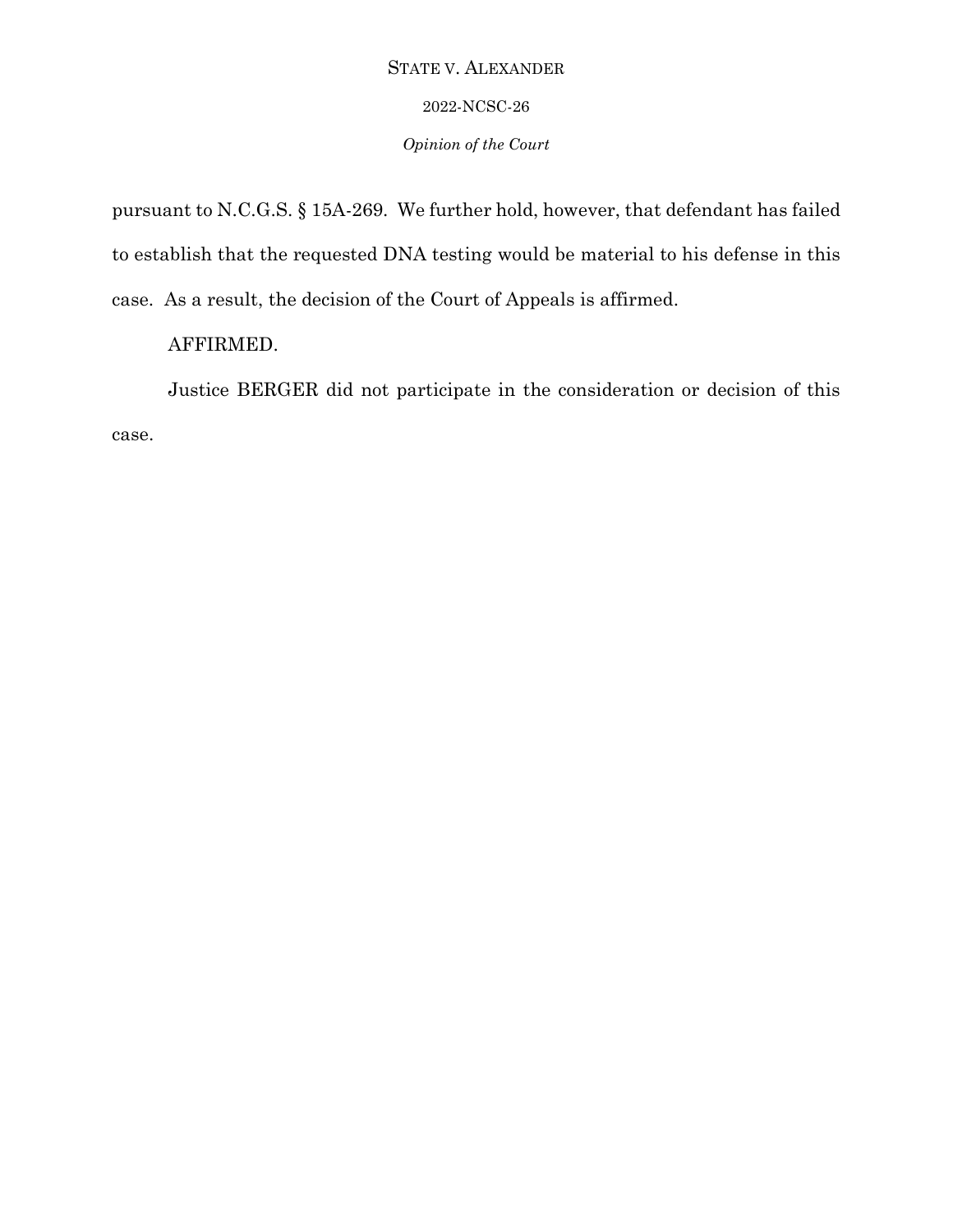Chief Justice NEWBY concurring in the result.

¶ 64 I agree with the majority's ultimate decision to uphold the trial court's denial of defendant's motion to test DNA evidence. I write separately, however, because I would hold that a defendant who pleads guilty cannot prevail on a postconviction motion to test DNA evidence under N.C.G.S. § 15A-269.<sup>1</sup> Therefore, I concur in the result.

 $\overline{a}$ 

¶ 65 N.C.G.S. § 15A-269 provides in relevant part:

(a) A defendant may make a motion before the trial court that entered the judgment of conviction against the defendant for performance of DNA testing and, if testing complies with FBI requirements and the data meets NDIS criteria, profiles obtained from the testing shall be searched and/or uploaded to CODIS if the biological evidence meets all of the following conditions:

- (1) Is material *to the defendant's defense*.
- (2) Is related to the investigation or prosecution that resulted in the judgment.
- (3) Meets either of the following conditions:
	- a. It was not DNA tested previously.
	- b. It was tested previously, but the requested DNA test would provide results that are significantly more accurate and probative of the identity of the perpetrator or accomplice or have a reasonable probability of

<sup>&</sup>lt;sup>1</sup> Were I to reach the issue of whether defendant made the necessary showing of materiality in this case, I would agree with the majority's analysis, except for the majority's statement in footnote fourteen of its opinion.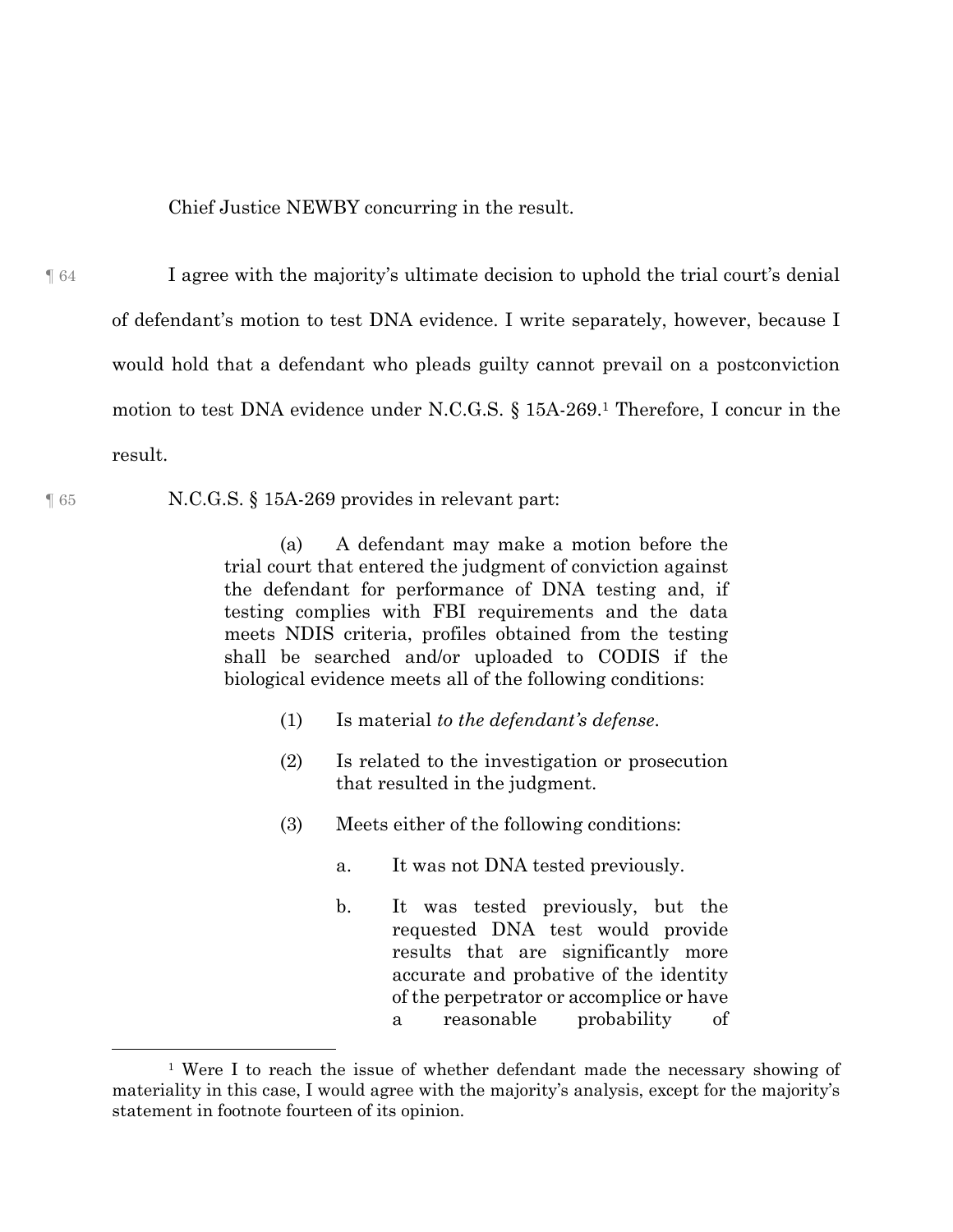#### 2022-NCSC-26

*Newby, C.J., concurring in the result*

## contradicting prior test results.

(b) The court shall grant the motion for DNA testing . . . upon its determination that:

- (1) The conditions set forth in subdivisions (1), (2), and (3) of subsection (a) of this section have been met;
- (2) If the DNA testing being requested had been conducted on the evidence, there exists a reasonable probability *that the verdict would have been more favorable to the defendant*; and
- (3) The defendant has signed a sworn affidavit of innocence.

N.C.G.S. § 15A-269 (2021) (emphases added). "The primary endeavor of courts in construing a statute is to give effect to legislative intent. . . . If the statutory language is clear and unambiguous, the court eschews statutory construction in favor of giving the words their plain and definite meaning." *State v. Beck*, 359 N.C. 611, 614, 614 S.E.2d 274, 276–77 (2005) (citations omitted).

¶ 66 A plain reading of N.C.G.S. § 15A-269 demonstrates that a defendant who pleads guilty cannot meet the conditions necessary to prevail on a motion to test DNA evidence. First, a defendant who enters a guilty plea cannot show that "[i]f the DNA testing being requested had been conducted on the evidence, there exists a reasonable probability that the verdict would have been more favorable to the defendant." N.C.G.S. § 15A-269(b)(2). In order for a trier of fact to reach a verdict in a criminal case, there must first be a trial. *See State v. Hemphill*, 273 N.C. 388, 389, 160 S.E.2d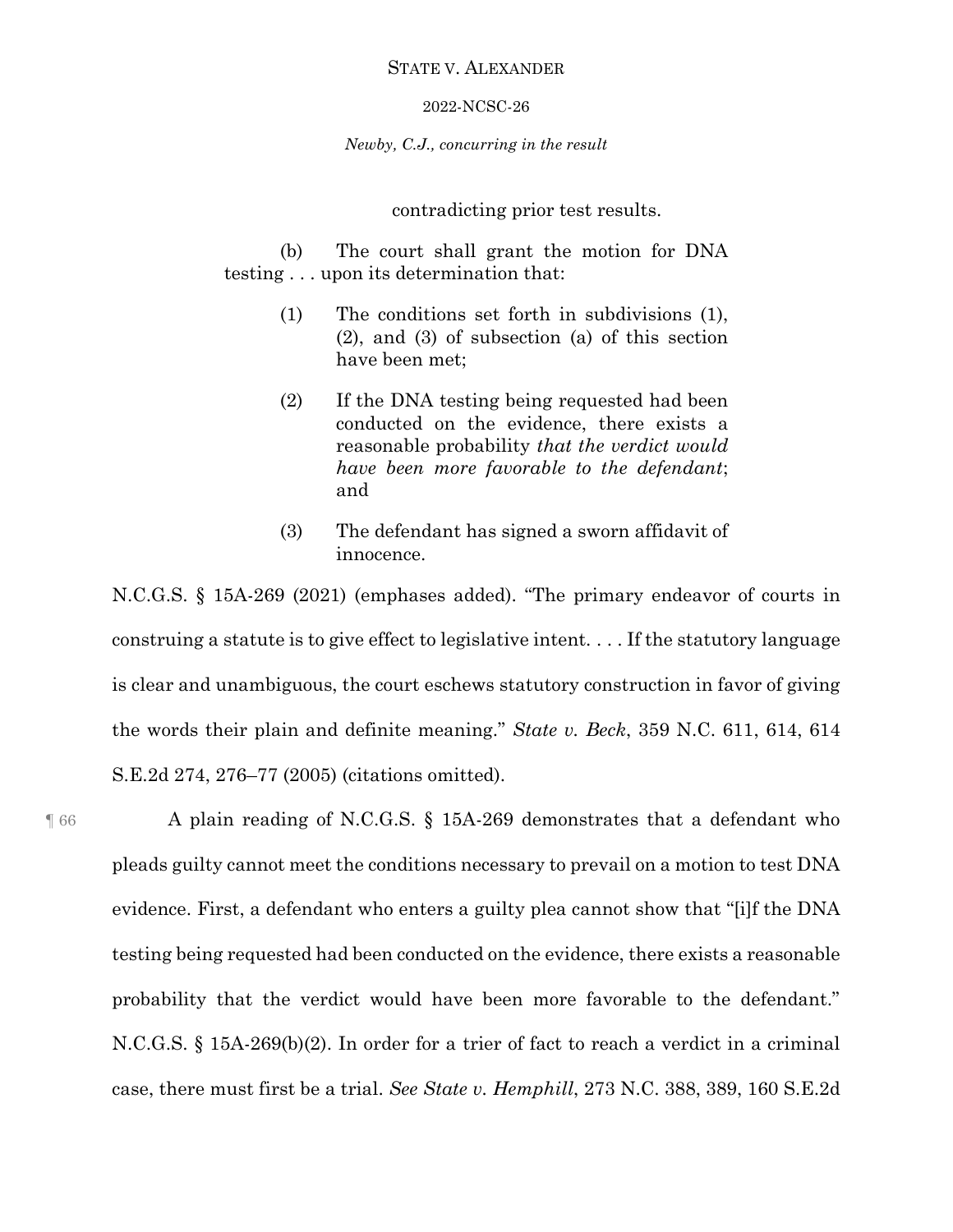#### 2022-NCSC-26

## *Newby, C.J., concurring in the result*

53, 55 (1968) ("A verdict is the unanimous decision made by the jury and reported to the court."). As such, the occurrence of a trial is a prerequisite to prevailing on a motion to test DNA evidence under N.C.G.S. § 15A-269(b)(2). When a defendant pleads guilty, no trial occurs, and thus no verdict is ever reached. Therefore, a defendant who pleads guilty can never meet the condition outlined in N.C.G.S.  $§$  15A-269(b)(2).

¶ 67 Second, a defendant who enters a guilty plea cannot show that the relevant biological evidence "[i]s material to [his] defense." N.C.G.S. § 15A-269(a)(1). The phrase "material to the defendant's defense" presupposes that the defendant making the motion presented a defense before the trial court. Since a sample of biological evidence cannot be material to a defense that never occurred, a defendant who did not present a defense before the trial court cannot meet the condition outlined in N.C.G.S. § 15A-269(a)(1).

¶ 68 When a defendant pleads guilty, he fails to present a "defense" pursuant to N.C.G.S. § 15A-269(a)(1). In *State v. Sayre*, the "defendant pleaded guilty to fourteen counts of taking indecent liberties with a child, two counts of second[-]degree sexual offense, and two counts of felony child abuse." *State v. Sayre*, No. COA17-68, 2017 WL 3480951, at \*1 (N.C. Ct. App. Aug. 15, 2017) (unpublished). The defendant later filed a motion to test DNA evidence which the trial court denied. *Id.* The Court of Appeals noted that the "defendant's bare assertion that testing the identified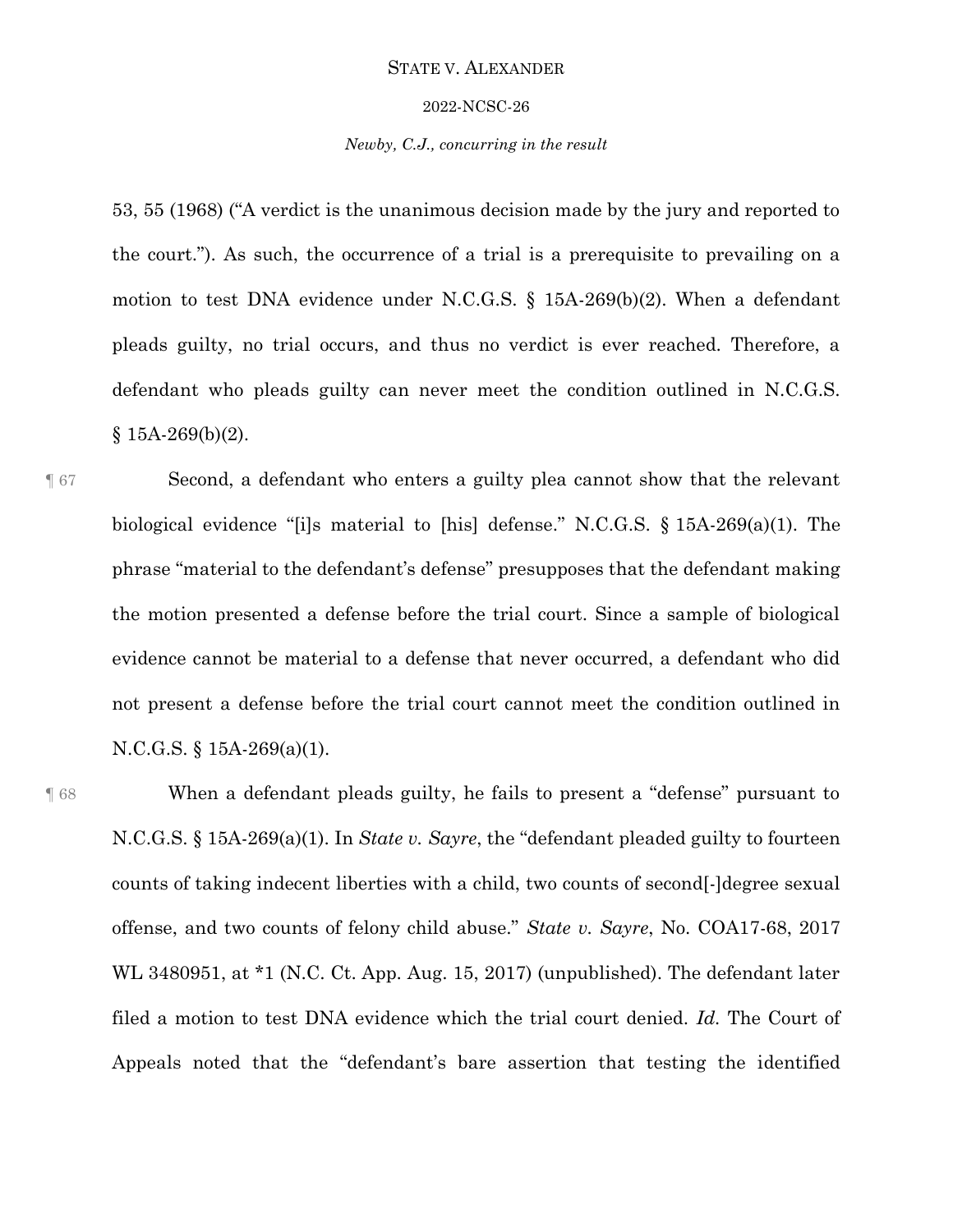#### 2022-NCSC-26

## *Newby, C.J., concurring in the result*

evidence would 'prove that [he] is not the perpetrator of the crimes' is not sufficiently specific to establish that the requested DNA testing would be material to his defense." *Id.* at \*2 (alteration in original) (citing *State v. Cox*, 245 N.C. App. 307, 312, 781 S.E.2d 865, 868–69 (2016)). The Court of Appeals also stated that "by entering into a plea agreement with the State and pleading guilty, defendant presented no 'defense' pursuant to N.C.[G.S.] § 15A-269(a)(1)." *Id.* As such, the Court of Appeals held "the trial court did not err by summarily denying defendant's request for post-conviction DNA testing." *Id.* The defendant appealed to this Court based upon the dissenting opinion at the Court of Appeals, and we issued a per curiam opinion affirming the Court of Appeals' decision. *State v. Sayre*, 371 N.C. 468, 818 S.E.2d 101 (2018) (per curiam).<sup>2</sup>

 $\overline{a}$ 

¶ 69 The majority asserts that the term "defense" is not "limited to the specific arguments that the defendant advanced before the trial court prior to his or her conviction." According to the majority, a "defense" includes "any argument that might have been available to a defendant to preclude a conviction or establish guilt for a lesser offense." The majority's primary support for this position is that the New

<sup>&</sup>lt;sup>2</sup> The majority asserts that our per curiam opinion did not affirm the Court of Appeals' statement regarding the defendant's presentation of a "defense" because that issue was not on appeal. Notably, however, in his brief before this Court, the defendant in *Sayre* argued that his guilty plea should not preclude him from establishing materiality. In response, the State argued that based upon the plain language of the statute, it is impossible for a defendant who pleads guilty to show materiality. Nevertheless, even if our decision did not affirm the Court of Appeals' statement, the statement is still persuasive.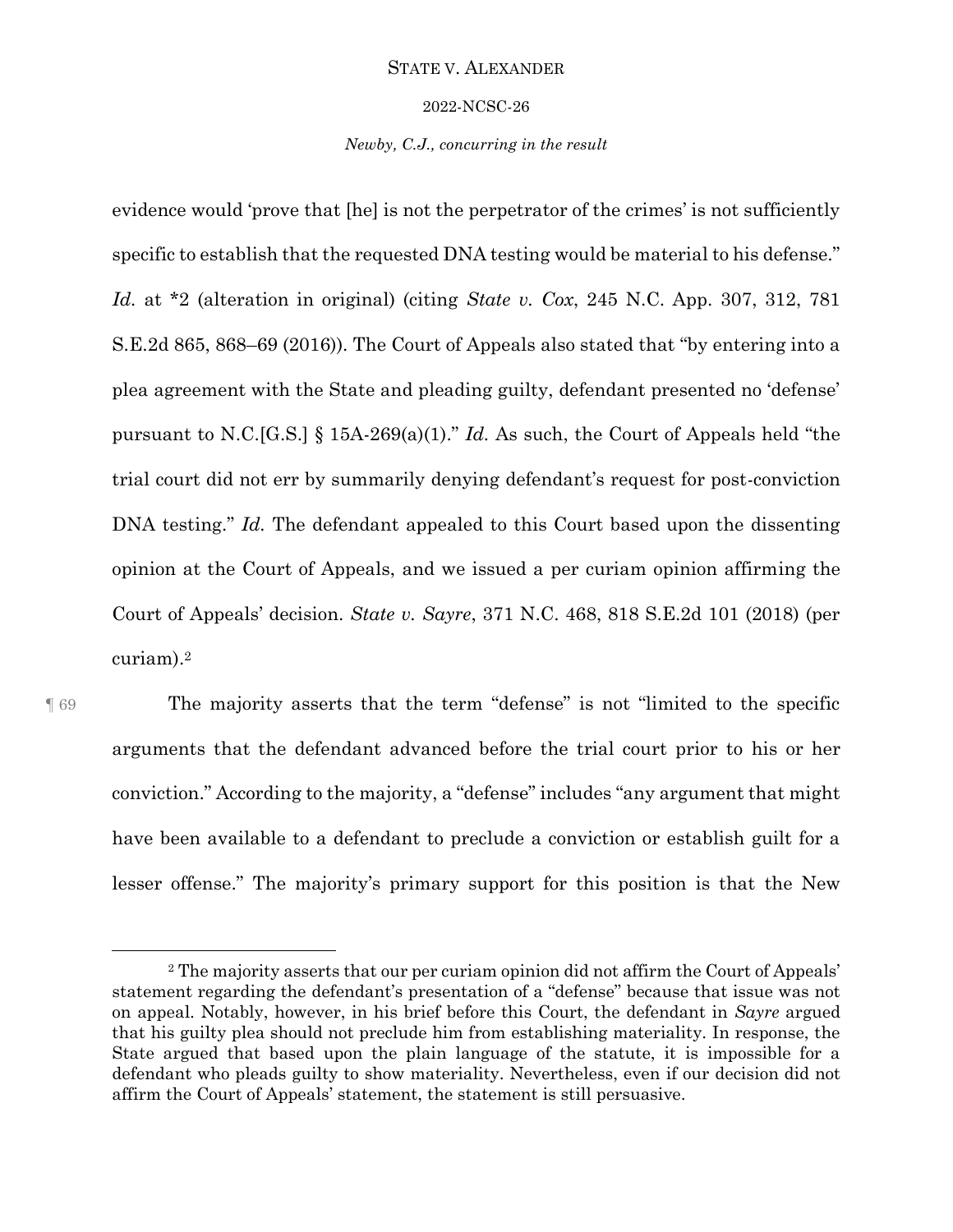#### 2022-NCSC-26

## *Newby, C.J., concurring in the result*

Oxford American Dictionary broadly defines "defense" as an "attempted justification or vindication of something." More specifically, however, Black's Law Dictionary defines "defense" as "[a] defendant's *stated reason* why the . . . prosecutor has no valid case; esp., a defendant's . . . plea <her defense *was* that she was 25 miles from the building at the time of the robbery>." *Defense*, *Black's Law Dictionary* (11th ed. 2019) (emphases added). This definition makes clear that a defendant's "defense" refers to the arguments that he actually made at trial. *See id.* Nonetheless, the majority adopts an overbroad definition of "defense" in an effort to expand the applicability of N.C.G.S. § 15A-269. The majority's interpretation effectively changes the statutory language from "material to the defendant's defense," N.C.G.S. § 15A-269(a)(1), to "material to any defense the defendant possibly could have presented, whether actually raised or not." Such an interpretation disregards this Court's duty to give "the words [of a statute] their plain and definite meaning." *Beck*, 359 N.C. at 614, 614 S.E.2d at 277.

¶ 70 Defendant here entered a guilty plea and indicated to the trial court that he was "in fact guilty." Due to defendant's guilty plea, a trier of fact did not reach a "verdict," and defendant never provided a "defense." Since defendant cannot meet the conditions outlined in N.C.G.S.  $\S$  15A-269(a)(1) and (b)(2), he is precluded from prevailing on his motion to test DNA evidence. Therefore, I concur in the result.

Justice BARRINGER joins in this concurring opinion.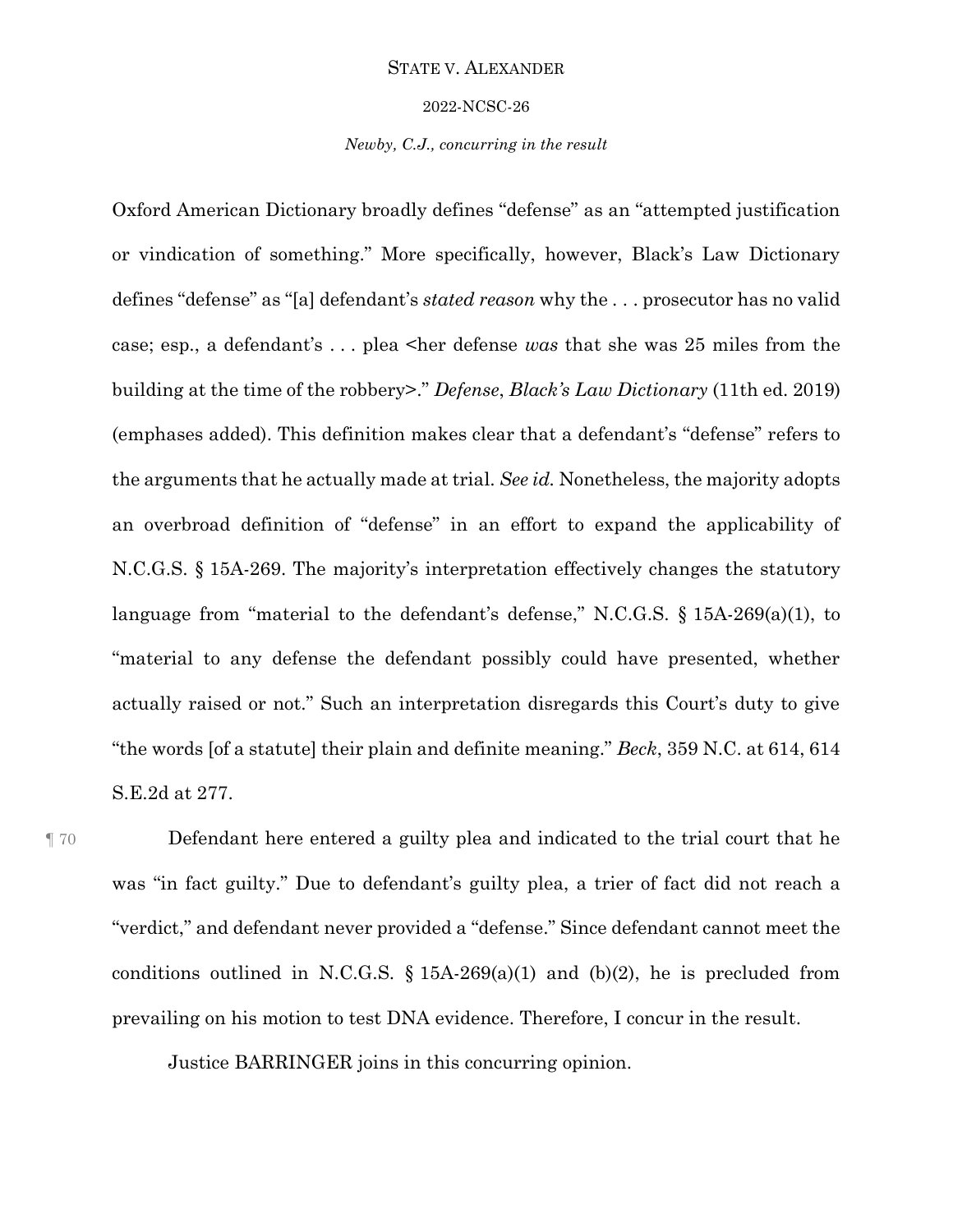Justice EARLS concurring in part and dissenting in part.

 $\llbracket$  71 I concur fully in the portion of the majority opinion holding that defendants who enter a guilty plea are eligible to seek postconviction DNA testing under N.C.G.S. § 15A-269. In addition to the majority's careful and correct examination of the statutory text, the circumstances surrounding the statute's enactment, and the abundant evidence of legislative intent, the majority's description of the practical realities as experienced by criminal defendants faced with the choice between entering a guilty plea and going to trial illustrates why a statute titled "An Act to Assist an Innocent Person Charged With or Wrongly Convicted of a Criminal Offense in Establishing the Person's Innocence" cannot be read to categorically exclude defendants who have pleaded guilty. S.L. 2001-282, § 4, 2001 N.C. Sess. Laws 833, 837.

¶ 72 The majority notes that defendants " 'fear' that they will be treated more harshly if they insist upon pleading not guilty and going to trial." There is reason to believe defendants' fears are well-founded. *See, e.g.*, Brian D. Johnson, *Plea-Trial Differences in Federal Punishment: Research and Policy Implications*, 31 Fed. Sent. R. 256, 257 (2019) ("On average, trial conviction increases the odds of incarceration by two to six times and produces sentence lengths that are 20 to 60 percent longer. . . . Federal defendants are typically two to three times more likely to go to prison and receive incarceration terms from one-sixth to two-thirds longer, even after adjusting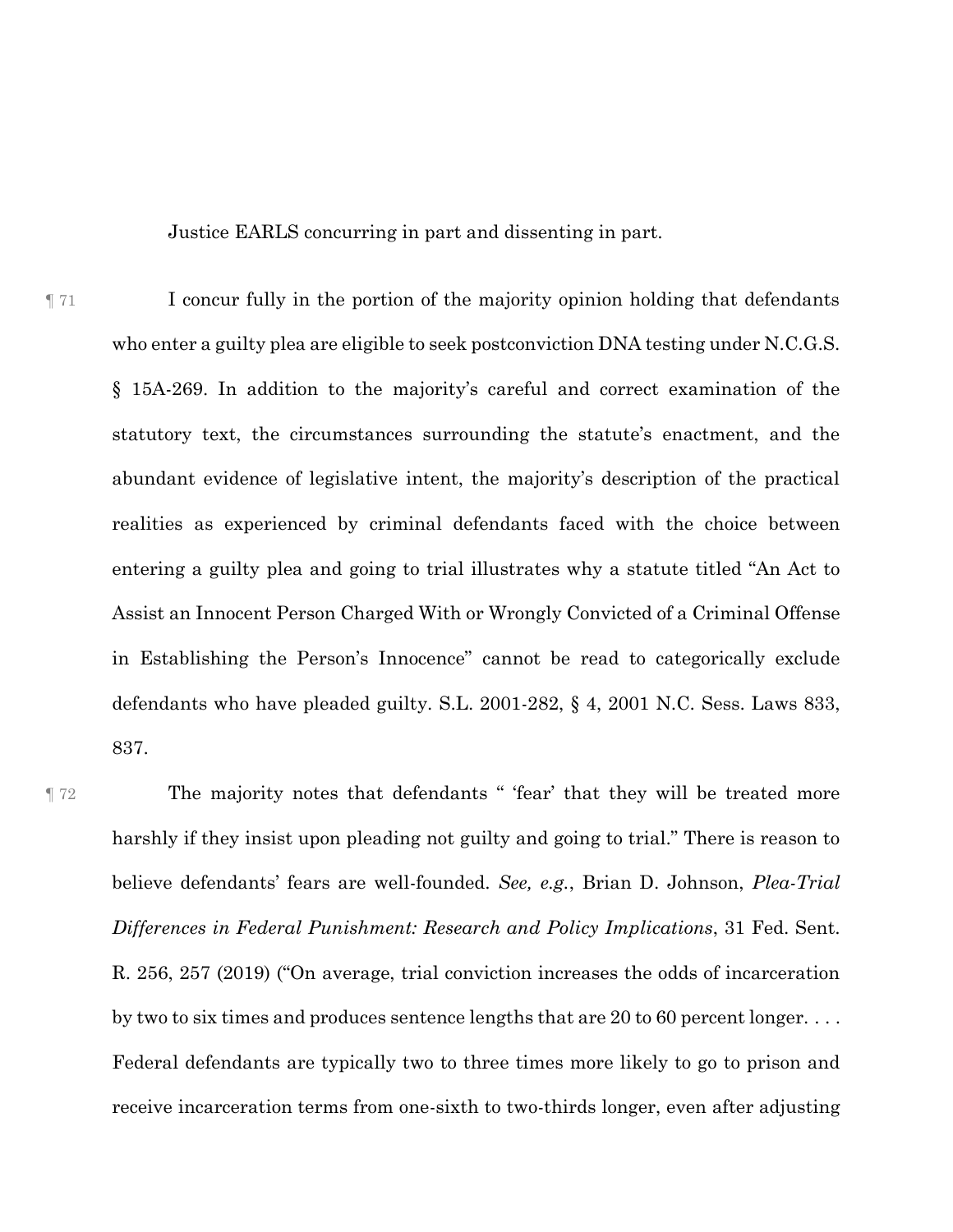#### 2022-NCSC-26

#### *Earls, J., concurring in part and dissenting in part*

for other relevant sentencing criteria. . . . [T]rial cases are twice as likely to result in imprisonment, with average sentences that are more than 50 percent longer." (citations omitted)); Steven A. Drizin & Richard A. Leo, *The Problem of False Confessions in the Post-DNA World*, 82 N.C. L. Rev. 891, 923 (2004) ("At sentencing, trial judges are conditioned to punish defendants for claiming innocence (the logical extension of not accepting the prosecutor's plea bargain and sparing the State the expense of a jury trial) and for failing to express remorse or apologize for his wrongdoings."). Further, there is evidence that defendants who have experienced trauma or have been victimized themselves may be especially susceptible to pressure to plead guilty, even believing at the time that they are at fault despite there being legally cognizable defenses to exonerate them. *See* Andrew D. Leipold, *How the Pretrial Process Contributes to Wrongful Convictions*, 42 Am. Crim. L. Rev. 1123, 1125 n.8 (2005) ("Some defendants fail to assist in their defense or are willing to plead guilty because they are afraid, because they have no confidence in defense counsel, because they are trying to spare their loved ones the trauma of trial, or because they are mentally challenged."). As Justice Scalia observed, the plea-bargaining system "presents grave risks of prosecutorial overcharging that effectively compels an innocent defendant to avoid massive risk by pleading guilty to a lesser offense." *Lafler v. Cooper*, 566 U.S. 156, 185 (2012) (Scalia, J., dissenting). Thus, it should be no surprise that, for entirely rational and comprehensible reasons, actually innocent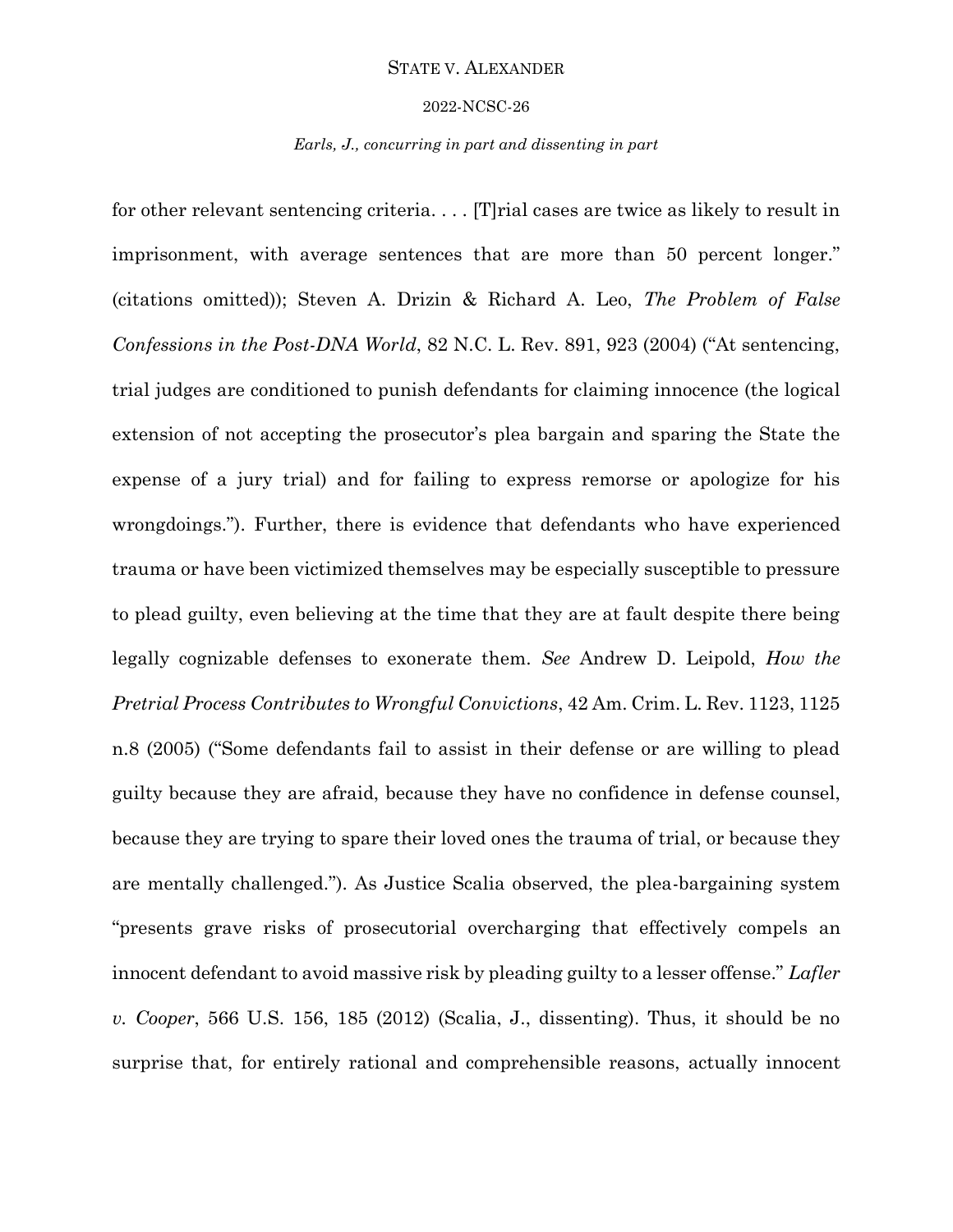#### 2022-NCSC-26

## *Earls, J., concurring in part and dissenting in part*

people plead guilty. *See, e.g.*, Brandon L. Garrett, *Convicting the Innocent: Where Criminal Prosecutions Go Wrong* 150–53 (2011) (noting that of the first 330 DNA exonerations, eight percent, or twenty-seven, had pleaded guilty).

¶ 73 Against this backdrop, it is fallacious to contend that allowing a defendant who has previously pleaded guilty to assert actual innocence would "make 'a mockery' of the General Assembly's postconviction DNA procedure." Our criminal justice system seeks finality, but it makes no pretenses to infallibility. Depriving defendants with credible actual innocence claims of an opportunity to demonstrate their innocence on the basis of a strained interpretation of a remedial statute is inconsistent with that statute and with the values our criminal justice system strives to uphold. Of course, the State has an interest in enforcing procedural mechanisms designed to filter out frivolous claims in order to promote the efficient administration of justice. But ultimately, the point is to administer *justice*, and there is no justice in consigning an actually innocent defendant to a life in prison or worse. To imply that such a defendant deserves his fate because he was one of the overwhelming majority of criminal defendants who resolve their case through plea bargaining is willfully blind to reality and to the problems the General Assembly set out to address in enacting N.C.G.S. § 15A-269.

¶ 74 However, while I agree with the majority that defendants who plead guilty are not categorically ineligible for postconviction DNA testing under N.C.G.S. § 15A-269,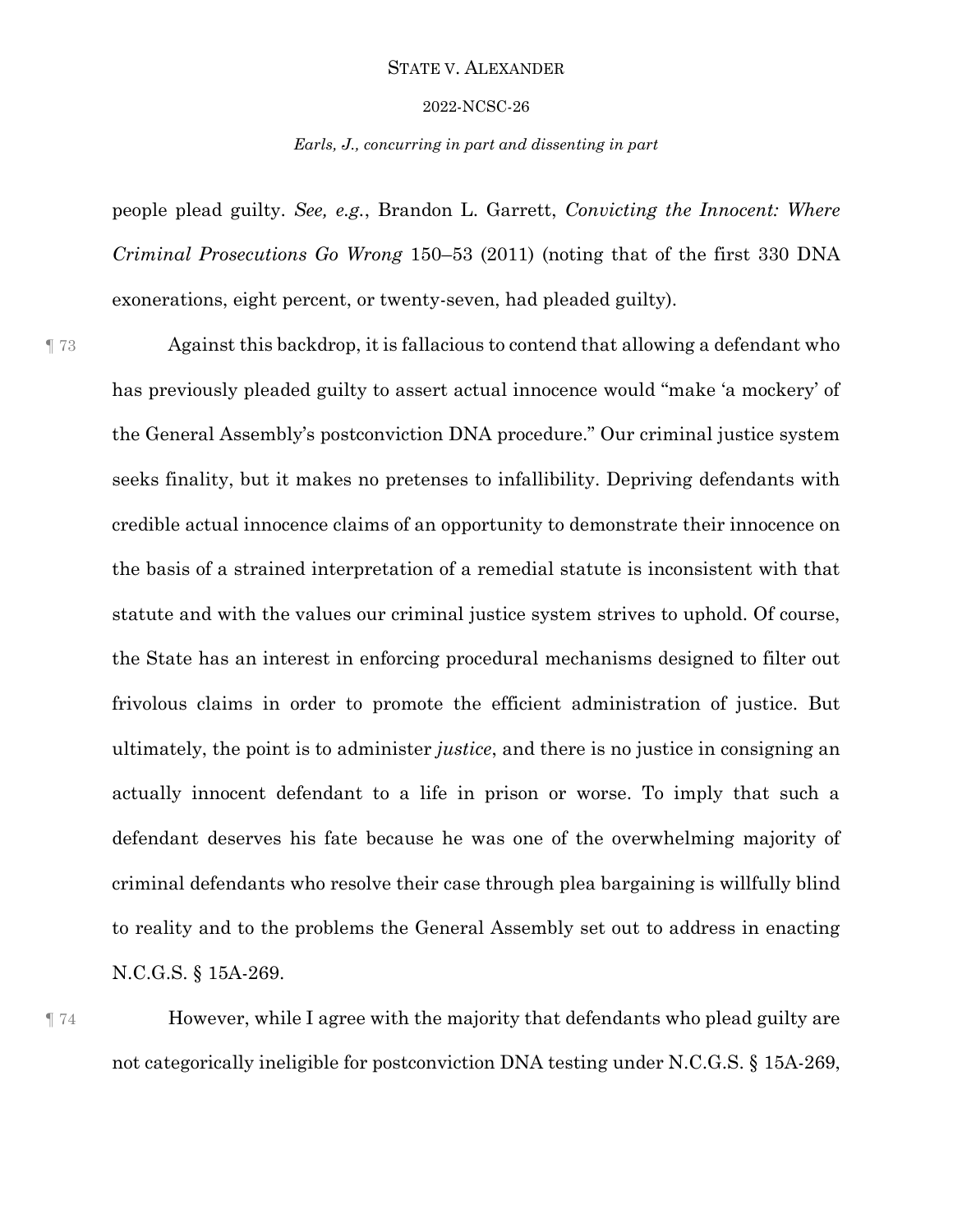#### 2022-NCSC-26

## *Earls, J., concurring in part and dissenting in part*

I cannot join the majority in its conclusion that this defendant has failed to demonstrate materiality within the meaning of the statute. The majority is correct that N.C.G.S. § 15A-269(b) requires Alexander to demonstrate "a reasonable probability that the verdict would have been more favorable to the defendant" if the DNA evidence he seeks had been admitted at a trial. But the majority errs in its application of this standard in the present case.

¶ 75 Alexander did not, as the majority suggests, need to "provide sufficient evidence that he was not involved in the commission of second-degree murder in order to show materiality"—that is, the burden was not on Alexander to exculpate himself in order to establish his entitlement to DNA testing. At this stage of proceedings, under N.C.G.S. § 15A-269, a court is not deciding whether Alexander is actually innocent and should be released. The court is only deciding whether to allow postconviction DNA testing. Thus, in assessing materiality, the court considers the potential impact of the evidence had the evidence been available at the time Alexander entered his guilty plea, and at a subsequent trial where the burden would be on the State to prove his guilt beyond a reasonable doubt. If there is a reasonable probability that admission of the requested DNA evidence would cause Alexander not to plead guilty to second-degree murder and cause a jury not to find Alexander guilty of that crime, then he has satisfied his burden of proving materiality, regardless of whether or not he has brought forth affirmative evidence of his innocence at this time.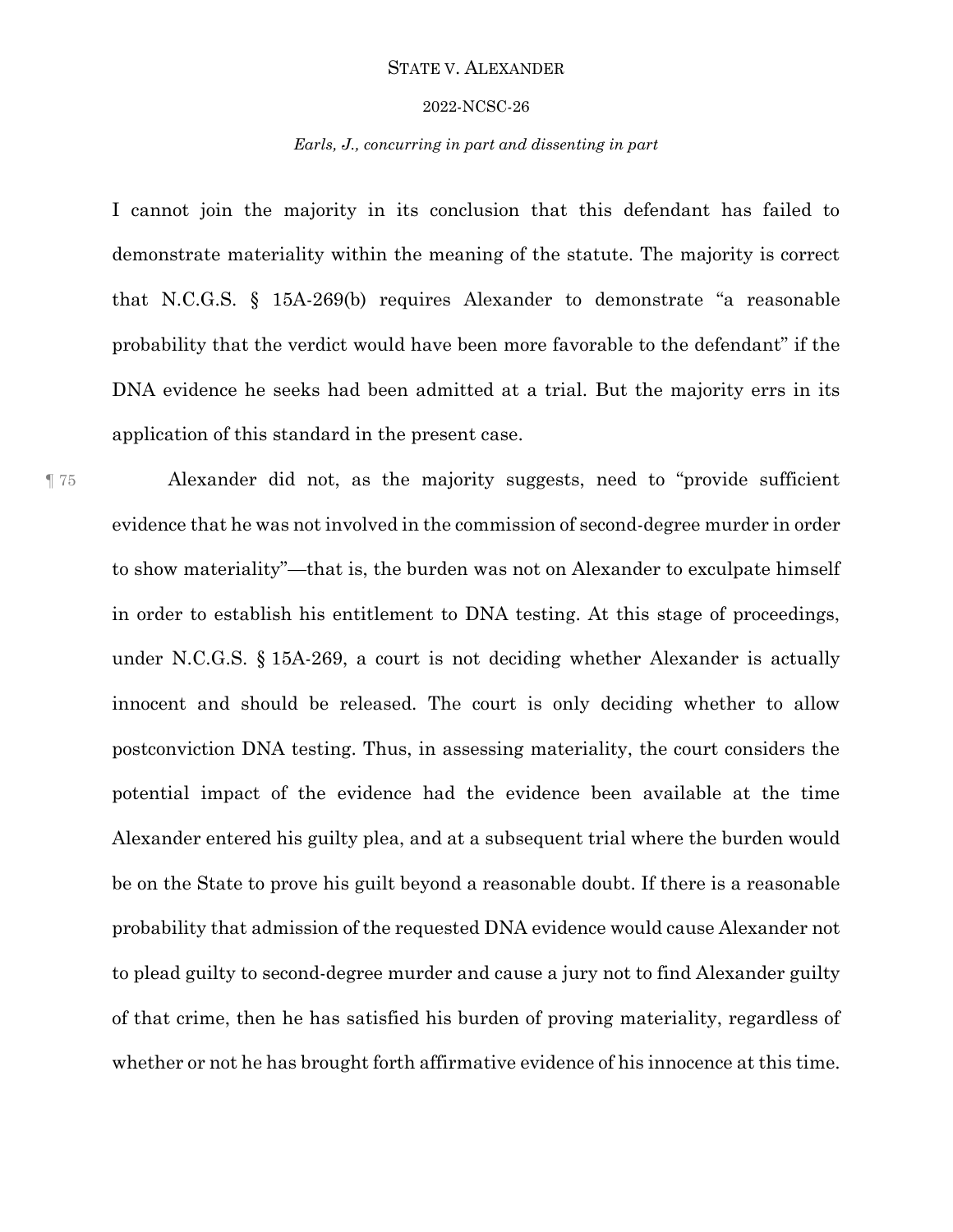#### 2022-NCSC-26

## *Earls, J., concurring in part and dissenting in part*

¶ 76 The majority correctly explains that " '[m]ateriality' as used in the statutory provisions governing postconviction DNA testing should be understood in the same way that 'materiality' is understood in *Brady v. Maryland*, 373 U.S. 83 (1963), and its progeny." Yet the majority's application of the materiality standard in this case imposes a significantly heavier burden on Alexander than what *Brady* and its progeny require. For example, in *Kyles v. Whitley*, the United States Supreme Court explained that evidence can be material within the meaning of *Brady* even if it does not establish that there is insufficient evidence to sustain a defendant's conviction. 514 U.S. 419, 434–35 (1995) ("[M]ateriality . . . is not a sufficiency of evidence test. A defendant need not demonstrate that after discounting the inculpatory evidence in light of the undisclosed evidence, there would not have been enough left to convict."). A defendant must demonstrate that the evidence creates "[t]he possibility of an acquittal on a criminal charge," not that there is "an insufficient evidentiary basis to convict." *Id.* at 435. Requiring defendants to prove their innocence at this stage of the proceedings is simply inconsistent with the materiality standard the majority purports to apply and its purpose, which is to weed out frivolous claims.

¶ 77 Applying the proper materiality standard, I would hold that Alexander has demonstrated a reasonable probability that he "would not have pleaded guilty and otherwise would not have been found guilty." *State v. Randall*, 259 N.C. App. 885, 887 (2018) (emphasis omitted). In assessing materiality, we assess the impact of the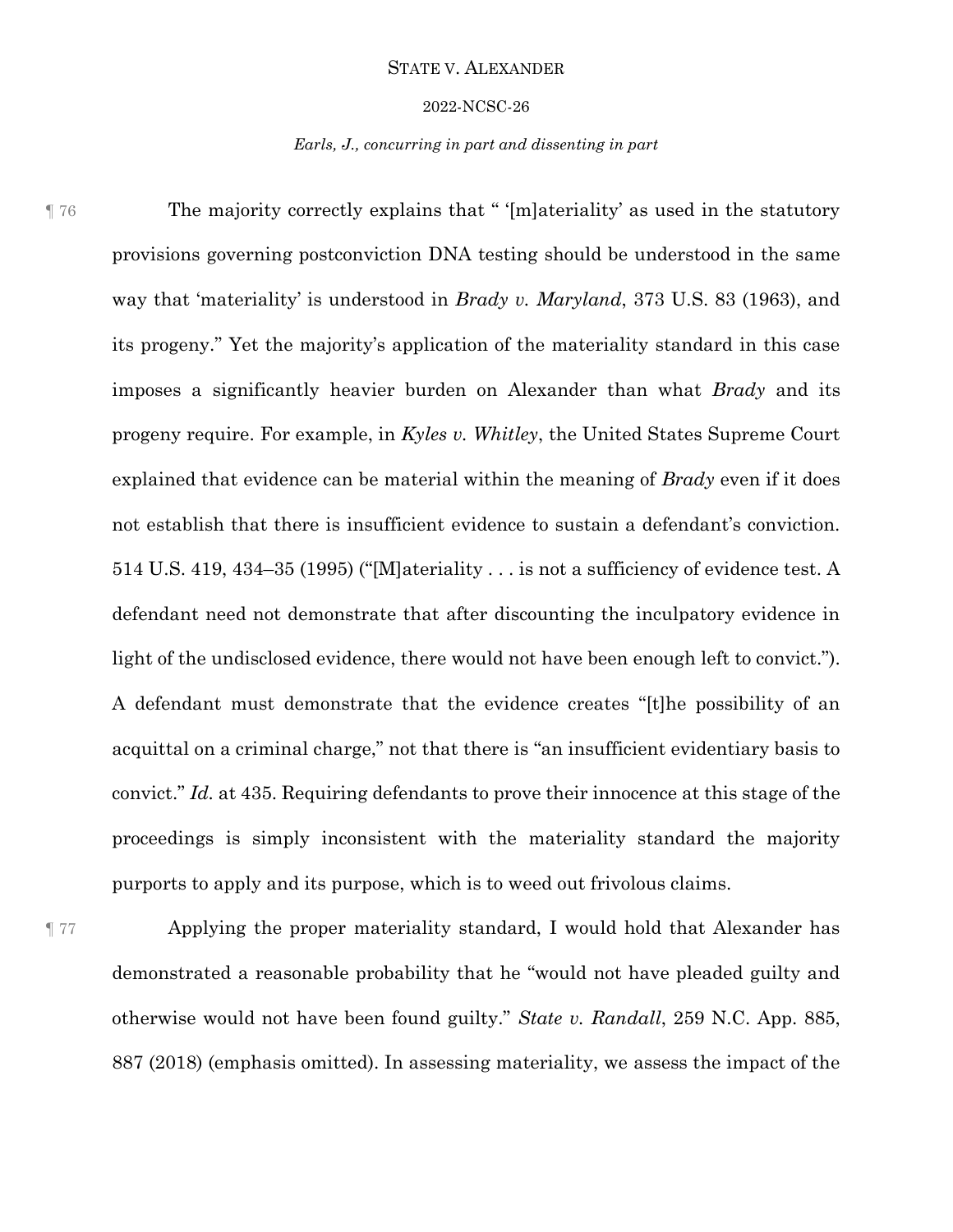#### 2022-NCSC-26

### *Earls, J., concurring in part and dissenting in part*

DNA evidence "in the context of the entire record." *State v. Lane*, 370 N.C. 508, 519 (2018) (quoting *State v. Howard*, 334 N.C. 602, 605 (1993)). Here, the "context of the entire record" makes clear that the presence of another person's fingerprints on shell casings and a bullet found at the scene of Carl Boyd's killing is material within the meaning of N.C.G.S. § 15A-269.

¶ 78 With respect to Alexander's guilty plea, a court "is obligated to consider the facts surrounding a defendant's decision to plead guilty in addition to other evidence, in the context of the entire record of the case, in order to determine whether the evidence is 'material.' " *Randall*, 259 N.C. App. at 887. In this case, it is salient that at the time he pleaded guilty, Alexander was facing the death penalty, had no insight into potential weaknesses in the State's case, had an alibi defense corroborated by witness testimony, and was under the impression that he would serve ten years in prison if he agreed to the plea bargain being offered. What Alexander lacked at the time he entered his plea was any physical evidence tending to detract from the State's theory of the case that he was the shooter. Absent such evidence, the pressure to plead guilty rather than face a capital trial was overwhelming, regardless of the strength or weakness of the State's case. With DNA evidence that would, at a minimum, provide some evidentiary basis for Alexander's assertion that someone other than him was the shooter, there is a significantly greater chance that he would have been willing to forego the plea bargain and take his chances at trial.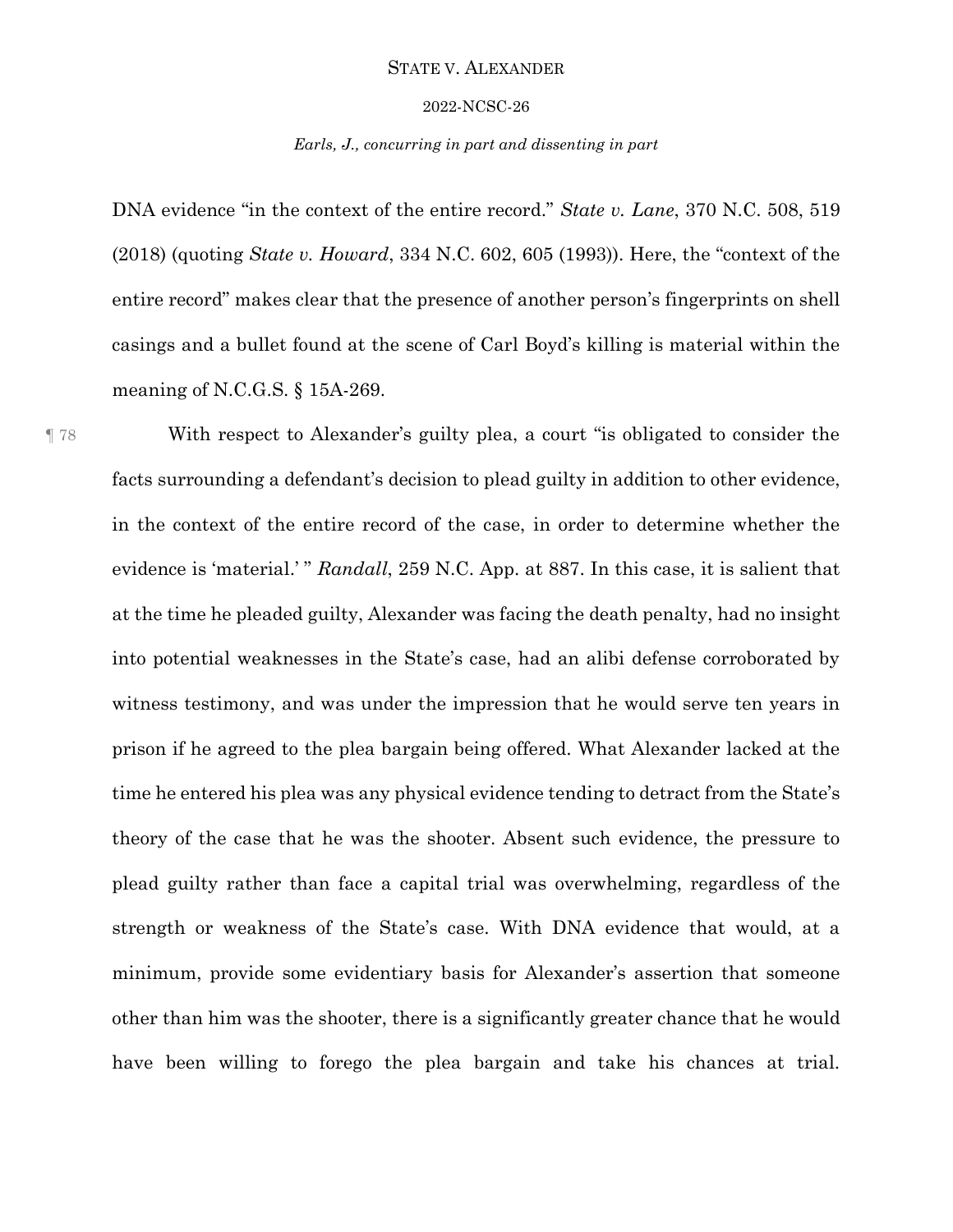#### 2022-NCSC-26

## *Earls, J., concurring in part and dissenting in part*

Alternatively, evidence tending to detract from the State's theory of guilt might have caused prosecutors to offer a plea bargain presenting Alexander with more favorable terms on less serious charges.

¶ 79 Had Alexander proceeded to trial, DNA evidence demonstrating that another person handled shell casings and a projectile found at the crime scene would likely have had a significant effect on the jury's deliberations. *See Lane*, 370 N.C. at 519 ("The determination of materiality . . . hinges upon whether the evidence would have affected the jury's deliberations."). Again, while the presence of third-party DNA on the shell casings and projectile would not exclude the possibility that Alexander shot Boyd, it could reasonably have caused the jury to doubt the State's account of how Alexander supposedly perpetrated the crime, especially if Alexander's DNA was also not found on the shell casings and projectile. The majority's rejoinder is that Alexander still could have been convicted on an acting in concert theory of guilt "even if he had never personally held the weapon from which the fatal shots were fired," but there is at present no evidence in the record indicating that Alexander joined with another person "in a purpose to commit a crime." *State v. Barnes*, 345 N.C. 184, 233 (1997) (quoting *State v. Erlewine*, 328 N.C. 626, 637 (1991)). The State may have ultimately been able to negate the impact of the DNA evidence and secure Alexander's conviction for second-degree murder on an acting in concert theory, but it should be obvious that physical evidence supporting the inference that someone